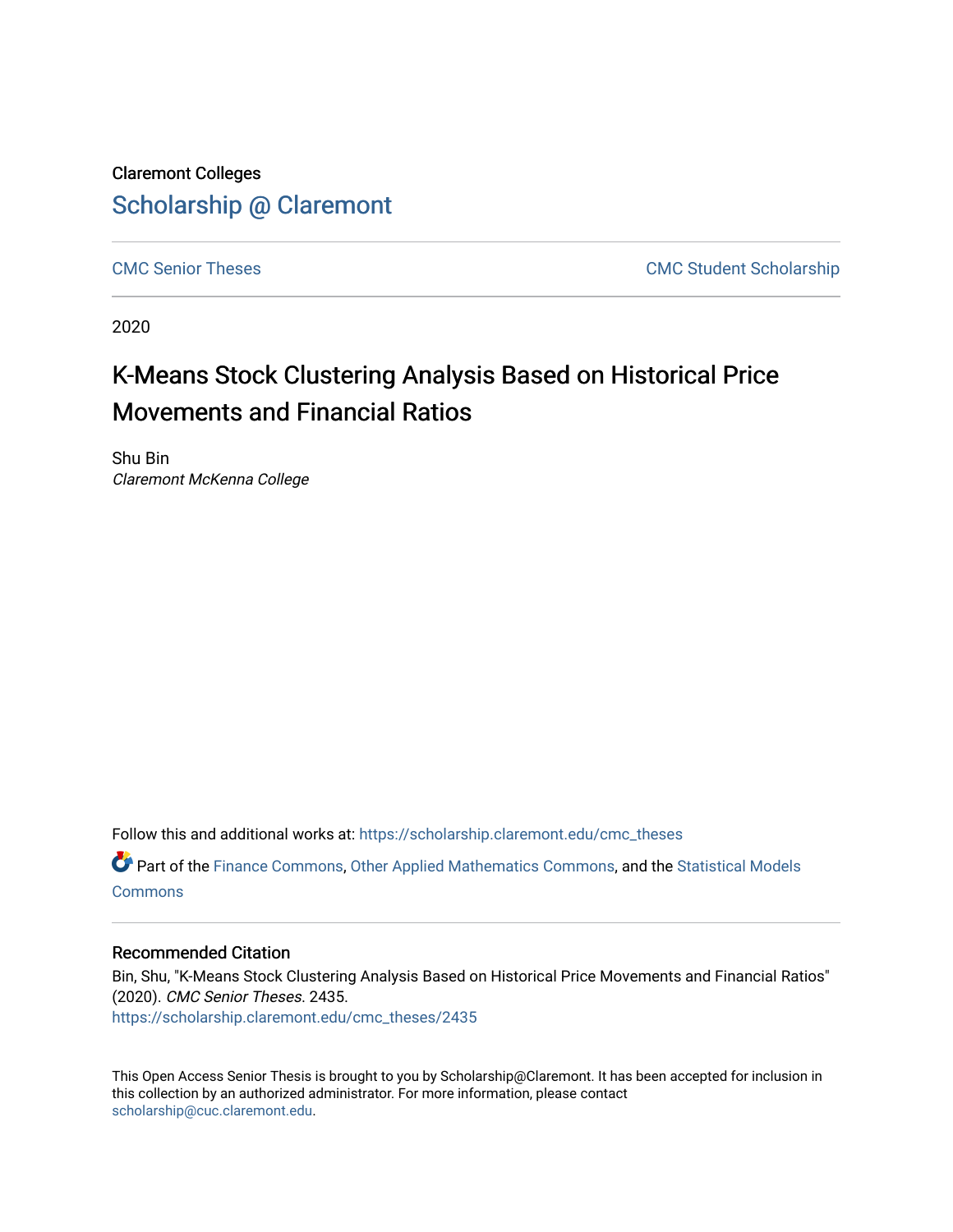Claremont McKenna College

# K-Means Stock Clustering Analysis Based on Historical Price Movements and Financial Ratios

written by Shu Bin

submitted to Professor Chiu-Yen Kao

> Senior Thesis 2020 Spring May 11, 2020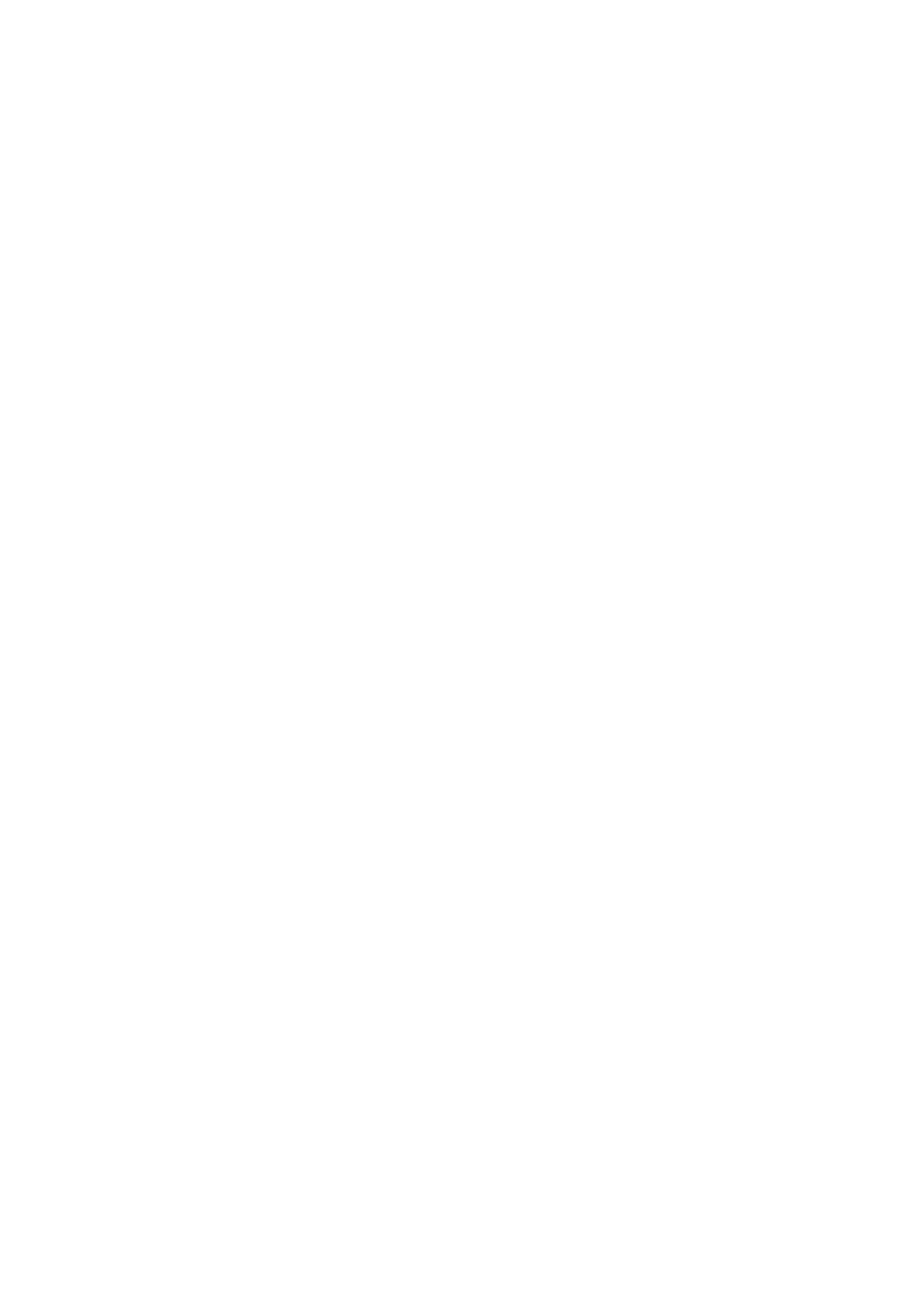#### Abstract

The 2015 article Creating Diversified Portfolios Using Cluster Analysis [18] proposes an algorithm that uses the Sharpe ratio and results from K-means clustering conducted on companies' historical financial ratios to generate stock market portfolios. This project seeks to evaluate the performance of the portfolio-building algorithm during the beginning period of the COVID-19 recession. S&P 500 companies' historical stock price movement and their historical return on assets and asset turnover ratios are used as dissimilarity metrics for K-means clustering. After clustering, stock with the highest Sharpe ratio from each cluster is picked to become a part of the portfolio. The economic and financial implications of the clustering results are also discussed. In the end, portfolios constructed with clustering results of stocks' historical price movements perform poorly, but portfolios constructed with clustering results of companies' financial ratios consistently exceed market average. Using an alternative portfolio construction method that represents each cluster proportionally with regards to their sizes, portfolios constructed with historical stock price movements gain an increase in performance, while the returns of portfolios constructed using companies' financial ratios decrease. Further studies should be done with a different portfolio performance index and a larger dataset.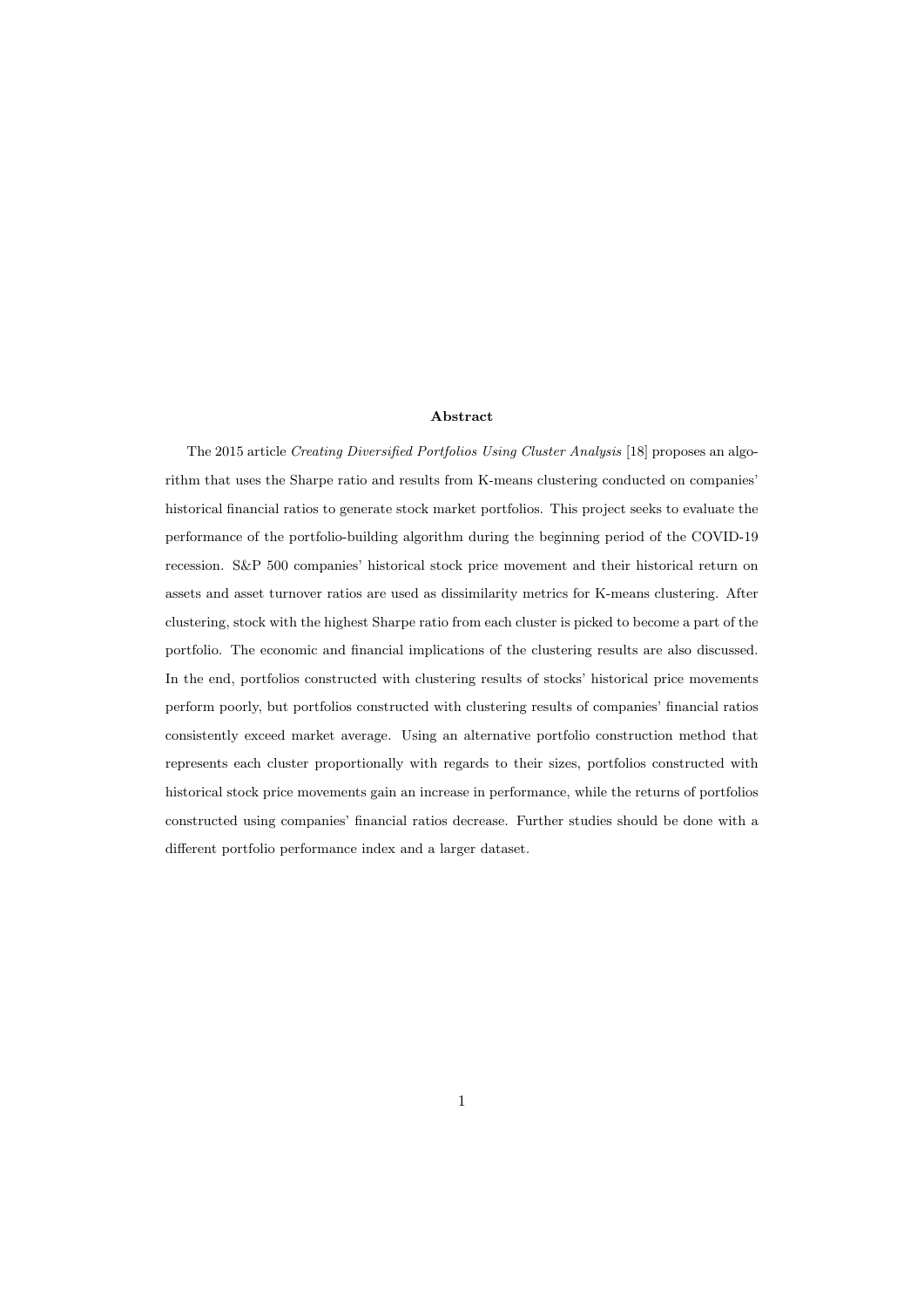## Contents

| $\mathbf{1}$ | Introduction                                                                                                                                   | 3                                                    |
|--------------|------------------------------------------------------------------------------------------------------------------------------------------------|------------------------------------------------------|
| $\bf{2}$     | Literature Review                                                                                                                              | $\overline{4}$                                       |
| 3            | Methodology<br>3.1<br>3.2<br>3.3<br>3.3.1<br>3.3.2                                                                                             | 6<br>6<br>$\overline{7}$<br>$\overline{7}$<br>8<br>8 |
|              | 4 Data                                                                                                                                         | 11                                                   |
| 5            | <b>Results and Discussion</b><br>5.1<br>5.1.1<br>5.1.2<br>Clustering results of financial ratio dataset<br>5.2<br>5.2.1<br>5.2.2<br>5.3<br>5.4 | 13<br>13<br>14<br>15<br>15<br>16<br>16<br>16<br>17   |
| 6            | Conclusion                                                                                                                                     | 19                                                   |
|              | Appendix 1: Figures and Illustrations                                                                                                          | 20                                                   |
|              | Appendix 2: Portfolio Makeup and Return                                                                                                        | 26                                                   |
|              | Appendix 3: Alternative Portfolio Makeup and Return                                                                                            | 27                                                   |
|              | Appendix 4: Data and Clustering Results                                                                                                        | 28                                                   |
|              | References                                                                                                                                     | 37                                                   |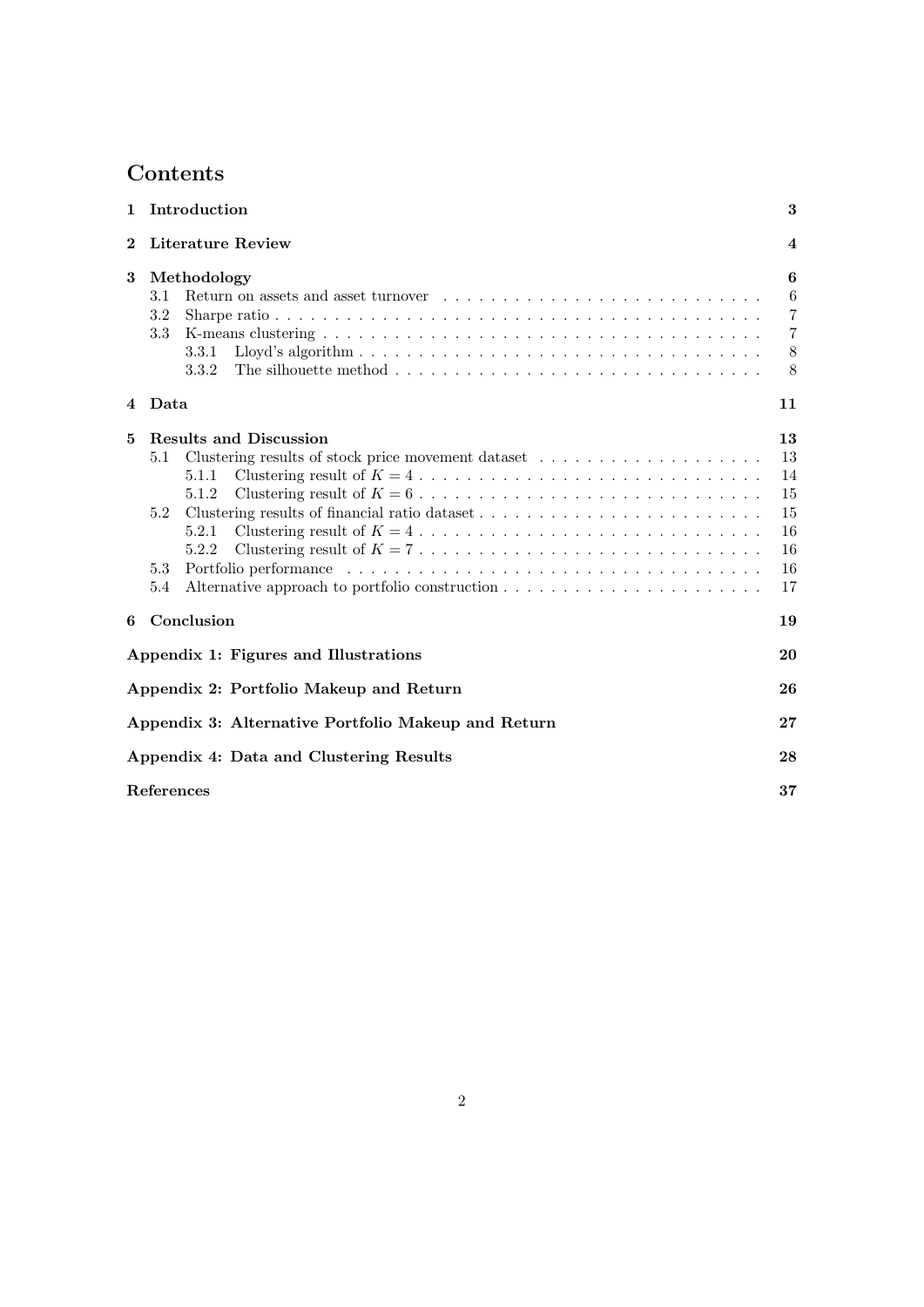## 1 Introduction

In the field of stock market investing, investors often seek to diversify their portfolio in order to minimize massive losses due to a black swan event. Diversifying a portfolio is the practice of purchasing securities that are exposed to different risks, as opposed to putting all the eggs into one basket. In doing so, the hope is that if a black swan event negatively impacts the price of one stock, the other stocks will be unaffected or even have inverse price movements, due to them not being exposed to the same risks. Although speculators might try to achieve this through naive diversification, a market-tested diversification method that's backed up by reasoning, such as the sector diversification method of ten to thirty stocks suggested by Benjamin Graham [13], is often preferred. Due to the randomness of the market, there is no single "standard" method of portfolio diversification, even during times of bright economic outlook. In 1952, the modern portfolio theory proposed by Harry Markowitz [17] gave foundation to a myriad of mathematical methods of maximizing a portfolio's expected return while maintaining the same level of risk exposure, or minimizing the risk while maintaining the same level of expected returns. One method to determine the similarities of the risks that different stocks are subjected to is using K-means clustering on stocks' historical price movements. This paper seeks to assess the validity of K-means clustering with different dissimilarity metrics on a sample of S&P 500 component companies' stocks. The dissimilarity metrics include stocks' historical daily price movements and companies' historical return on assets and asset turnover ratios. A diversified portfolio is then constructed with the combination of the clustering result and the stocks' Sharpe ratio. Two portfolio-building methods are tested. The first method picks one stock from each cluster of the K-means partitioning. The second method represents each cluster of stocks proportionally with regards to their sizes. Validity of the algorithm is examined in the current economy impacted by the COVID-19 shutdown.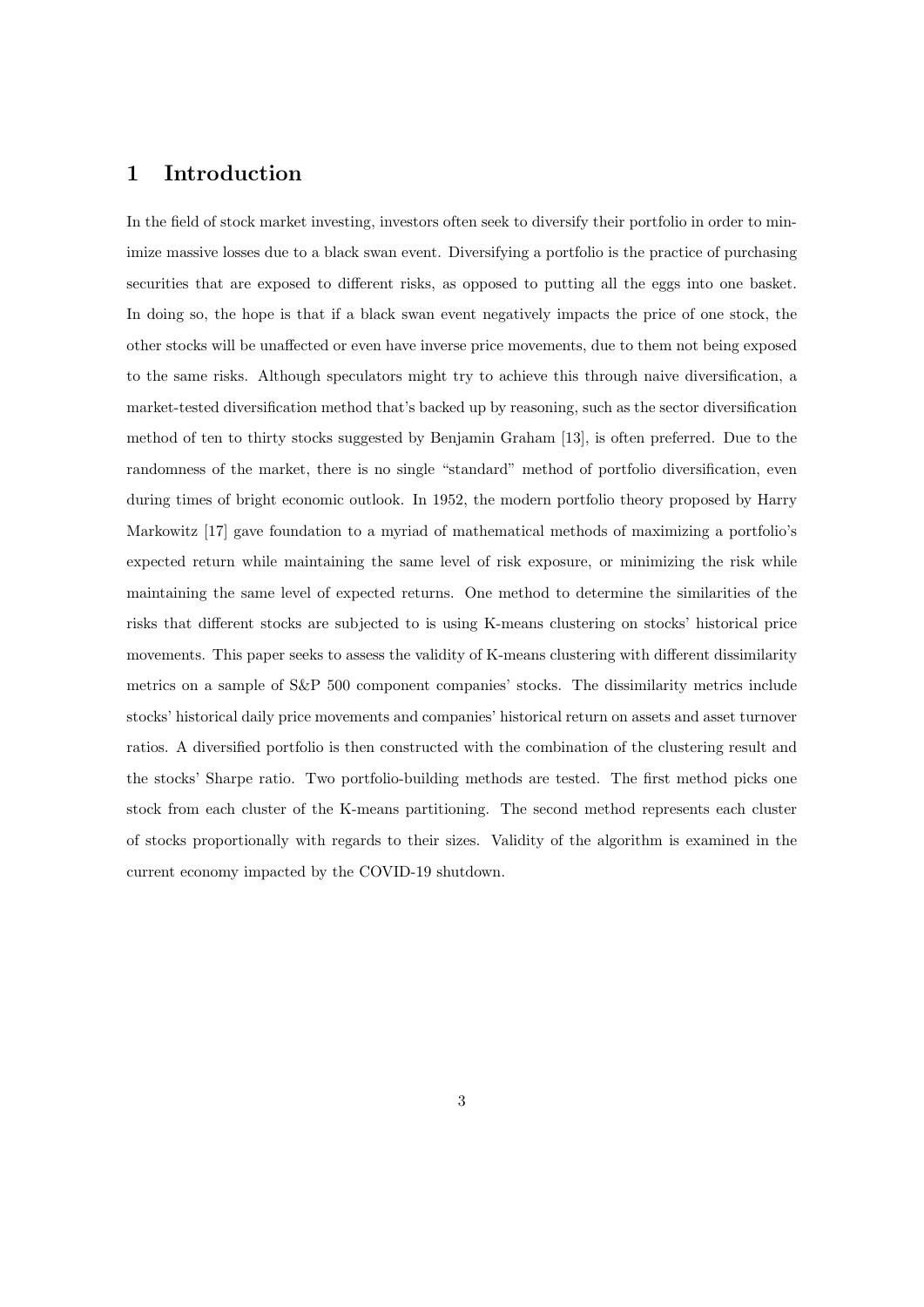### 2 Literature Review

The 2015 paper Creating Diversified Portfolios Using Cluster Analysis [18] proposes a portfolio diversification method using K-means clustering. Instead of using daily stock movements as the dissimilarity metric, the paper proposes using companies' historical return on assets and asset turnover ratios as the dissimilarity metric. The reasoning is that clustering approaches that are based on stock prices' correlation, such as the ones proposed in Portfolio Construction Using Clustering Methods [19] and Correlation Based Clustering of the Stockholm Stock Exchange [21], are "not stressful in nature" because these studies were conducted before the great recession of 2008. Global economic crises such as the 2008 recession often wipe out years of growth in a matter of months. To put matters into perspective, in March 2009, the Dow Jones index fell 7721.16 points or 54% from its October 2007 high of 14164.43 [8]. The S&P 500 index experienced a similarly large decline of  $38.5\%$  in 2008 [18]. The 2008 recession wiped out more than 10 years of economic growth in under 18 months and saw collapses of industry giants such as Lehman Brothers. According to statistician, trader, and creator of the black swan theory Nassim Nicholas Taleb, such low probability events are usually considered statistical outliers, but are often much more impactful than events that are commonplace and easy to predict [26]. Thus, a good investment portfolio should always take the possibility of high-impact, low-probability events into consideration [27]; in this case, potential impact of unforeseen economic crises need to be considered when creating a portfolio. [18] claims that a company's return on assets and asset turnover ratios are much better indicators of a company's financial health during times of stress. Thus, instead of using historical stock price data, [18] proposes using a weighted average of companies' quarterly reports of those two ratios as the dissimilarity metric for clustering.

To implement the theory proposed in [18], K-means clustering with Lloyd's algorithm is used. Quarterly data of 668 companies listed on NYSE and NASDAQ from 2000 to 2015 is collected to calculate each company's return on assets and asset turnover ratios. The two ratios are combined into one dissimilarity metric by having a 50% weight assigned to each variable. Euclidean distance is used to measure the distance between points. After partitioning, the stock with the highest Sharpe ratio from each cluster is picked to form a portfolio. It is shown that, overall, the portfolio constructed by the algorithm has higher volatility than the S&P 500 index but lower volatility than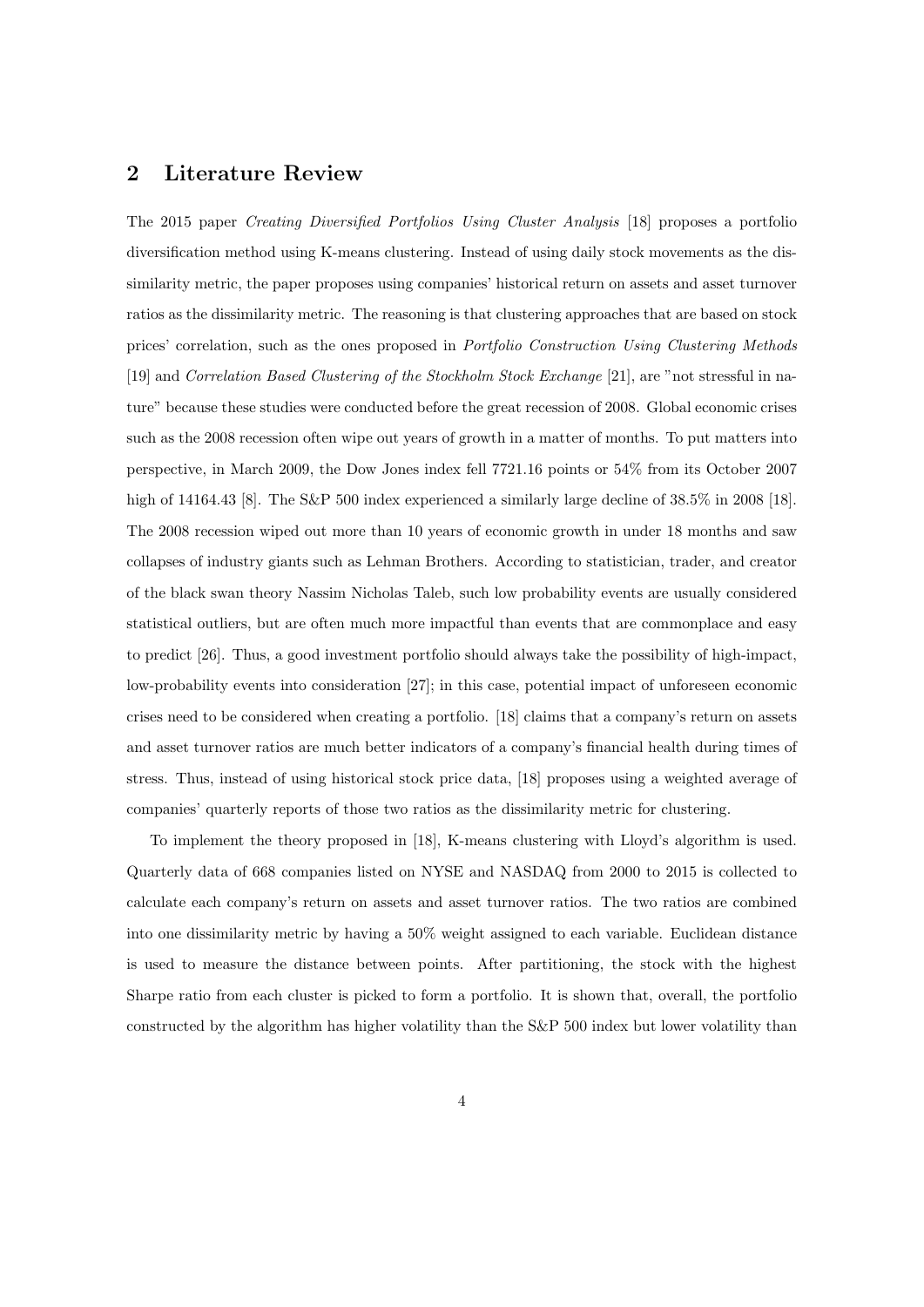the average volatility of all stocks tested. The study also finds that the algorithm portfolio holds up well during the 2008 financial crisis by having a lower volatility than the average. In an ending remark, [18] notes that further test of the algorithm should be conducted over a longer time span and other periods of financial stress. However, it should be noted that the methodology of "stress testing" in [18] is not rigorous. That is because data during the 2008 recession is included in the training of the clustering algorithm. Financial crises are, by definition, unforeseen events. In the real world, it would be impossible to have data on a future financial crisis and use that data to adjust the clustering algorithm and portfolio accordingly. Thus, it is crucial to separate the data before and during a financial crisis as training and testing data. The currently ongoing recession caused by the COVID-19 shutdown provides an excellent testing ground for the performance of a few variations of the algorithm proposed in [18].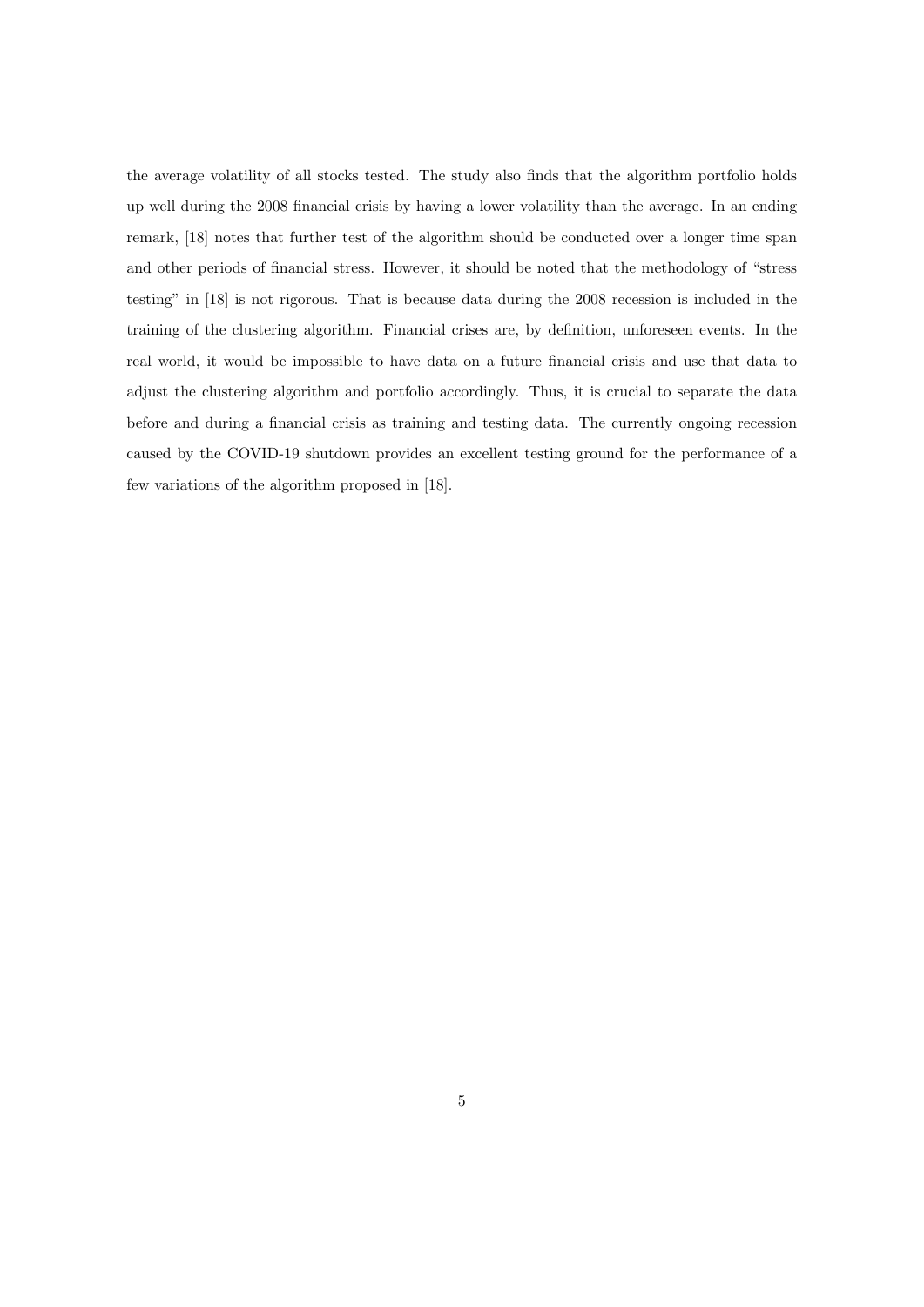## 3 Methodology

This project seeks to enhance and implement the algorithm proposed by [18] by using a more rigorous way of choosing the number of clusters  $K$  and an alternative method of portfolio construction. To determine the effectiveness of companies' financial ratios as a dissimilarity metric, clusterings with financial ratios and companies' daily stock price movements are ran separately. Elkan's algorithm [9] is used to optimize each cluster and K-means  $+$  [6] is used to find initial points. The value of K is chosen by using the Silhouette method [22]. In order to form portfolios from the clustering results, companies' Sharpe ratios are calculated. One stock with the highest Sharpe ratio in each cluster is selected, as is consistent with the methodology in [18]. Alternatively, portfolios that represent each cluster's size proportionally are also constructed. To evaluate the performance of the portfolios, their returns during the beginning period of the COVID-19 shutdown (2-3-2020 to 4-14-2020) is compared to S&P 500 return of the same period. Furthermore, clustering outliers are investigated by checking the corresponding companies' historical financial reports. This section will give a detailed description of the algorithms and financial ratios used.

#### 3.1 Return on assets and asset turnover

Return on assets and asset turnover are two crucial ratios in gauging a company's finance health. They are calculated [7] as

Return on assets = 
$$
\frac{\text{Net income}}{\text{Total assets}}
$$
,   
\nAsset turnover =  $\frac{\text{Revenue}}{\text{Total assets}}$ .

Here, revenue is the total amount of sales by a company during a period, and net income is revenue with all operating expenses deducted. These expenses usually include items such as cost of goods sold, salaries payable, depreciation, income tax expense, and others, although the specifics of the items are decided by individual companies while following Generally Accepted Accounting Principles as required by the SEC. Total assets is the total book value of the assets a company possesses. Some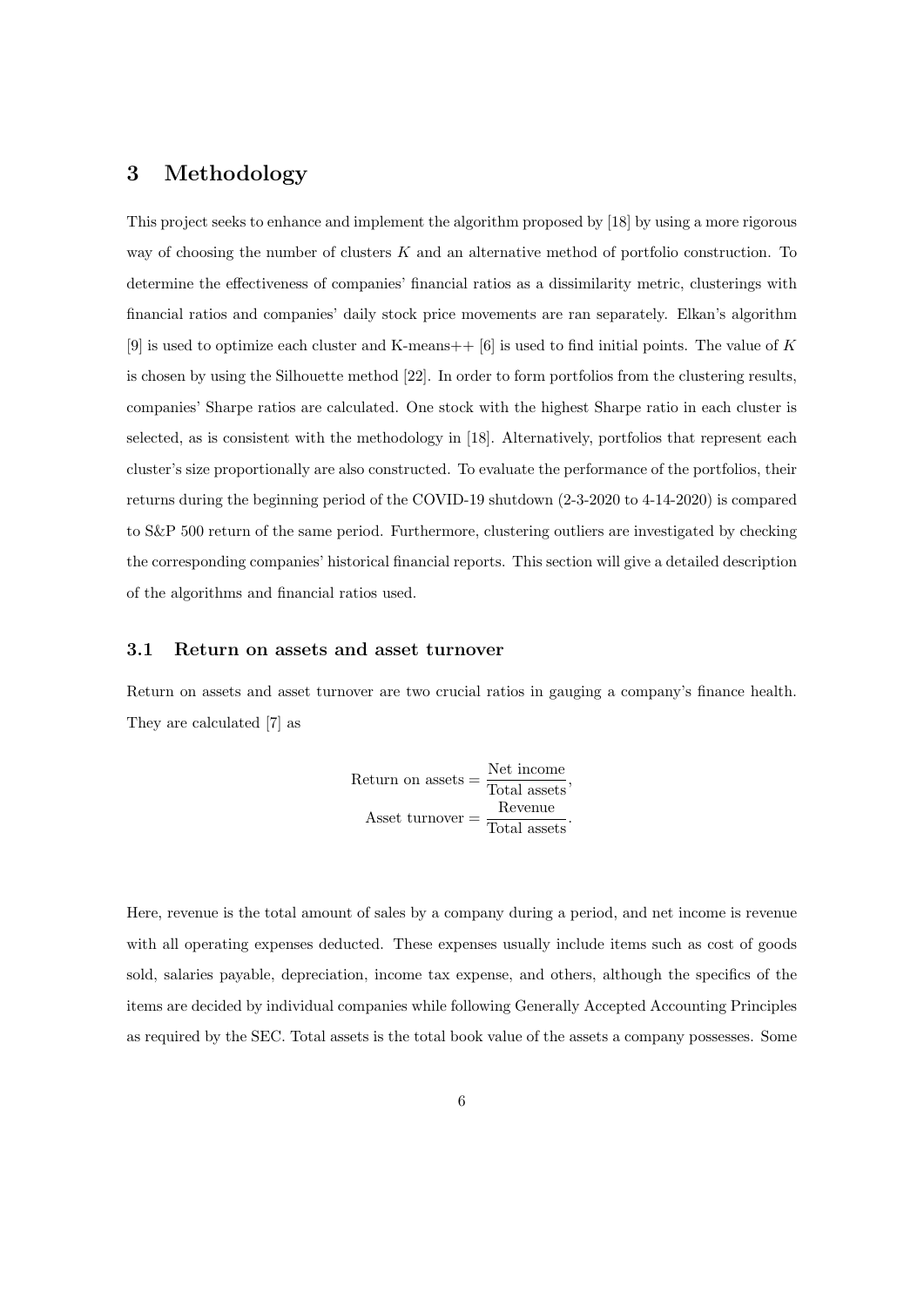usual items in a company's list of assets include cash and cash equivalents, short and long term investments, accounts receivable, inventory, PP&E (property, plant, and equipment), and goodwill.

Because a company's net income and revenue typically scale with its size, it is important to assess these two numbers with a frame of reference. By dividing net income by total assets, return on assets assesses the profitability of a company and how effective it is at using its assets to generate income. On the other hand, asset turnover measures how effective a company is at using its assets to generate sales. Typically, a higher return on assets ratio indicates a higher profit margin, suggesting that the company has an effective business model. As such, return on assets and asset turnover are important in determining a company's efficiency and profitability [7].

#### 3.2 Sharpe ratio

The Sharpe ratio was first proposed by William F. Sharpe in 1966 as an index for evaluating mutual fund performance [23, 24]. Let a be a portfolio,  $R_a$  the rate of return of portfolio a, and  $R_f$  the risk-free rate of return. The Sharpe ratio of a is defined as

$$
S_a = \frac{\mathbb{E}(R_a - R_f)}{\sigma(R_a - R_f)}.
$$

Here,  $(R_a - R_f)$  is the rate of return above the market risk-free rate (a.k.a. excess return), and  $\sigma(R_a - R_f)$  is the standard deviation of the excess return, which is used as a proxy for the risk of portfolio a. In industry practice, it is commonplace to use the rate of return of U.S. treasury bills of the same investment length as the risk-free rate of return. The Sharpe ratio follows modern portfolio theory's insight that risk and return should always be assessed together [17], and provides a benchmark to evaluate a portfolio's return relative to its risk [23]. For this project, each stock's excess return is derived by deducting 1-month U.S. treasury bills' rate of return  $(R_f)$  from the monthly rate of return for the stock  $(R_a)$ . Each stock's Sharpe ratio is then calculated.

#### 3.3 K-means clustering

The K-means algorithm is one of the most well-known partitional clustering algorithms. This subsection will give a brief description of the K-means algorithm. The very first versions of the K-means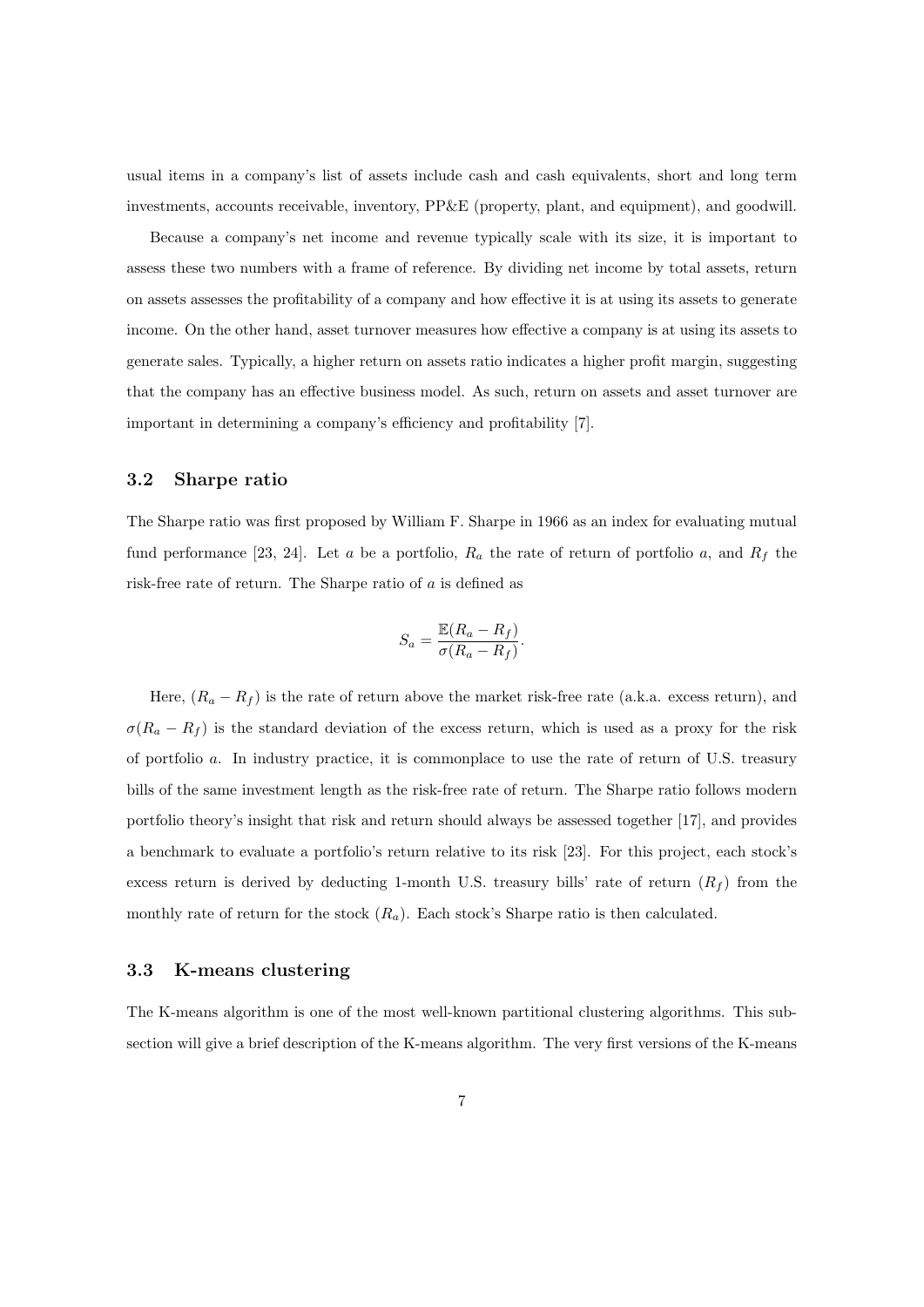algorithm were proposed by Edward Forgy in 1965 [11] and James McQueen in 1967 [16], and the most wide-spread version of the algorithm was published by Stuart Floyd in 1982 [15].

#### 3.3.1 Lloyd's algorithm

Lloyd's algorithm is often considered the "standard" K-means algorithm and is the one used in [18]. Below is a description of Lloyd's algorithm, also known as the naive K-means algorithm. This summary closely follows the one in *Clustering* by Xu and Wunsch [29].

Given a set of points  $\{x_1, \dots x_n\}$  $(x_i \in \mathbb{R}^m)$ ,

- 1. Initialize K number of clusters  $\{C_1, \cdots C_K\}$  with centers  $\{m_1, m_2, \cdots m_K\}(m_i \in \mathbb{R}^m)$ . The centers can be picked randomly or calculated based on some methods.
- 2. For all points  $x_i(i \in \{1, \dots n\})$ , find the center closest to it based on some distance metric d. Assign  $x_i$  to the cluster corresponding to the closest center. In other words:

$$
x_i \in C_j \text{ if } d(x_i, m_j) \leq d(x_i, m_l) \quad (\forall l \in \{1, \cdots K\}) (j \neq l) (\forall i \in \{1, \cdots n\}).
$$

3. Recalculate the center for each cluster  $C_l(l \in \{1, \cdots K\})$ . The new cluster centers are the mean of the sum of all points in the same cluster. In other words:

$$
m_l = \frac{1}{|C_l|} \sum_{x_p \in C_l} x_p \quad (\forall l \in \{1, \cdots K\}).
$$

4. Repeat step 2 and 3 until no cluster has any change in point assignment.

#### 3.3.2 The silhouette method

To determine the value of K for the best clustering results, the silhouette method is used  $[22]$ . This method evaluates the overall goodness of fit of a partitioning. A summary of the silhouette method can be seen below. This summary closely follows the one presented by Rousseeuw in 1986 [22].

Given *n* data points  $\{x_1, \dots, x_n\}$ , a partitioning result of K clusters  $\{C_1, \dots, C_K\}$ , and distance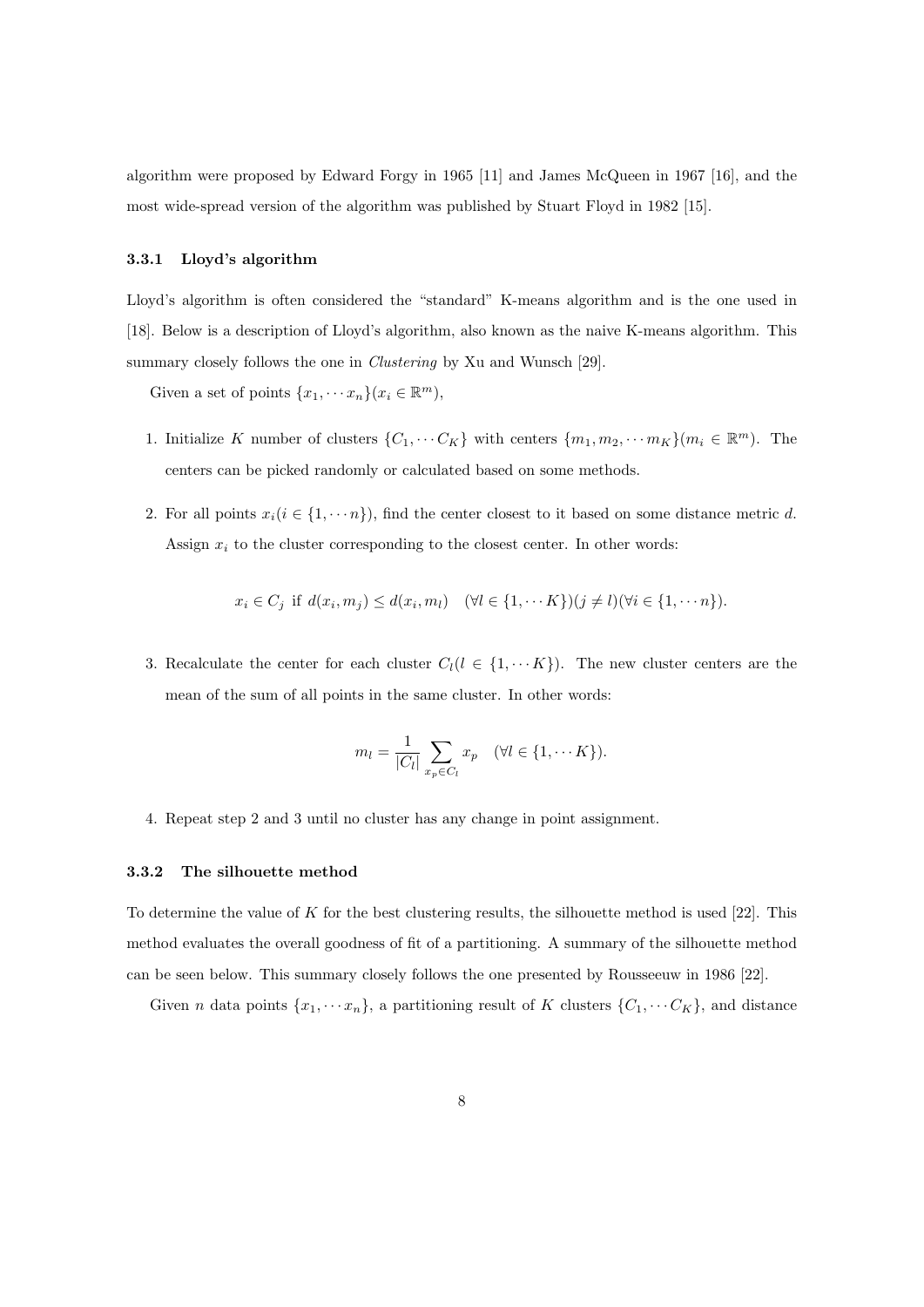metric d, for each point  $x_i$  in cluster  $C_l$ , define

$$
a(x_i) = \frac{1}{|C_l| - 1} \sum_{\forall x_j \in C_l, i \neq j} d(x_i, x_j).
$$

Here,  $a(x_i)$  is the mean dissimilarity between  $x_i$  to all other points within the same cluster.

For each point  $x_i$  in cluster  $C_l$ , define

$$
b(x_i) = \min_{\forall p \in \{1, \cdots K\}, p \neq l} \frac{1}{|C_p|} \sum_{\forall x_j \in C_p} d(x_i, x_j).
$$

Here,  $b(x_i)$  is the minimum mean dissimilarity between  $x_i$  and all points in some cluster  $C_p$  which does not contain  $x_i$ . In other words,  $b(x_i)$  is the mean dissimilarity to the closest cluster that  $x_i$  is not assigned to.

For each point  $x_i$  in cluster  $C_l$ , define their silhouette value as

$$
s(x_i) = \begin{cases} \frac{b(x_i) - a(x_i)}{\max(b(x_i), a(x_i))} & \text{if } |C_l| > 1, \\ 0 & \text{if } |C_l| = 1. \end{cases}
$$

or

$$
s(x_i) = \begin{cases} 1 - \frac{a(x_i)}{b(x_i)} & \text{if } a(x_i) < b(x_i), \\ 0 & \text{if } a(x_i) = b(x_i), \\ \frac{b(x_i)}{a(x_i)} - 1 & \text{if } a(x_i) > b(x_i). \end{cases}
$$

It should be noted that  $s(x_i) \in [-1,1]$ . For the silhouette value to approach 1,  $a(x_i)$  needs to be significantly smaller than  $b(x_i)$ , meaning that within-cluster mean dissimilarity is much less than the smallest between-cluster mean dissimilarity, and thus the model does a good job clustering similar points together. For the silhouette value to approach 0,  $a(x_i)$  needs to be significantly greater than  $b(x_i)$ , meaning that within-cluster mean dissimilarity is much greater than the smallest betweencluster mean dissimilarity, and thus the model does a poor job clustering similar points together.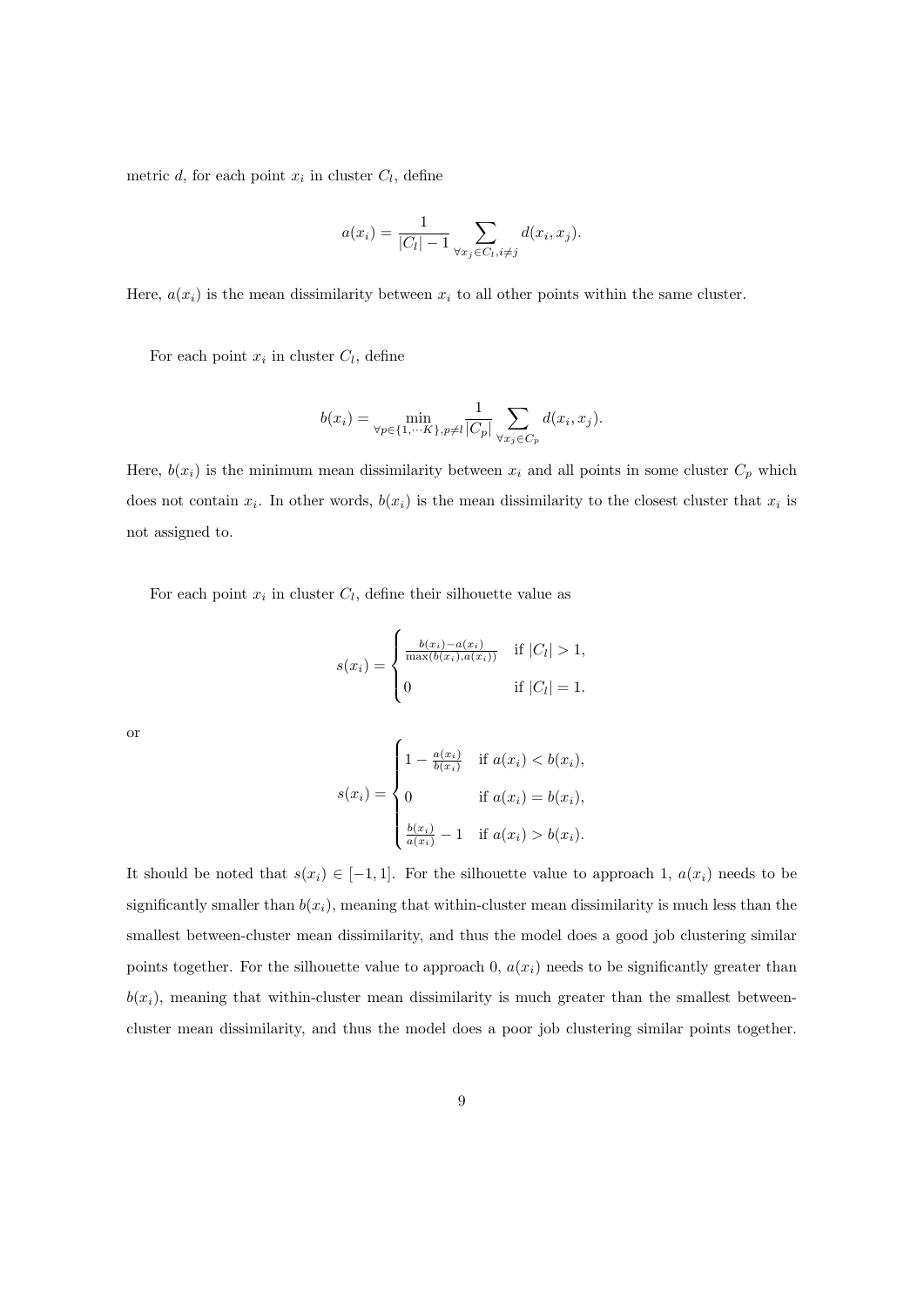The overall goodness-of-fit of the clustering is measured by the average silhouette value of all points

$$
\overline{s} = \frac{1}{n} \sum_{i=1}^{n} s(x_i).
$$

The average silhouette value is calculated for a number of  $K$  values. Although the clustering result of the K values that corresponds to the highest average silhouette scores should, on average, have the lowest within-cluster dissimilarity, the final values of K are chosen with regards to a combination of high average silhouette score and how realistic the number of clusters is in a real-world stock market setting.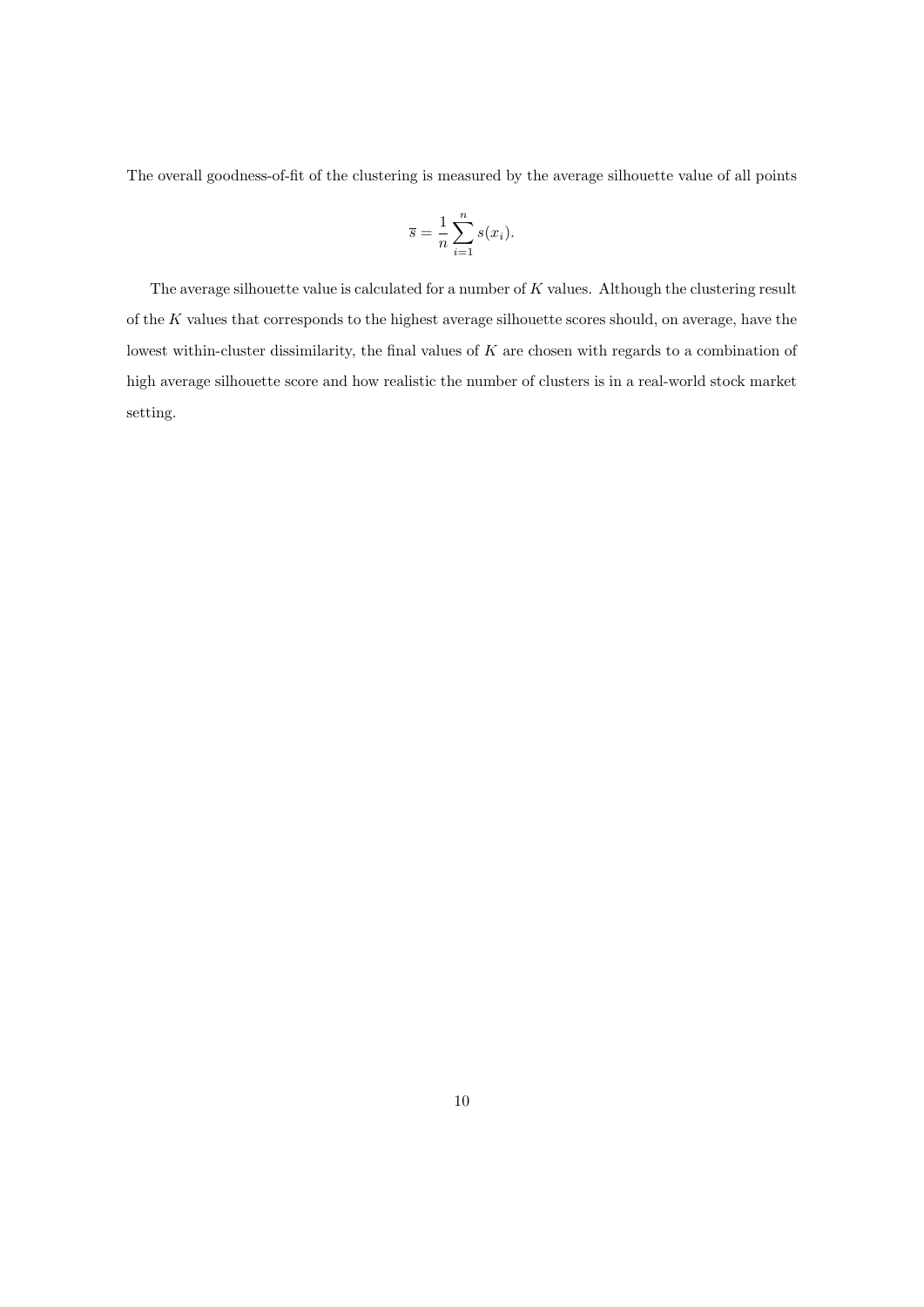## 4 Data

Historical stock and financial data is collected on S&P 500 component companies as of April 4, 2020. The data and code used for this project can be accessed through the links in Appendix 4. However, it should be noted that the list of S&P 500 component companies is constantly updated to reflex changes in companies' market cap and private or public status. To avoid discontinuity of data in the case that a component company only just became public in the past few years, all companies that weren't consistently a part of the S&P 500 index since 2006 were dropped from the dataset. Because the changes in component companies are not made publicly available by S&P Global, historical changes of Ishares Core S&P 500's holdings are used as a proxy. Ishares Core S&P 500 (IVV) is an ETF that seeks to match the S&P 500 returns by holding the exact same stocks that make up the S&P 500 index. The fund usually updates its portfolio with a one-day delay after S&P 500 updates its list of component companies, and is thus deemed an adequate proxy for changes in S&P 500 components. Data provided by Newport Quantitative Trading and Investments on IVV's historical portfolio changes is used to determine S&P 500 historical component changes. There have been 904 changes to the list of component companies from 9-29-2006 to 4-3-2020. In the end, 268 companies were dropped and only 232 companies remain.

For the remaining 232 companies, their historical daily stock data from 10-31-2006 to 4-14-2020 is collected from Yahoo Finance. The stock data includes the daily opening price, closing price, adjusted closing price, trade volume, high, and low. A total of 3385 days of data is observed for each company. It should be noted that the price level of stocks can vary significantly from company to company. For example, on 10-31-2006, Google's share price opened at \$238.43 and closed at \$233.98, a \$4.45 or 1.9% decrease. On the same day, Gilead Sciences' stock price went from \$17.23 to \$16.89, a \$0.34 or 2% decrease. Although the \$4.45 decrease in Google's stock value is more than ten times that of Gilead Sciences' stock value, the two stocks' daily movements should be treated similarly by the clustering algorithm due to their similarity in percentage changes. A company's stock value is calculated with the following formula:

Market stock price  $=$   $\frac{\text{Market cap}}{\text{Number of shares outstanding}}$ .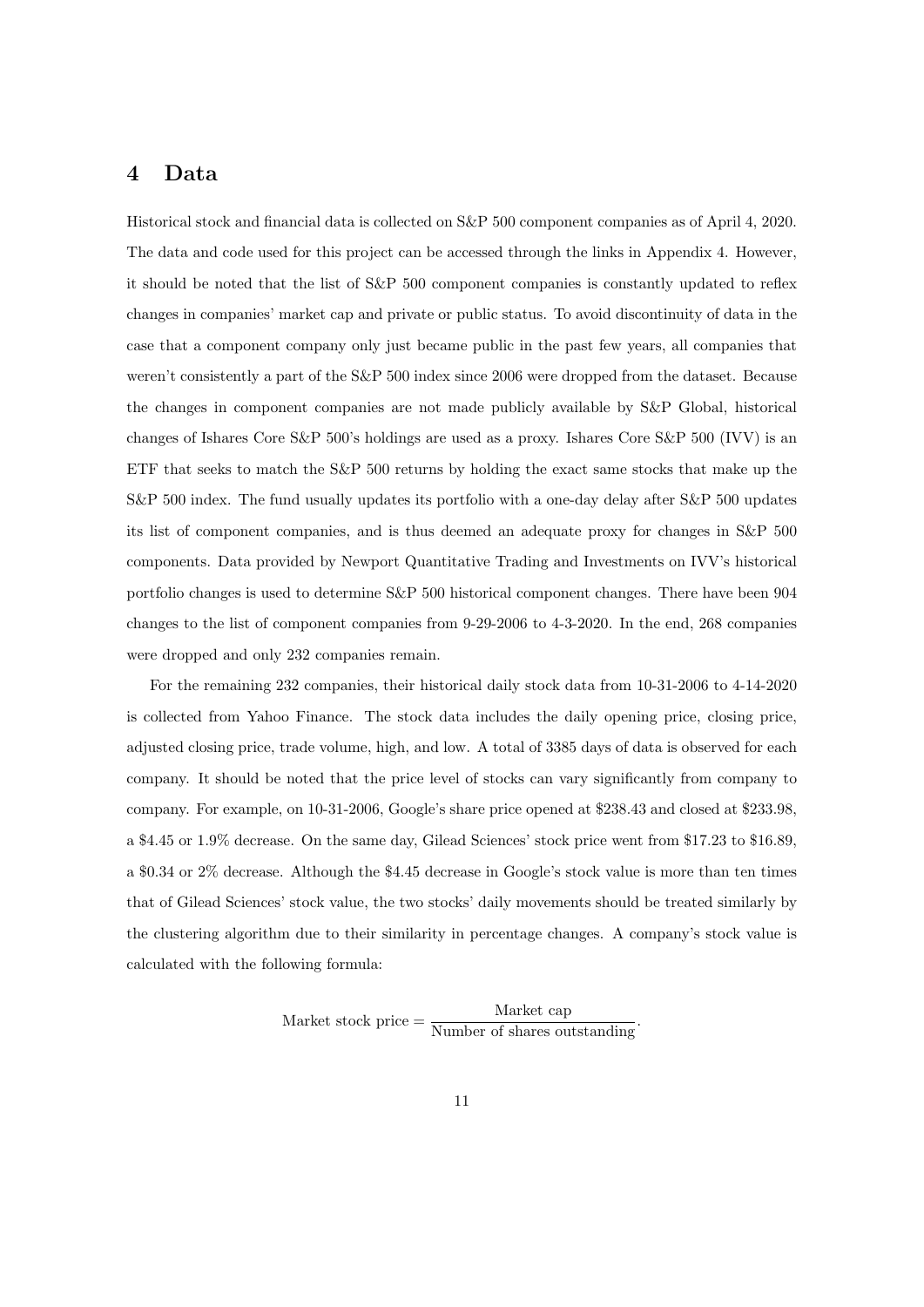While the market cap should always roughly reflect the true value of the company, and is thus not something easily changed, the number of shares outstanding is determined by the corporation's management. This makes the magnitude of a company's stock price a somewhat arbitrary number. Therefore, daily percentage price movement is a better metric for reflecting a stock's price trends, as opposed to raw price movements. All companies' historical price data is thus normalized with the following formula:

Daily percentage price movement  $=$   $\frac{\text{Daily closing price} - \text{Daily opening price}}{\text{Daily opening price}}$ .

Companies' quarterly balance sheet and income statement data from 2009 and onward is collected from an API provided by The Financial Modeling Prep Company.<sup>1</sup> Companies' quarterly net income, revenue, and total assets are then extracted from the financial statements. Their quarterly return on assets and asset turnover ratios are calculated from the data. Because many companies have different fiscal year cycles and thus don't report their financial data at the same time, an exact matching of the reporting times of all companies' historical ratios would be impossible. Effort is made to match ratios that were reported no more than 3 months apart. After matching, the data roughly spans from Q3 2009 (August - October, 2009) to Q3 2019 (August - October, 2019), or 41 quarters in total. 109 more companies are dropped from the dataset due to missing values, leaving the financial ratio dataset with 114 companies. Each company's return on assets data and asset turnover data are then concatenated together to form a single row vector of length 82. In other words, let  $ROA_i$ ,  $AT_i \in \mathbb{R}^{41}$ be the return on assets and asset turnover data of company i, respectively, then the data entry for company i in the financial ratio dataset is

$$
\left[ROA_i^\top \quad AT_i^\top\right] \forall i \in \{1, \cdots, 114\}.
$$

The nature of the financial ratios means that they are already scaled to the companies' sizes. The financial ratio dataset thus need not be normalized. In the end, the financial ratio dataset is a  $114 \times 82$  matrix.

<sup>1</sup>The API can be accessed at https://financialmodelingprep.com/developer/docs/.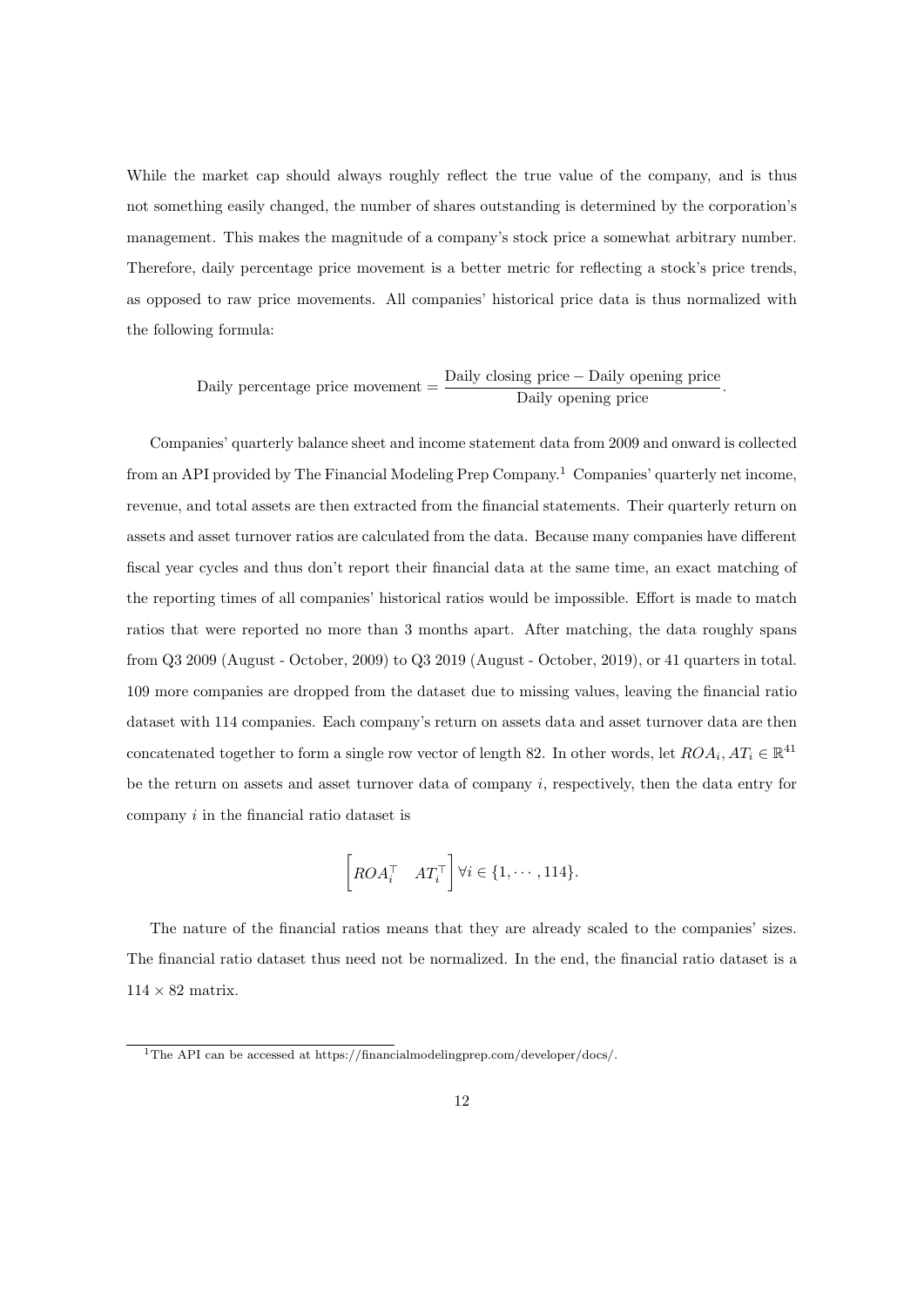### 5 Results and Discussion

This section will present and analyze the clustering results of the K-means algorithms. Outlier clusters and companies are investigated, and performance of the constructed portfolios are examined. For the clustering results, see Appendix 4. For illustrations and graphs of the clustering results, see Appendix 1. A description of the constructed portfolios can be found in Appendix 2 and 3.

### 5.1 Clustering results of stock price movement dataset

Initially, clustering of the entire stock price movement dataset from 9-29-2006 to 4-3-2020 is conducted. However, the clustering results has very high within-cluster sum-of-squares (WCS), and the density histogram of groups is far from uniformly distributed. Instead, over 75% of the observations fall into two groups, while some of the other groups would have very few points in them. To analyze this phenomenon further, the stock data is reduced to  $\mathbb{R}^3$  through principle component analysis (PCA), and each observation is plotted and color-coded according to their group. Through visual inspection, there are no apparent borders between each of the groups. Thus, the stock data clustering result is deemed poor. This is likely due to the stock dataset containing data of the 2008 recession and 2020 COVID-19 recession, during which the stock market average return dropped by more than 50% and 34%, respectively. Most stocks saw similarly large declines during those two periods. Those large price shocks are likely what causes most of the data to be grouped together. To improve the clustering results, data before the end of the 2008 recession and data after the start of the COVID-19 recession are dropped. The dropped stock data includes data before 7-1-2009 and data after 2-20-2020.<sup>2</sup> Afterwards, 2764 days of stock price movement data remain.

To determine the optimal value of K for the updated stock dataset, values from 4 to 11 are tested. For each of the K values, the K-means algorithm is ran 1000 times, and the average silhouette value for the clustering results is recorded. The result is shown in Figure 1 in Appendix 1. As is apparent in the figure,  $K = 4$  yields the optimal silhouette value and  $K = 6$  yields a local optima. Although a natural choice is  $K = 11$ , as S&P Global divides all companies into 11 major sectors, this is not

<sup>2</sup>According to the National Bureau of Economic Research, the 2008 recession officially ended in June of 2009 [1]. While there is no official date for the start of the COVID-19 recession, many believe that it started on 2-20-2020, the day when the global stock market crashed.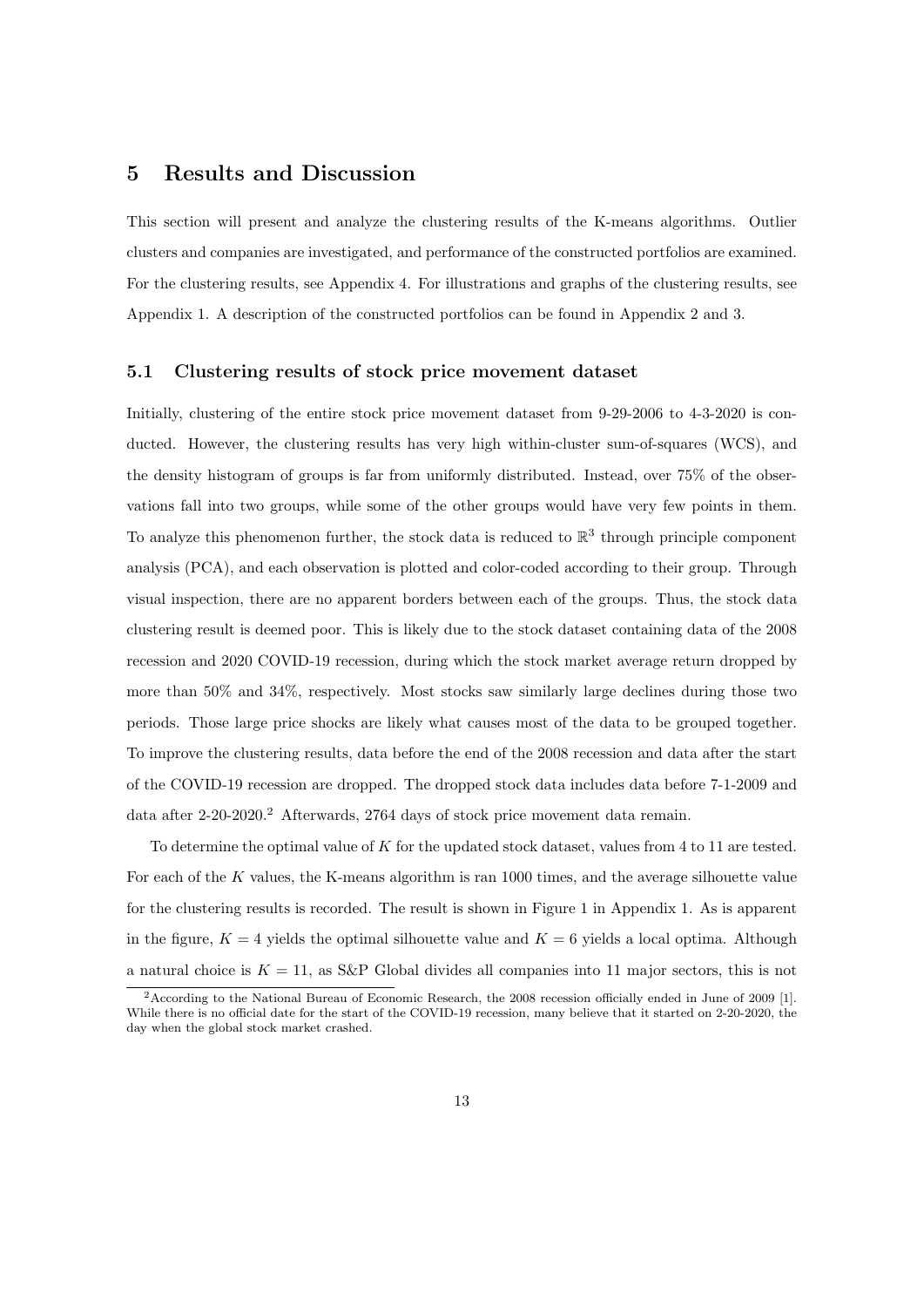optimal since  $K = 11$  has a relatively small average silhouette value.

#### 5.1.1 Clustering result of  $K = 4$

Picking  $K = 4$ , 5000 iterations of the clustering algorithm are ran. The iteration with the lowest WCS at  $83.306$  is chosen as the best iteration. Figure 2 shows the distribution of the stocks between groups, and Figure 3 is a scatterplot of the companies, color-coded by groups. Over 75% of the observations are clustered into group 2 and 3. Group 4 contains only 11 observations, the smallest of any group. All companies in group 4 in fact belong to the energy sector. As can be seen in Figure 3, these companies' stocks are outliers that are far away from the other groups.

Further investigation reveals that stock price trends in the energy sector had been behaving notably differently from most other sectors. Instead of seeing a steady increase in stock prices as most other sectors have enjoyed during the longest economic expansion in U.S. history, the energy sector's price trend since 2009 has been turbulent. The prices of almost all stocks in group 4 saw sharp declines in 2016 and 2018, and has been steadily decreasing since 2019. These stocks' sharp declines in 2016 and 2018 were caused by a surge in U.S. shale oil production. U.S. shale oil production had been steadily increasing since 2014, driving U.S. to become the largest crude oil producer in the world. However, this surge in production also drove market supply up and caused crude oil prices to decrease significantly. Between 2011 and 2014, West Texas Crude (WTI), price benchmark of U.S. light crude oil, averaged above 90\$ per barrel. Due to the shale oil production surge, WTI went down to a 13-year low of 26.55\$ per barrel. This is even lower than the price seen during the 2008 recession's energy bear market, when WTI was priced around 30\$. In 2018, the surge in shale oil production drove the U.S. oil market into a bear market again, causing a 20% decline in WTI [5]. During these two oil bear markets, many U.S. oil companies filed for bankruptcy, while others needed to save cash to survive through the bear markets and did not have capital to expand their business, driving their stock prices down [12]. In 2019, the energy sector is hit by the gloomy global economic outlook caused by the China-U.S. trade war. The projected low global economic growth caused energy demands to fall, yet again harming the earnings and stock prices of U.S. oil companies [20].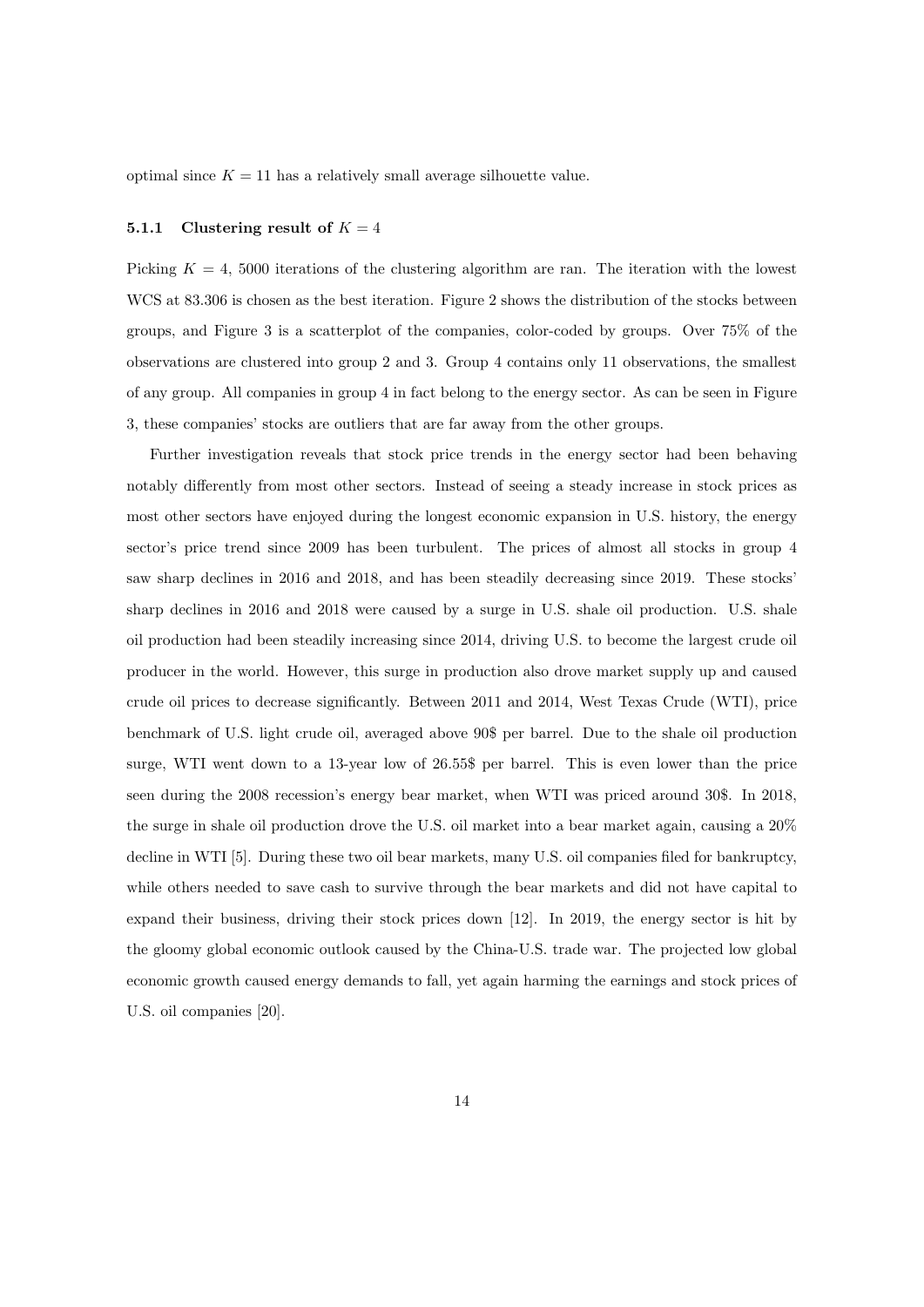#### 5.1.2 Clustering result of  $K = 6$

In order to further break down the groups, another clustering is conducted with  $K = 6$ .  $K = 6$ is chosen due to it being a local optima in terms of average silhouette value, thus the clustering would still have a relatively low WCS value. The clustering result has a WCS value of 78.3192. A histogram of the distribution of the observations can be seen at Figure 4. Similar to the grouping results of  $K = 4$ , more than 160 of the observations fall into two large groups. Observations in the largest group with more than 100 observations remain largely unchanged from that of the results of  $K = 4$ . The smaller groups are group 5, 4, 3, and 2. Group 5 has 22 observations, which are all companies in the financial services sector. Group 4 has 21 observations, which all belong to the energy sector. Group 3 has 10 observations, which are all real estate companies. Group 2 has 11 observations and is identical to the outlier group (group 4) of the clustering result of  $K = 4$ .

Although all observations in group 5 technically belong to the energy sector, they are fundamentally different from the companies in group 2. While group 2's companies are all oil producers, group 5's companies provide electricity and natural gas to residents and businesses. These companies have benefited from the longest economic expansion in U.S. history and their stock values have been slowly but steadily increasing since 2008. For the real estate companies in group 3, their stock prices have been largely stagnant. One possible explanation is the increase in government spending since 2008. Real estate companies are mostly low-risk and slow-growth businesses that usually do not have sudden boosts to their income like technology companies. As U.S. government spending increased since 2008, government borrowing also increased. This caused more treasury bills to be issued, lowering the price and increasing the risk-free yield, effectively decreasing the excess return of real estate stocks in the process. This has drawn many investors away from investing in real estate companies despite the ever-increasing home prices, leading to mostly stagnant stock price trends in the sector [28].

#### 5.2 Clustering results of financial ratio dataset

The average silhouette score plot of the financial ratio dataset (Figure 6) shows that  $K = 4$  is the optimal number of clusters. To further divide up the clusters, another clustering is conducted with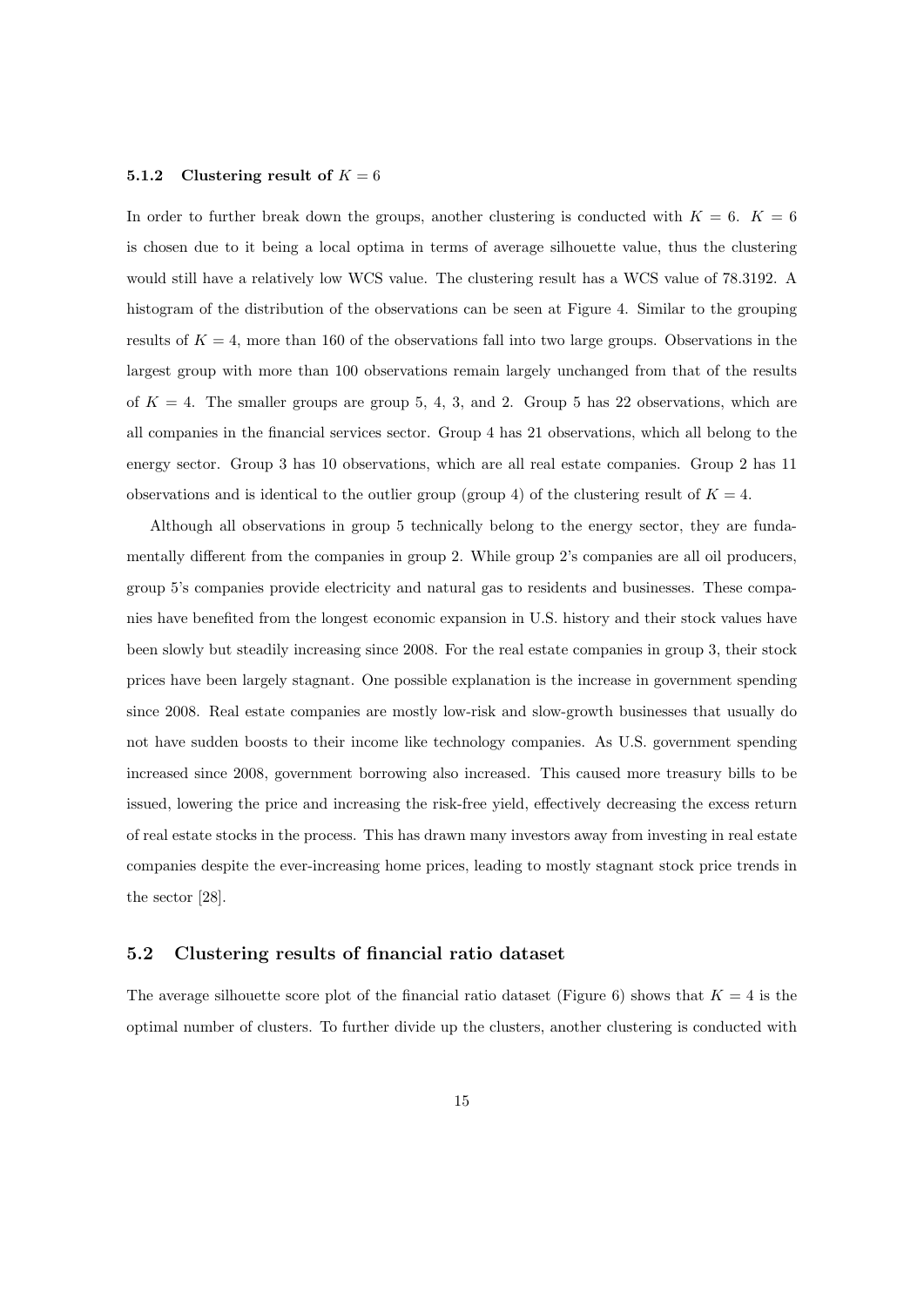$K = 7$ .

#### 5.2.1 Clustering result of  $K = 4$

The best iteration of clustering with  $K = 4$  has a WCS value of 45.0159. The histogram (Figure 7) shows that there is one group with only two observations, Cardinal Health and Costco Wholesale. These two companies stand out due to their unusually high historical asset turnover ratios. While most other companies' asset turnover can barely reach 0.2, Cardinal Health and Costco Wholesale's asset turnover ratios are consistently above 0.7. This indicates that both companies are efficient at generating sales given a fixed amount of assets. However, the two companies' high operating costs mean that their return on asset ratios do not stand out when compared to the rest of the dataset.

#### 5.2.2 Clustering result of  $K = 7$

The best clustering result for  $K = 7$  has a WCS value of 27.6499. Cluster 3, 4, 6, and 7 are notable as they contain very few observations. Cluster 4 and 6 each only have one observation, which are Cardinal Health and Costco Wholesale. Although these two companies have similarly high asset turnover ratios, Costco Wholesale's return on asset ratios are much higher than that of Cardinal Health, indicating that Costco has a considerably higher profit margin. Cluster 7 includes Gap Inc, Home Depot, and Texas Instruments. These three companies are clustered together because their asset turnover ratios are higher than average, but lower than those of Cardinal Health and Costco Wholesale. Cluster 3 tells a similar story. It includes Amazon.com, Humana Inc, McDonald's, UnitedHealth Group, and Xerox Corp. While all of these companies' asset turnover ratios are higher than average, they are lower than those of companies in cluster 4, 6, and 7.

#### 5.3 Portfolio performance

After constructing a portfolio for each clustering result, the portfolios' returns during the COVID-19 period are calculated. The portfolios are comprised of one stock with the highest Sharpe ratio from each cluster. The tables in Appendix 2 give a detailed summary of each portfolio's makeup, return, and return in excess of the market average of −12.40%. The portfolios constructed from clustering results with the stock price movement data perform poorly, each under-performing in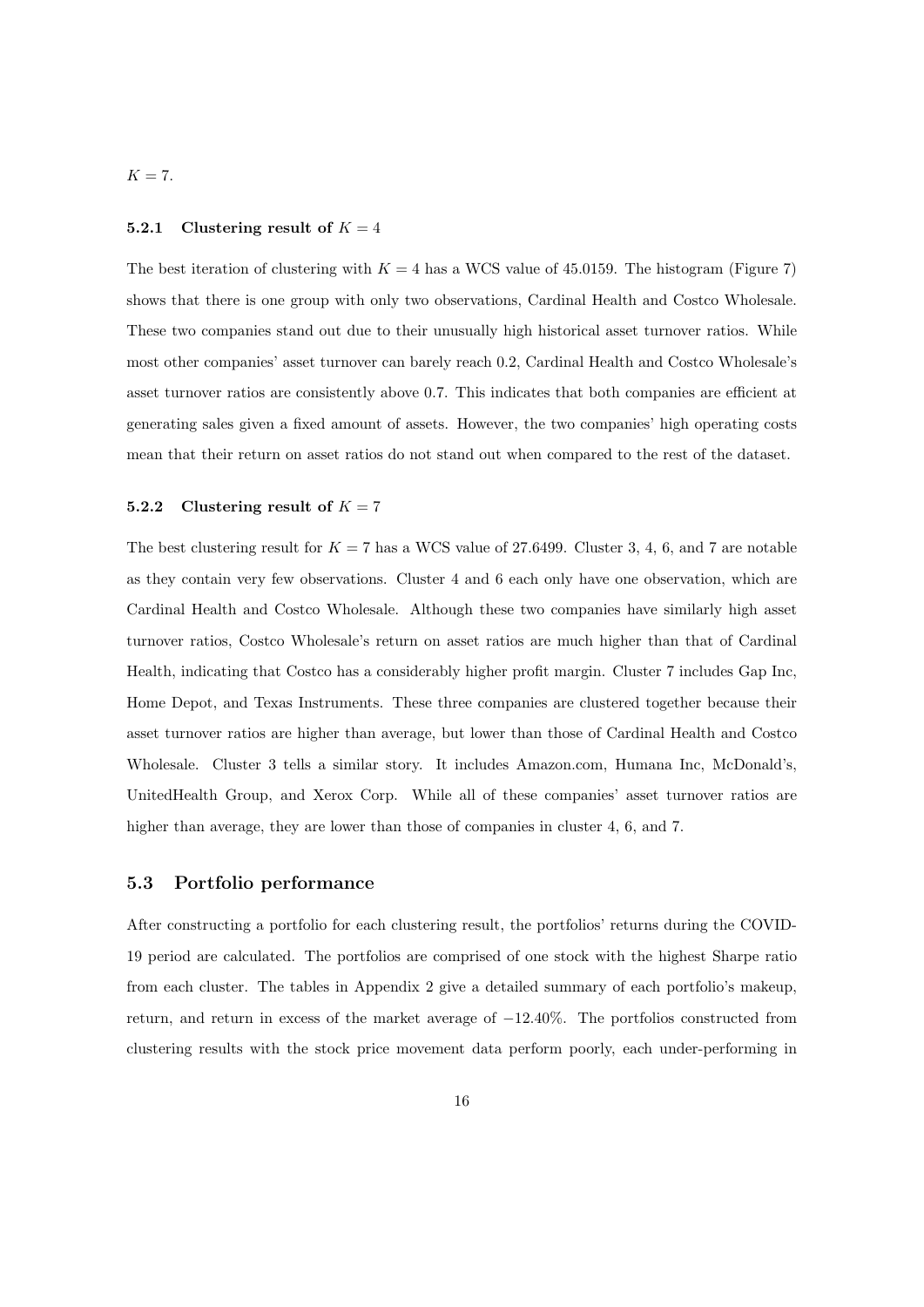relation to the market average by 13.80% and 17.52%. This is due to the algorithm choosing a few poorly performing stocks. Petroleum company Apache Corporation (APA) alone, with its −70.68% decrease in stock value since the start of the COVID-19 period, has a significant and negative impact on portfolio B's performance.

On the other hand, portfolio C and D constructed from the clustering results with the financial ratio dataset consistently beat market average. Although the returns of both portfolios are still negative, they exceed market average of the same period by 8.72% and 2.63%, respectively. This result is in agreement with the conclusion in [18]. The performance of portfolio C and D are considered satisfactory.

Although [18] intended for the portfolio creation process to be completely left to the algorithm, it should be noted that some human intervention and investigation into why some stocks are clustered together can lead to better portfolios. For example, in the clustering result of the financial ratio dataset with  $K = 7$ , four groups of ten companies are outliers. A quick investigation finds that these companies are outliers because of their unusually high asset turnover ratios, indicating that they are more effective at generating sales than the other companies. Some further investigation will reveal that, among these ten companies, Cardinal Health, Costco Wholesale, and Amazon Inc. have some of the highest projected yearly revenue growth rates. Yahoo Finance projects the three companies' revenue growth rates in 2020 to be 4.7%, 7.3%, and 22.3%, respectively [3, 4, 2]. A portfolio that consist of these three companies has an average return of 5.98% during the beginning of the COVID-19 period, outperforming the market average by 14.38%. Thus, although the stockpicking algorithm performs admirably well, some human intervention and financial analysis can improve its performance even further.

#### 5.4 Alternative approach to portfolio construction

Because the methodology proposed in [18] is to pick only one stock from each cluster, the clusters aren't represented proportionally according to their sizes. Larger clusters are under-represented in the portfolio, and smaller clusters are over-represented. Theoretically, creating a portfolio that proportionally represents each clusters' sizes should increase diversification and improve portfolio return. To be more precise, this alternative method constructs portfolios in the following way. Let A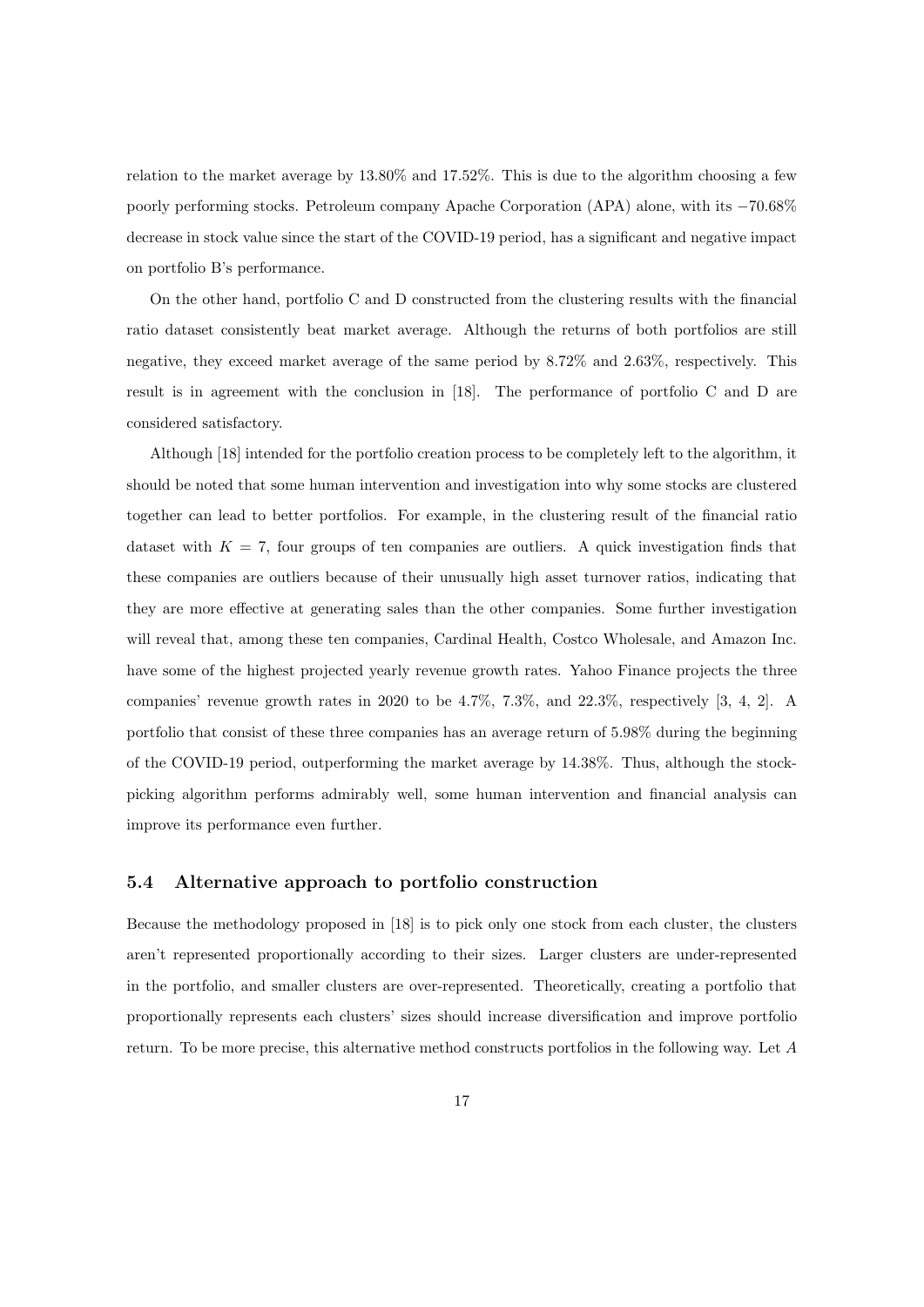be a partitioning that divides n data points into four clusters  $\{C_1, C_2, C_3, C_4\}$ . Let the clusters' sizes be  $\begin{vmatrix} |C_1| & |C_2| & |C_3| & |C_4| \end{vmatrix}$ . Thus, the percentage of points in  $C_1$ ,  $C_2$ ,  $C_3$ ,  $C_4$  are  $\frac{|C_1|}{n}$ ,  $\frac{|C_2|}{n}$ ,  $\frac{|C_3|}{n}$ ,  $\frac{|C_4|}{n}$ , respectively. A total number of ten stocks will be picked from the clusters to form the portfolio, as is consistent with Graham's writing in [13] that a minimum of ten stocks should be in each portfolio for diversification. Hence, the number of stocks picked from clusters  $C_1, C_2, C_3, C_4$  are  $\frac{10|C_1|}{n}, \frac{10|C_2|}{n}, \frac{10|C_3|}{n}, \frac{10|C_4|}{n}$ , respectively. Stocks with the highest Sharpe ratios in each cluster are chosen. The number of stocks are rounded whenever necessary. Portfolio E and F are constructed from clustering results of the stock dataset and portfolio G and H are constructed from clustering results of the financial ratio dataset. Appendix 3 shows the alternative portfolios' makeups and returns.

Using the alternative method, portfolios constructed from the stock price movement dataset see a significant increase in performance. Portfolio E has an excess return of 3.91% as opposed to portfolio A's −13.80%, and portfolio F has an excess return of −0.87% as opposed to portfolio B's −17.53%. This is likely due to the increased diversification of the portfolio. In the stock price movement dataset, companies are more likely to be clustered together when their stock prices experience similar positive and negative shocks at similar times. This indicates that companies within the same cluster are exposed to comparable business risks. By representing the clusters proportionally, the portfolio is diversified, and thus its performance improves.

On the other hand, portfolios constructed from the financial ratio dataset see a decrease in its average returns. Portfolio G has an excess return of −5.75% as opposed to portfolio C's 8.72%, and portfolio H has an excess return of −10.89% as opposed to portfolio D's 2.63%. For the partitioning results of the financial ratio dataset, stocks with similar asset turnover and return on assets ratios are clustered together. This means that companies within the same cluster have comparable earning power. As analyzed in Section 5.2, the outlier groups that contain small numbers of points are often the companies with the higher ratio values. Companies within those clusters are arguably more profitable than those in the larger clusters. Thus, by over-representing the smaller clusters, the method proposed in [18] increases the proportion of high-earning stocks in the portfolio. For the same reason, the alternative portfolios perform poorly because relatively low-earning stocks from the larger clusters are proportionally represented.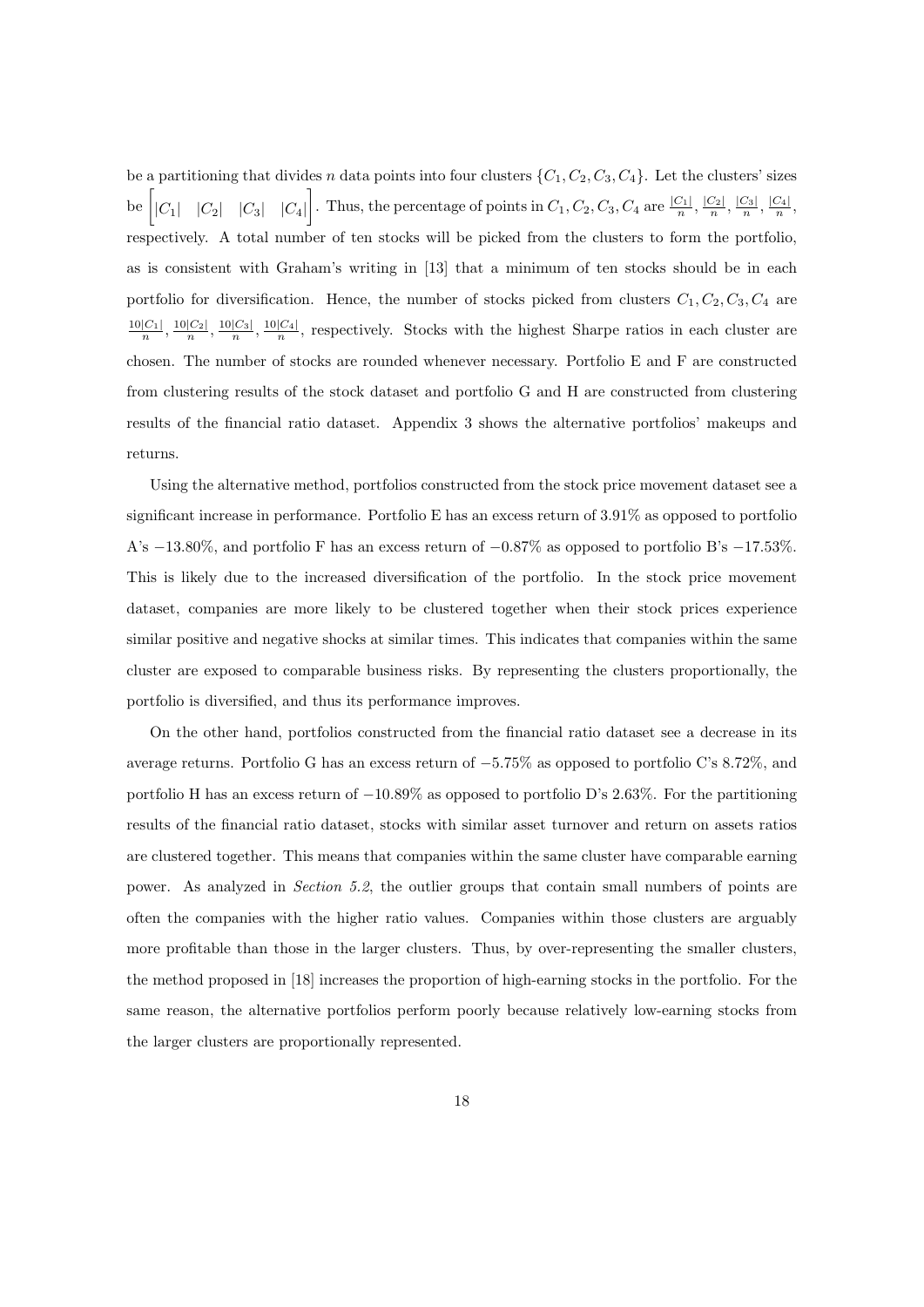## 6 Conclusion

In this project, the portfolio construction algorithm proposed in Creating Diversified Portfolios Using Clustering Analysis [18] is implemented and stressed tested with data from the beginning period of the COVID-19 recession. Although the clustering results by using historical stock price movements as the dissimilarity metric were poor, portfolios constructed with companies' financial ratios as the dissimilarity metric consistently beat the S&P 500 market average. Alternatively, when each cluster is represented proportionally according to their sizes by the portfolios, portfolios constructed using the stock price movements gain a boost in returns due to increased diversification, while portfolios constructed using the financial ratio dataset see a decrease in returns. It should be noted that the algorithm used in this study is limited by a few factors. First, the Sharpe ratio is one of the fundamental building blocks of the algorithm's stock-picking process. A few scholars have pointed out some limitations of the Sharpe ratio, such as that it is directly impacted by the length of the investment horizon [14], its unrealistic assumption that portfolio returns are normally distributed [25], and that it is only a indicator of a portfolio's past performance [10]. The validity of other portfolio performance indicators, such as the one proposed by Stutzer in 2002 [25], should be tested with the Sharpe ratio. This project is also constrained by the limited amount of data available, and only a maximum of 232 companies' data are used for clustering. Because results derived from 232 companies is hardly conclusive for the entire stock market, this project can be expanded to a more realistic scale if more data is available. Further studies should be conducted with these limitations in mind.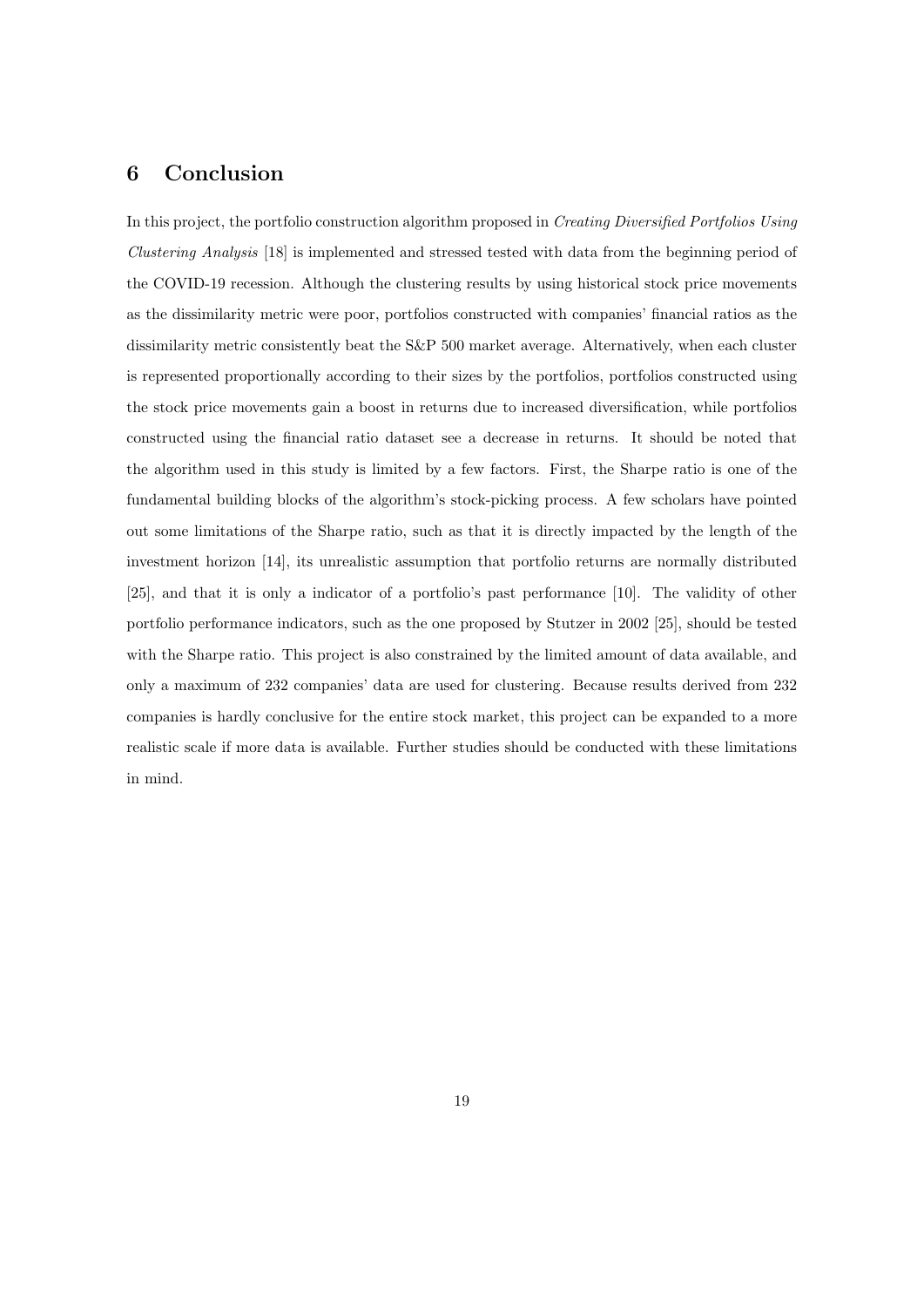## Appendix 1: Figures and Illustrations



Figure 1: Average silhouette score of 1000 clustering results, stock data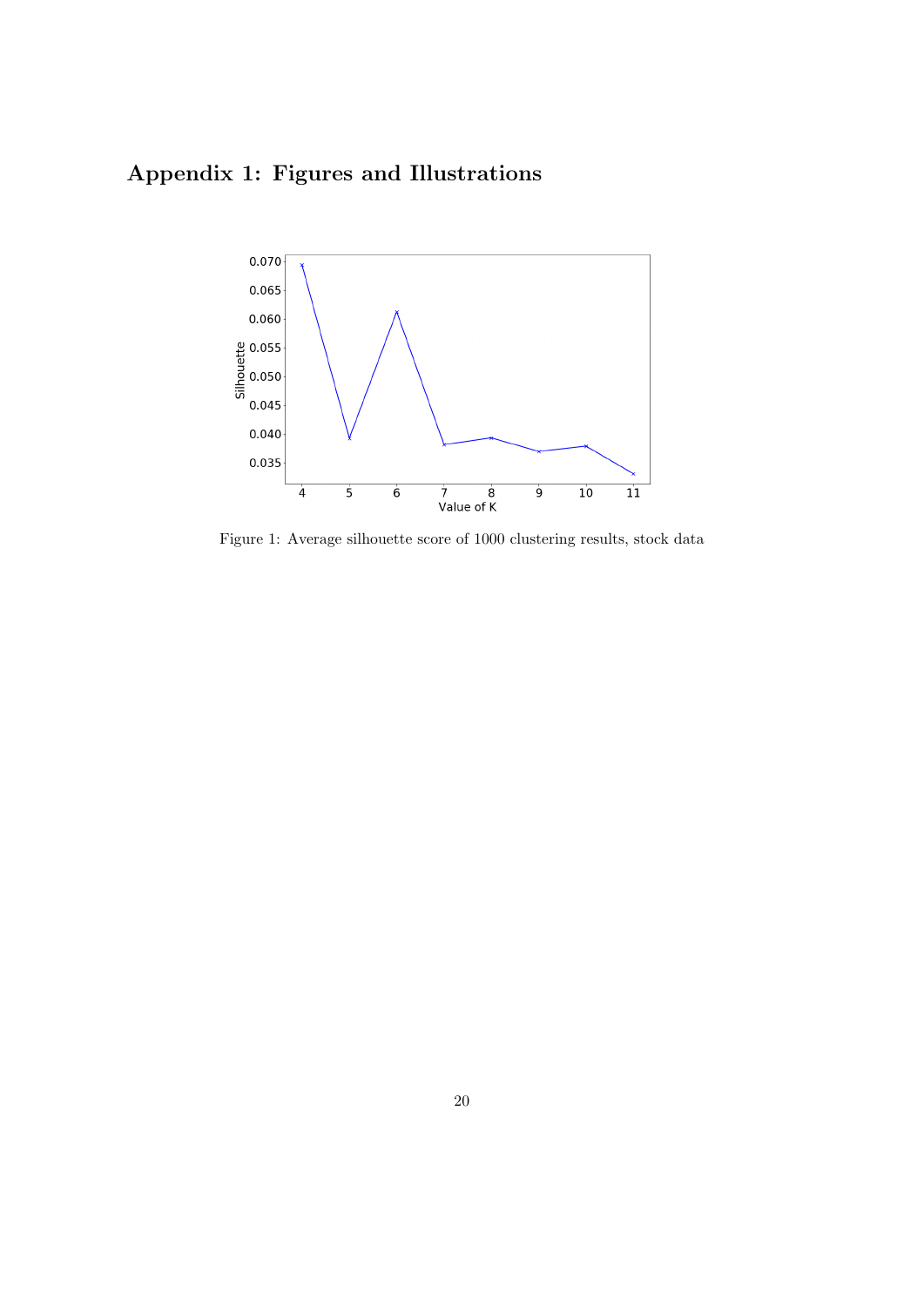

Figure 2: Histogram of the distribution of stocks in groups, stock price movement dataset,  $K = 4$ 



Figure 3: Scatterplot of stock price movement dataset,  $K = 4$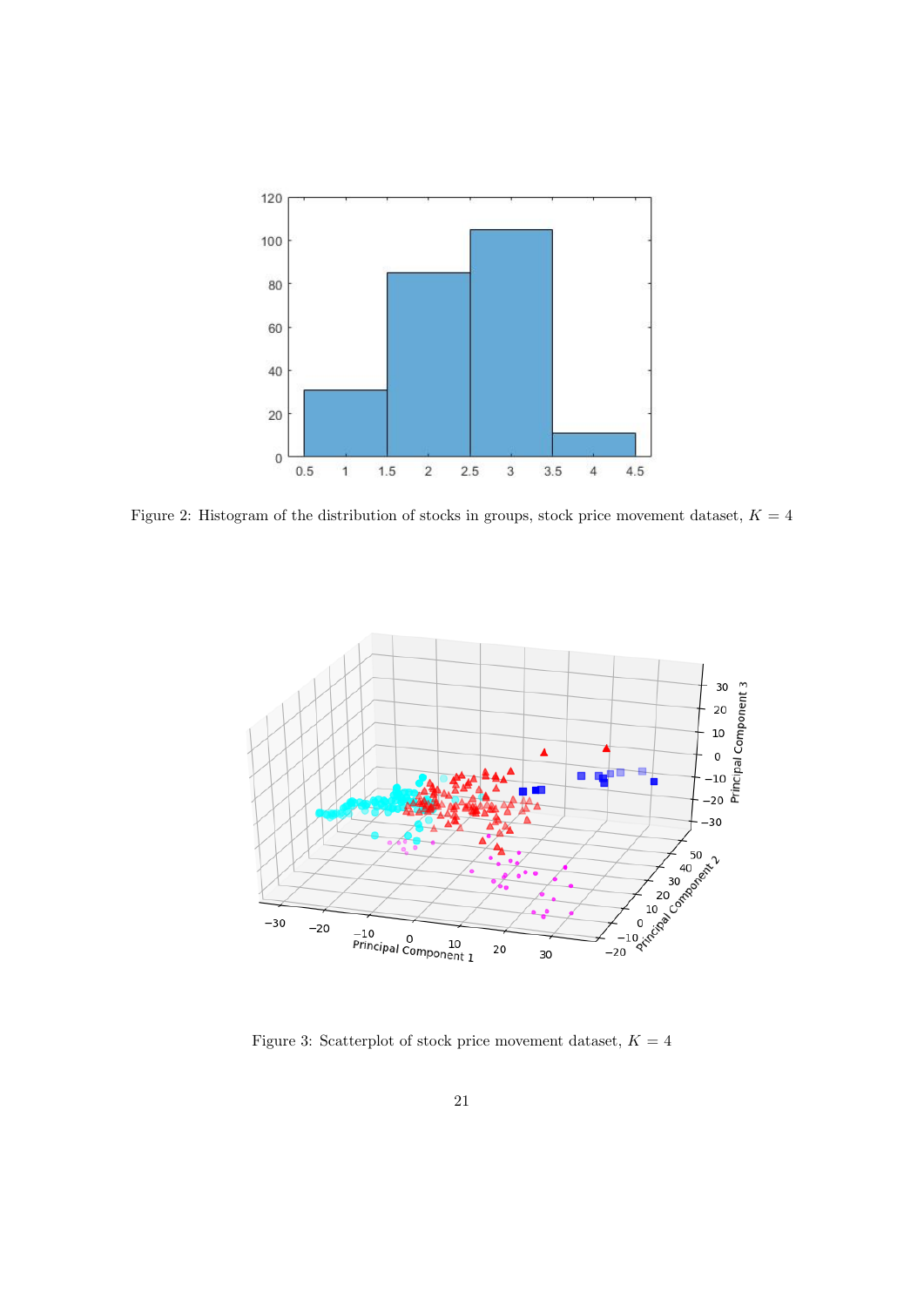

Figure 4: Histogram of the distribution of stocks in groups, stock price movement dataset,  $K = 6$ 



Figure 5: Scatterplot of stock price movement dataset,  $K=6$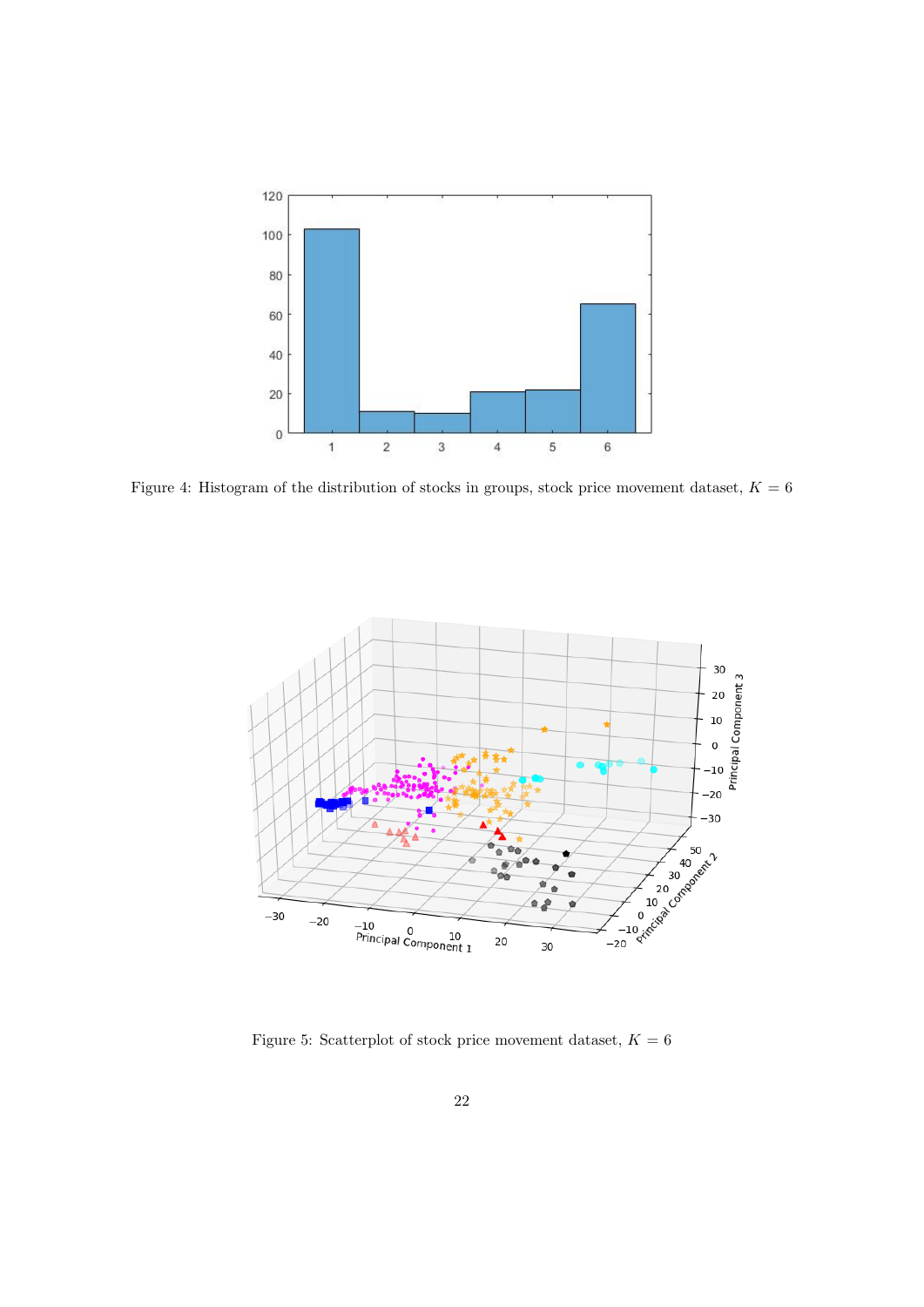

Figure 6: Average silhouette score of 1000 clustering results, financial data



Figure 7: Histogram of the distribution of stocks in groups, financial ratio dataset,  $K = 4$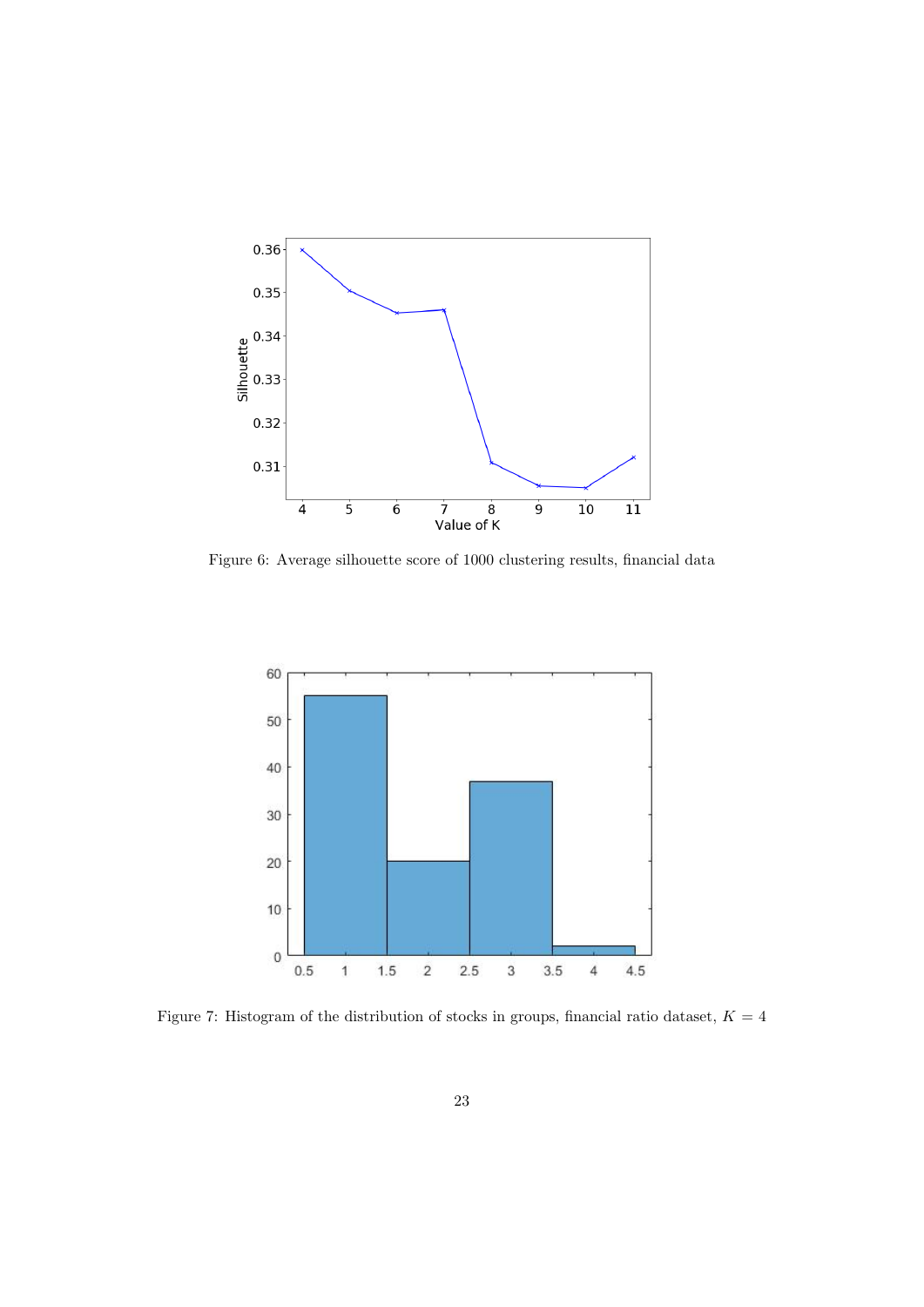

Figure 8: Scatterplot of financial ratio dataset,  $K = 4$ 



Figure 9: Histogram of the distribution of stocks in groups, financial ratio dataset,  $K = 7$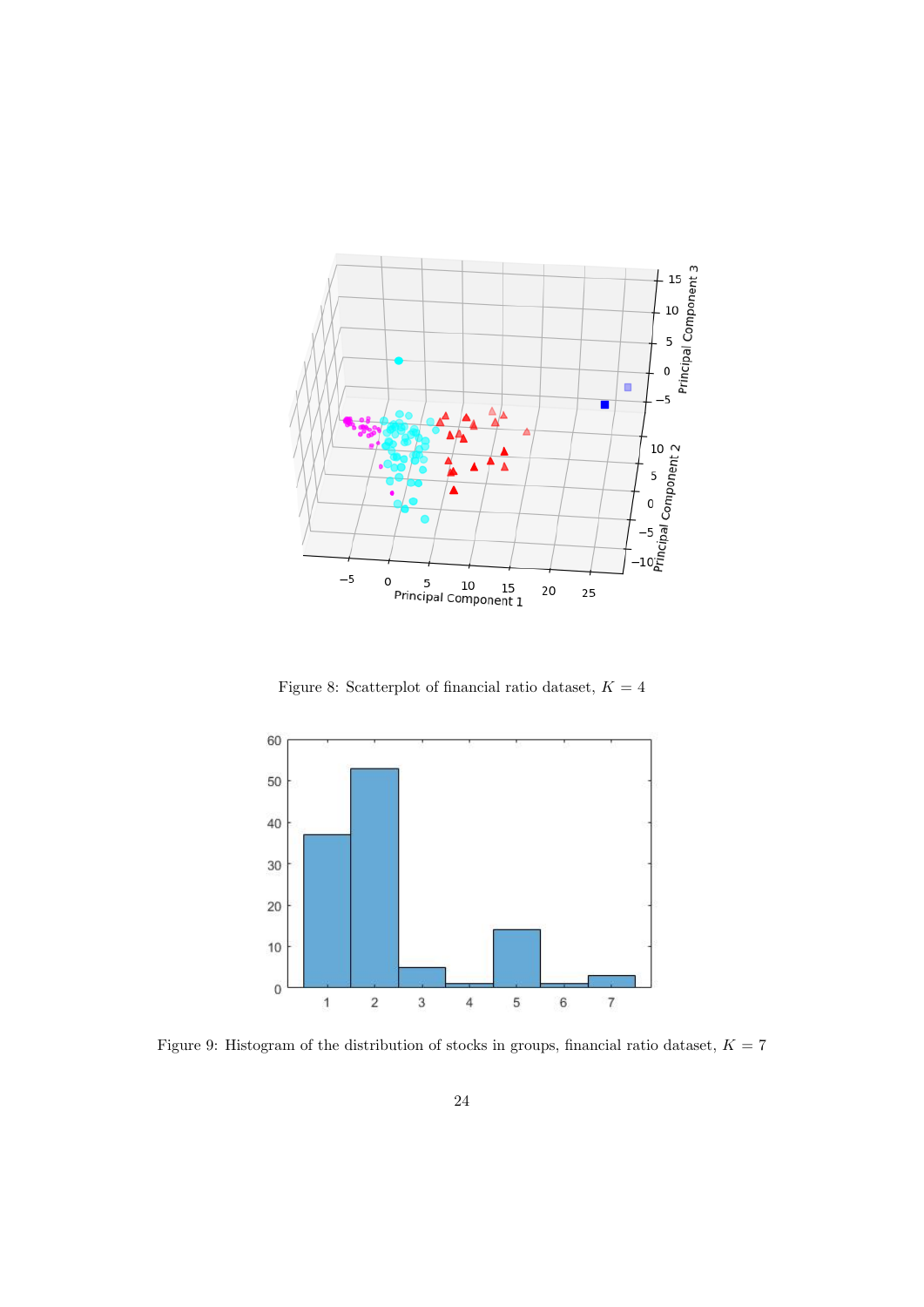

Figure 10: Scatterplot of financial ratio dataset,  $K = 7$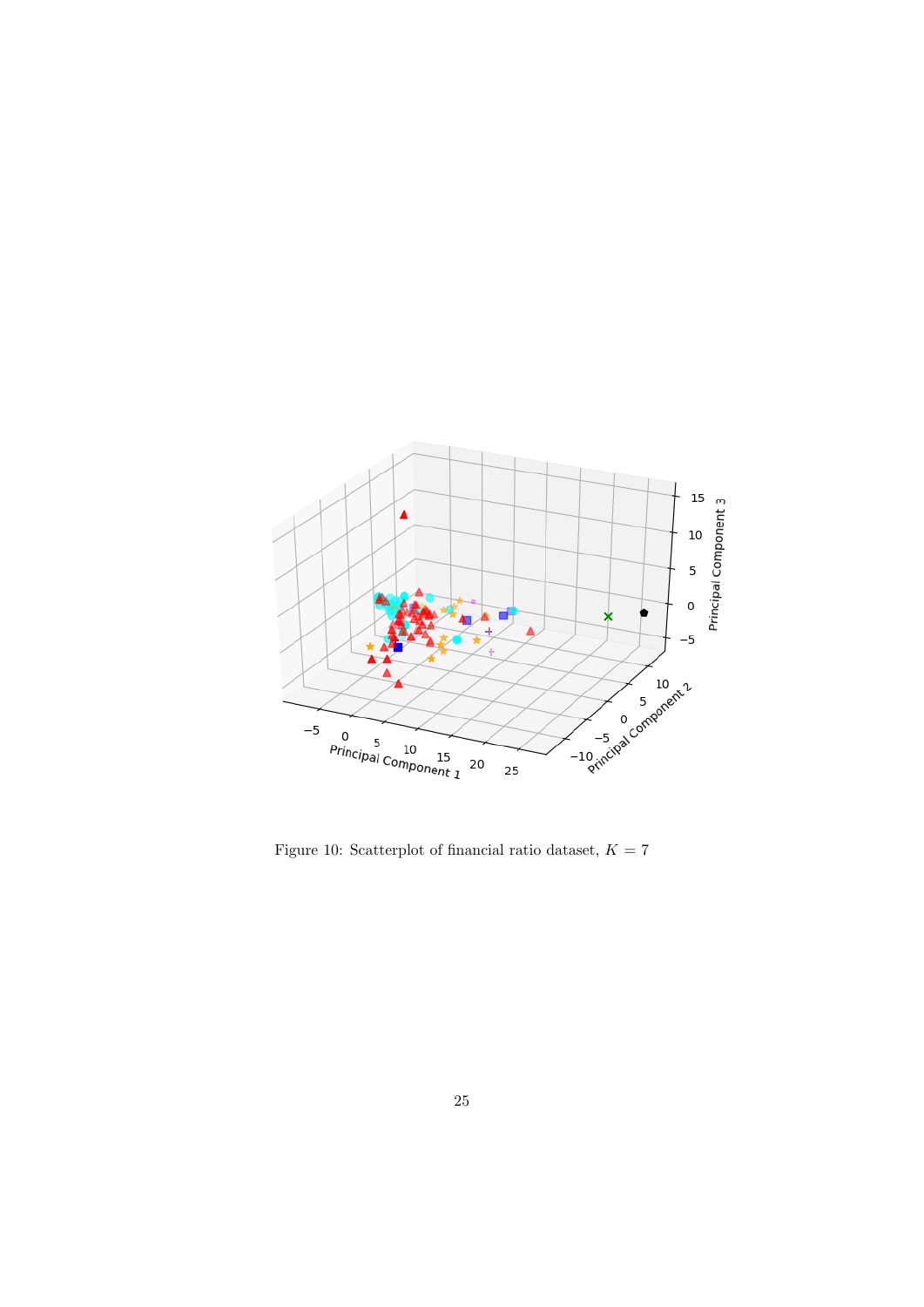## Appendix 2: Portfolio Makeup and Return

|                                                                                        |  |  | Portfolio A (Stock price movement data, $K = 4$ ) |  |
|----------------------------------------------------------------------------------------|--|--|---------------------------------------------------|--|
| Company Ticker   ADSK AEE ALL APA Average Excess Return                                |  |  |                                                   |  |
| <b>Rate of return</b> $-13.57\%$ $-6.61\%$ $-13.95\%$ $-70.68\%$ $-26.20\%$ $-13.80\%$ |  |  |                                                   |  |

| Portfolio B (Stock price movement data, $K = 6$ ) |  |  |  |  |  |  |                                                                             |                           |  |  |  |
|---------------------------------------------------|--|--|--|--|--|--|-----------------------------------------------------------------------------|---------------------------|--|--|--|
| Company Ticker   ADSK AEE ALL APA AEP             |  |  |  |  |  |  |                                                                             | AIV Average Excess Return |  |  |  |
| Rate of return                                    |  |  |  |  |  |  | $-13.57\%$ $-6.61\%$ $-13.95\%$ $-70.68\%$ $-17.24\%$ $-25.17\%$ $-29.93\%$ | $-17.53\%$                |  |  |  |

|                                                            | Portfolio C (Financial ratio data, $K = 4$ ) |  |        |
|------------------------------------------------------------|----------------------------------------------|--|--------|
| Company Ticker   ADSK ALL AMZN CAH Average Excess Return   |                                              |  |        |
| Rate of return $-13.57\%$ -13.95\% 13.93\% -0.01\% -3.68\% |                                              |  | 8.72\% |

| Portfolio D (Financial ratio data, $K = 7$ ) |                                                                                           |         |          |  |  |  |  |  |                                   |  |  |
|----------------------------------------------|-------------------------------------------------------------------------------------------|---------|----------|--|--|--|--|--|-----------------------------------|--|--|
| Company Ticker   ADSK                        |                                                                                           | . ALL . | AMZN TXN |  |  |  |  |  | MO CAH COST Average Excess Return |  |  |
| Rate of return                               | $\sqrt{1-13.57\%}$ $-13.95\%$ $13.93\%$ $-26.25\%$ $-8.95\%$ $-0.01\%$ $4.02\%$ $-9.77\%$ |         |          |  |  |  |  |  | $2.63\%$                          |  |  |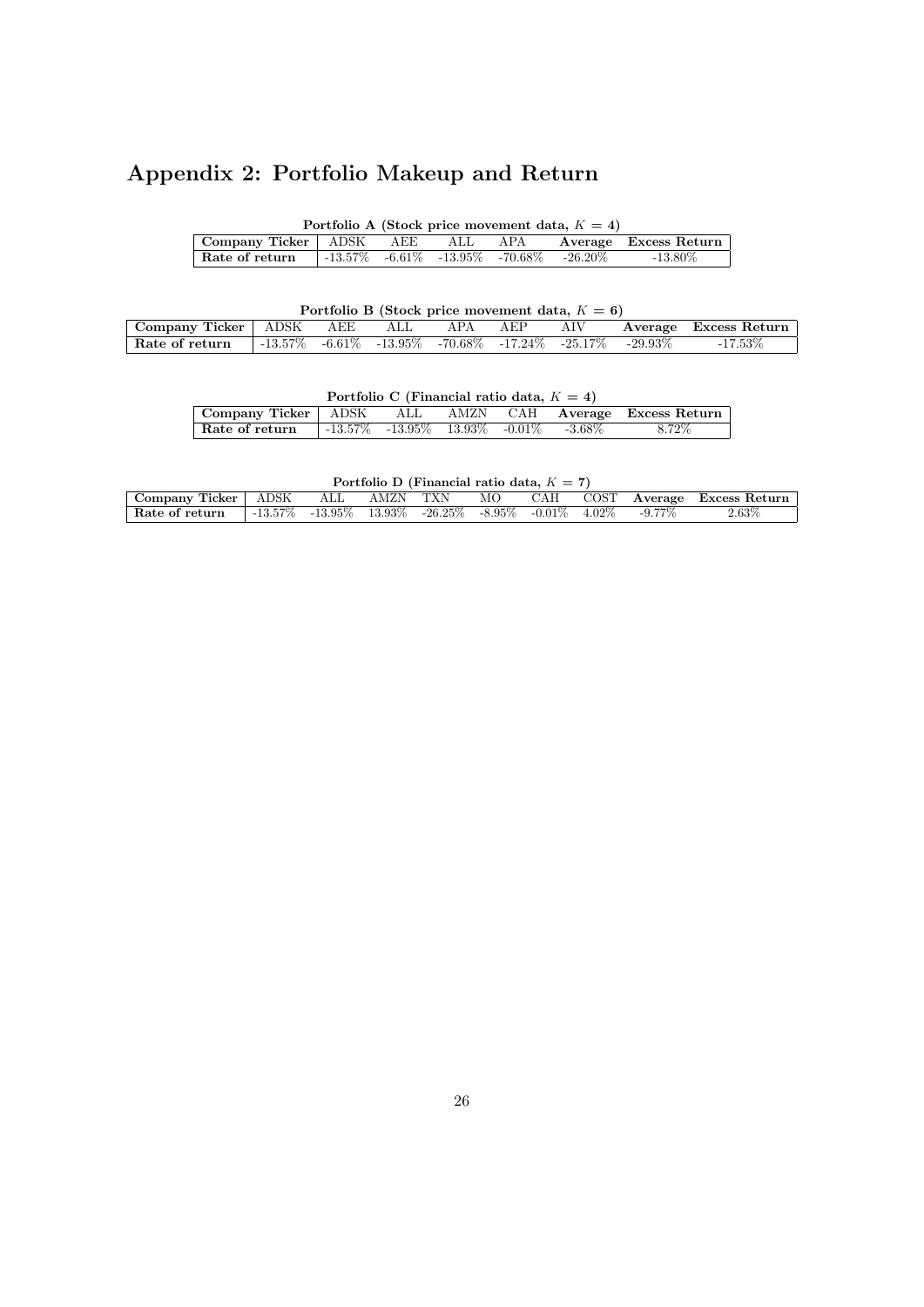## Appendix 3: Alternative Portfolio Makeup and Return

| Portfolio E (Stock price movement data, $K = 4$ ) |              |     |     |                                 |                       |            |  |                                          |      |     |           |               |
|---------------------------------------------------|--------------|-----|-----|---------------------------------|-----------------------|------------|--|------------------------------------------|------|-----|-----------|---------------|
| Company Ticker                                    | $_{\rm ALL}$ | AEE | AEP | AES                             | $\operatorname{AMGN}$ | ADSK       |  | AMAT                                     | AMZN | ADE | Average   | Excess Return |
| Rate of return                                    | $-13.95\%$   |     |     | $-6.61\%$ $-17.24\%$ $-31.02\%$ | $4.57\%$              | $-13.57\%$ |  | $-4.04\%$ $-12.14\%$ $13.93\%$ $-4.81\%$ |      |     | $-8.49\%$ | 3.91%         |

| Portfolio F (Stock price movement data, $K = 6$ ) |            |  |     |     |                                           |                       |     |     |     |     |                                                     |               |
|---------------------------------------------------|------------|--|-----|-----|-------------------------------------------|-----------------------|-----|-----|-----|-----|-----------------------------------------------------|---------------|
| Company Ticker                                    | ADSK       |  | AIG | AEE | $\mathrm{ALL}$                            | $\operatorname{AMGN}$ | APD | AZO | AMP | BAX | Average                                             | Excess Return |
| Rate of return                                    | $-13.57\%$ |  |     |     | $-4.04\%$ $-50.00\%$ $-6.61\%$ $-13.95\%$ | $4.57\%$              |     |     |     |     | $-9.14\%$ $-6.98\%$ $-31.74\%$ $-1.61\%$ $-13.27\%$ | $-0.87\%$     |

|                   |            |         |                                 |      |  | Portfolio G (Financial ratio data, $K = 4$ ) |           |                     |     |            |               |
|-------------------|------------|---------|---------------------------------|------|--|----------------------------------------------|-----------|---------------------|-----|------------|---------------|
| Ticker<br>Company | ALI        | AMP     | AIG                             | ADSK |  | BEN                                          | AMZN      | <b>UPS</b>          | BLL | Average    | Excess Return |
| Rate of return    | $-13.95\%$ | -31.74% | $-49.61\%$ $-13.57\%$ $-4.04\%$ |      |  | -55.38% -35.24% 3                            | $13.93\%$ | $-0.62\%$ $-8.35\%$ |     | $-18.15\%$ | $-5.75\%$     |

| Portfolio H (Financial ratio data, $K = 7$ ) |             |            |     |                                 |  |    |     |     |                                            |          |            |               |
|----------------------------------------------|-------------|------------|-----|---------------------------------|--|----|-----|-----|--------------------------------------------|----------|------------|---------------|
| Company Ticker                               | ALL         | AMP        | AIG | $_{\rm{ADSK}}$                  |  | BA | BEN | CAH | VNO.                                       | COST     | Average    | Excess Return |
| $\mathsf{R}$ Rate of return                  | -13.95 $\%$ | $-31.74\%$ |     | $-49.61\%$ $-13.57\%$ $-4.04\%$ |  |    |     |     | $-55.38\%$ $-35.24\%$ $-1.11\%$ $-32.26\%$ | $4.02\%$ | $-23.29\%$ | $-10.89\%$    |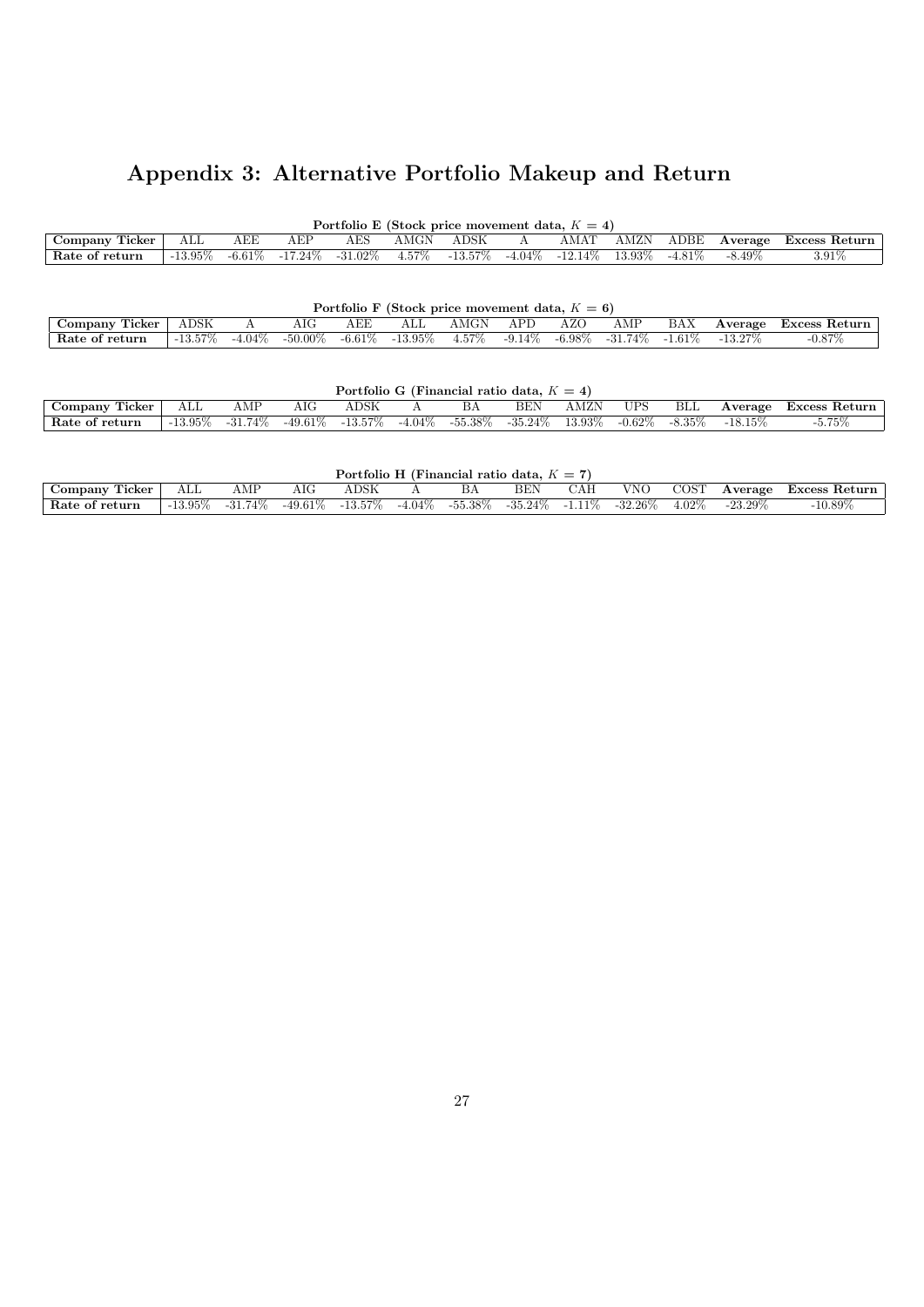## Appendix 4: Data and Clustering Results

All data and code are available at  $\hbar tps://github.com/Trection/financial-ratio-clustering$ . The LaTex file can be accessed at  $https://www.overleaf.com/read/tagkvkxfvwn$ .

| Group $(K = 4)$ | Group $(K = 6)$ | Company                             | Ticker                  |
|-----------------|-----------------|-------------------------------------|-------------------------|
| 3               | 6               | Autodesk Inc                        | <b>ADSK</b>             |
| $\overline{2}$  | 1               | Ameren Corp                         | <b>AEE</b>              |
| $\mathbf{1}$    | 1               | Allstate Corp                       | $\overline{\text{ALL}}$ |
| $\overline{2}$  | $\mathbf{1}$    | American Electric Power Company     | AEP                     |
| $\overline{3}$  | 6               | <b>Agilent Technologies</b>         | $\overline{A}$          |
| 1               | $\overline{6}$  | Apartment Investment and Management | $\overline{\rm{AIV}}$   |
| $\overline{3}$  | 1               | <b>Applied Materials</b>            | <b>AMAT</b>             |
| $\overline{2}$  | $\overline{1}$  | The Aes Corp                        | <b>AES</b>              |
| $\overline{1}$  | 6               | Ameriprise Financial Services       | AMP                     |
| $\overline{2}$  | $\overline{4}$  | Amgen Inc                           | <b>AMGN</b>             |
| $\overline{3}$  | $\overline{4}$  | Amazon.com Inc.                     | <b>AMZN</b>             |
| $\mathbf{1}$    | $\overline{4}$  | American International Group        | $\overline{\rm{AIG}}$   |
| $\overline{4}$  | $\overline{5}$  | Apache Corp                         | <b>APA</b>              |
| $\overline{3}$  | $\overline{3}$  | Adobe Systems Inc                   | <b>ADBE</b>             |
| $\overline{3}$  | 1               | Air Products and Chemicals          | $\overline{APD}$        |
| $\overline{3}$  | 6               | <b>Avery Dennison Corp</b>          | <b>AVY</b>              |
| $\overline{3}$  | $\mathbf{1}$    | Boeing Company                      | BA                      |
| $\overline{2}$  | $\overline{6}$  | Autozone                            | <b>AZO</b>              |
| $\mathbf{1}$    | 6               | Bank of America Corp                | BAC                     |
| $\overline{3}$  | $\overline{2}$  | Analog Devices                      | ADI                     |
| $\overline{2}$  | 1               | Baxter International Inc.           | $\overline{\text{BAX}}$ |
| $\overline{2}$  | $\overline{6}$  | Automatic Data Procs                | ADP                     |
| $\overline{3}$  | $\mathbf{1}$    | Best Buy Company                    | <b>BBY</b>              |
| $\overline{2}$  | 6               | Becton Dickinson and Company        | BDX                     |
| $\overline{3}$  | $\overline{5}$  | Franklin Resources                  | <b>BEN</b>              |
| $\overline{2}$  | $\mathbf{1}$    | <b>Biogen</b> Inc                   | B IIB                   |
| $\overline{2}$  | $\overline{6}$  | <b>Ball Corp</b>                    | BLL                     |
| $\overline{2}$  | $\mathbf{1}$    | Archer Daniels Midland              | <b>ADM</b>              |
| 1               | 6               | Bank of New York Mellon Corp        | BK                      |
| 3               | 1               | Sherwin-Williams Company            | SHW                     |
| $\overline{3}$  | $\overline{5}$  | Snap-On Inc                         | $\overline{\text{SNA}}$ |
| $\overline{1}$  | $\overline{1}$  | <b>Simon Property Group</b>         | SPG                     |
| $\mathbf{1}$    | $\mathbf{1}$    | <b>State Street Corp</b>            | <b>STT</b>              |
| $\overline{2}$  | $\mathbf{1}$    | Sempra Energy                       | SRE                     |
| $\overline{2}$  | 1               | Constellation Brands Inc.           | $\overline{\text{STZ}}$ |
| $\overline{2}$  | $\overline{3}$  | Southern Company                    | $\overline{SO}$         |
| $\overline{3}$  | $\mathbf{1}$    | Stanley Black & Decker Inc          | <b>SWK</b>              |
| 3               | $\mathbf{1}$    | Union Pacific Corp                  | <b>UNP</b>              |
| $\overline{2}$  | 6               | <b>Stryker Corp</b>                 | $\overline{\text{SYK}}$ |
| $\overline{2}$  | 1               | Unitedhealth Group Inc              | <b>UNH</b>              |
| $\overline{2}$  | $\overline{6}$  | Bristol-Myers Squibb Company        | <b>BMY</b>              |

### Clustering results of stock price movement dataset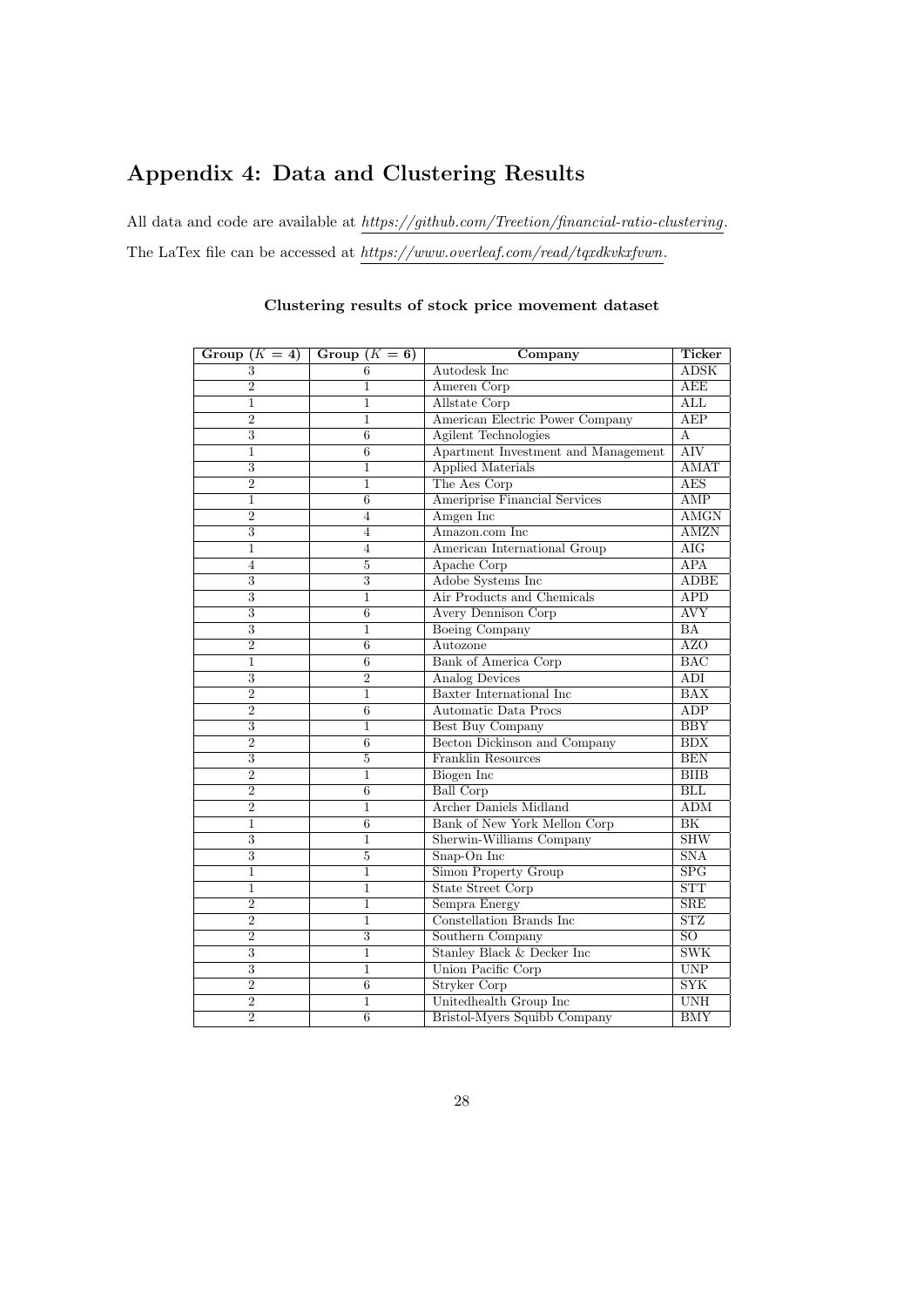| Group $(K = 4)$           | Group $(K = 6)$ | Company                      | <b>Ticker</b>            |
|---------------------------|-----------------|------------------------------|--------------------------|
| 3                         | 1               | Whirlpool Corp               | WHR                      |
| 3                         | 1               | Waters Corp                  | <b>WAT</b>               |
| $\overline{3}$            | 1               | Verisign Inc                 | $\overline{\text{VRSN}}$ |
| $\mathbf{1}$              | $\mathbf{1}$    | Wells Fargo & Company        | $\overline{\text{WFC}}$  |
| $\mathbf{1}$              | $\overline{5}$  | U.S. Bancorp                 | <b>USB</b>               |
| $\overline{\overline{3}}$ | $\mathbf{1}$    | <b>United Parcel Service</b> | $\overline{UPS}$         |
| $\overline{\overline{3}}$ | $6\phantom{1}6$ | Textron Inc                  | <b>TXT</b>               |
| $\overline{3}$            | 4               | V.F. Corp                    | $\overline{\text{VFC}}$  |
| $\overline{2}$            | 4               | Waste Management             | <b>WM</b>                |
| $\overline{2}$            | $\overline{5}$  | Sysco Corp                   | $\overline{\text{SYY}}$  |
| 4                         | $\overline{2}$  | Williams Companies           | <b>WMB</b>               |
| $\overline{2}$            | 1               | Verizon Communications Inc   | $\overline{\rm \rm VZ}$  |
| $\overline{3}$            | 1               | <b>Texas Instruments</b>     | <b>TXN</b>               |
| $\overline{3}$            | $\overline{1}$  | Valero Energy Corp           | $\overline{\text{VLO}}$  |
| $\overline{2}$            | $6\phantom{1}6$ | Wal-Mart Stores              | <b>WMT</b>               |
| $\overline{2}$            | $\mathbf{1}$    | AT&T Inc                     | $\overline{\mathrm{T}}$  |
| $\overline{3}$            | 1               | Xilinx Inc                   | <b>XLNX</b>              |
| $\overline{3}$            | $\overline{6}$  | Vulcan Materials Company     | $\overline{\text{VMC}}$  |
| $\overline{3}$            | $\mathbf{1}$    | Weyerhaeuser Company         | $\overline{\text{WY}}$   |
| $\overline{3}$            | 1               | <b>Starbucks Corp</b>        | SBUX                     |
| $\overline{2}$            | $\overline{4}$  | <b>XCEL Energy Inc</b>       | <b>XEL</b>               |
| $\,1$                     | $6\phantom{1}6$ | Vornado Realty Trust         | $\overline{\text{VNO}}$  |
| $\overline{2}$            | $\overline{1}$  | Exxon Mobil Corp             | $\overline{XOM}$         |
| $\overline{3}$            | $\overline{3}$  | TJX Companies                | <b>TJX</b>               |
| $\overline{2}$            | $\overline{1}$  | Molson Coors Brewing Company | <b>TAP</b>               |
| $\overline{3}$            | 1               | Netapp Inc                   | NTAP                     |
| $\overline{3}$            | $6\phantom{1}6$ | Thermo Fisher Scientific Inc | <b>TMO</b>               |
| $\overline{2}$            | 1               | <b>Tyson Foods</b>           | <b>TSN</b>               |
| $\overline{3}$            | $\overline{4}$  | Tiffany & Company            | TIF                      |
| $\mathbf 1$               | 4               | T Rowe Price Group           | <b>TROW</b>              |
| $\overline{3}$            | $\overline{2}$  | Sealed Air Corp              | SEE                      |
| $\overline{1}$            | $\overline{6}$  | Northern Trust Corp          | <b>NTRS</b>              |
| $\overline{3}$            | $\overline{6}$  | Xerox Corp                   | $\overline{XRX}$         |
| $\overline{3}$            | $\mathbf 1$     | Yum! Brands                  | <b>YUM</b>               |
| $\overline{3}$            | 4               | Target Corp                  | <b>TGT</b>               |
| $\mathbf{1}$              | $\mathbf{1}$    | Zions Bancorp                | ZION                     |
| $\overline{3}$            | $\overline{4}$  | Nucor Corp                   | $\overline{\text{NUE}}$  |
| $\overline{2}$            | $\mathbf{1}$    | Marsh & Mclennan Companies   | $\overline{\text{MMC}}$  |
| $\overline{3}$            | $6\phantom{1}6$ | $\overline{3M}$ Company      | <b>MMM</b>               |
| $\overline{3}$            | 6               | Rockwell Automation Inc      | $\overline{\text{ROK}}$  |
| $\overline{3}$            | $\overline{2}$  | Parker-Hannifin Corp         | $\overline{PH}$          |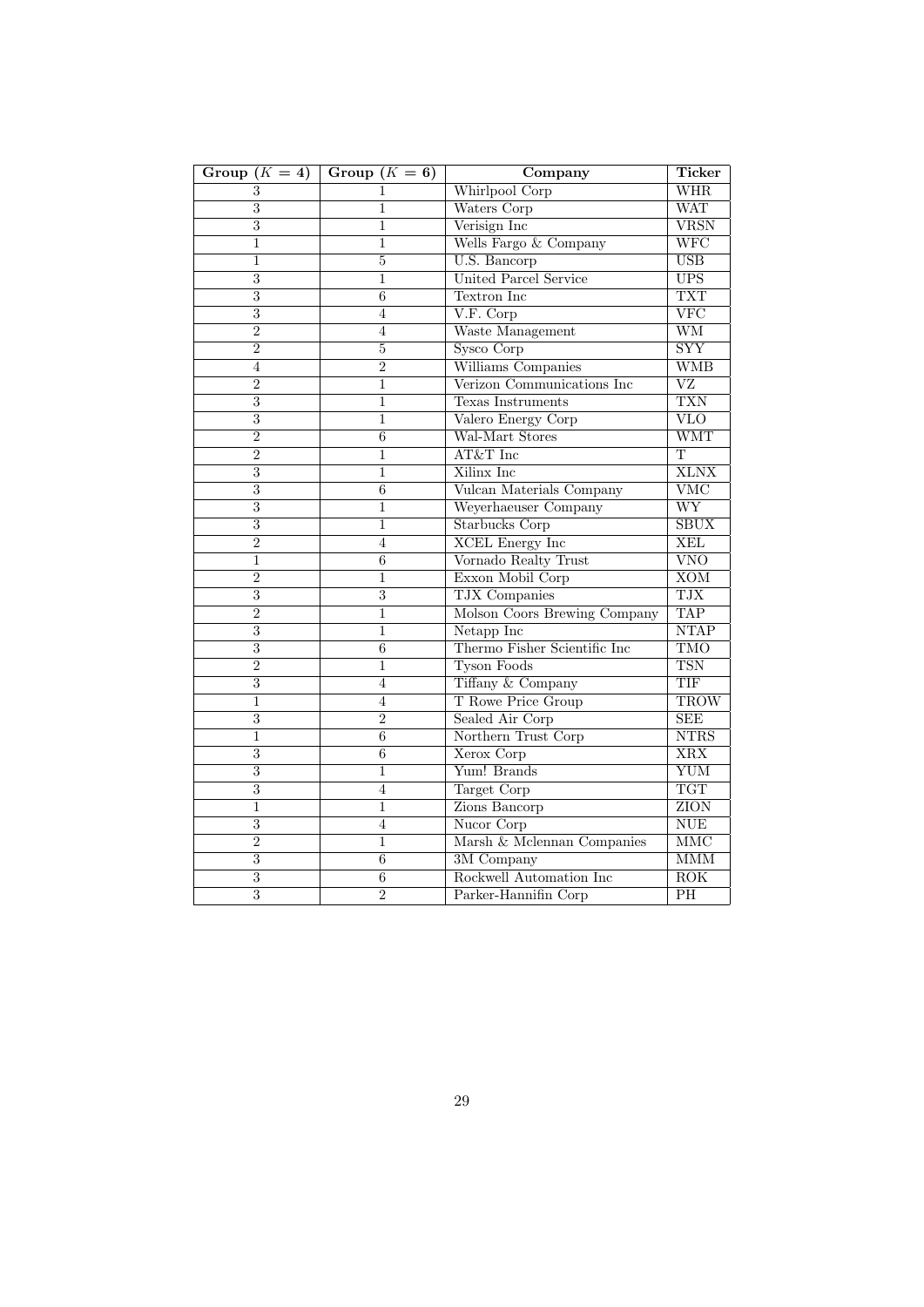| Group $(K = 4)$  | Group $(K = 6)$ | Company                             | <b>Ticker</b>             |
|------------------|-----------------|-------------------------------------|---------------------------|
| $\boldsymbol{3}$ | 3               | Nvidia Corp                         | <b>NVDA</b>               |
| $\overline{2}$   | 5               | Altria Group                        | M <sub>O</sub>            |
| $\overline{2}$   | 4               | Public Storage                      | <b>PSA</b>                |
| $\overline{3}$   | $\overline{4}$  | Newell Rubbermaid Inc               | <b>NWL</b>                |
| $\overline{3}$   | $\overline{6}$  | PPG Industries                      | PPG                       |
| $\overline{3}$   | $\overline{2}$  | Oracle Corp                         | ORCL                      |
| $\overline{3}$   | 6               | Berkshire Hathaway Cl B             | <b>BRK-B</b>              |
| $\mathbf 1$      | $\overline{4}$  | <b>Prudential Financial Inc</b>     | PRU                       |
| $\overline{3}$   | $\mathbf{1}$    | Robert Half International Inc       | RHI                       |
| 1                | 5               | PNC Bank                            | <b>PNC</b>                |
| $\overline{3}$   | $\mathbf{1}$    | Omnicom Group Inc                   | $\overline{\text{OMC}}$   |
| $\overline{3}$   | 1               | Perkinelmer                         | PKI                       |
| $\overline{2}$   | $\mathbf{1}$    | Progressive Corp                    | $\overline{\text{PGR}}$   |
| $\overline{2}$   | $\overline{6}$  | Pinnacle West Capital Corp          | $\overline{\text{PNW}}$   |
| $\overline{2}$   | $\mathbf{1}$    | Merck & Company                     | <b>MRK</b>                |
| $\overline{3}$   | 1               | Pultegroup                          | PHM                       |
| $\overline{2}$   | 6               | Mccormick & Company Inc             | MKC                       |
| $\overline{3}$   | $\bf 5$         | Moody's Corp                        | $\overline{MCO}$          |
| 1                | $\overline{6}$  | Principal Financial Group Inc       | <b>PFG</b>                |
| $\overline{2}$   | $\overline{2}$  | PPL Corp                            | PPL                       |
| $\overline{3}$   | 1               | Paccar Inc                          | PCAR                      |
| $\overline{4}$   | 5               | Occidental Petroleum Corp           | <b>OXY</b>                |
| $\overline{2}$   | $\overline{1}$  | Procter & Gamble Company            | $\overline{PG}$           |
| $\overline{2}$   | $\overline{2}$  | Paychex Inc                         | <b>PAYX</b>               |
| $\overline{2}$   | 5               | Medtronic Inc                       | <b>MDT</b>                |
| $\overline{2}$   | 6               | Public Service Enterprise Group Inc | PEG                       |
| 4                | 6               | Marathon Oil Corp                   | <b>MRO</b>                |
| $\overline{2}$   | $\mathbf{1}$    | Pepsico Inc                         | $\overline{PEP}$          |
| $\overline{2}$   | $\overline{1}$  | Pfizer Inc                          | PFE                       |
| $\overline{3}$   | $\mathbf{1}$    | Nordstrom                           | <b>JWN</b>                |
| $\mathbf{1}$     | $\mathbf{1}$    | Morgan Stanley                      | $\overline{\text{MS}}$    |
| $\overline{3}$   | 1               | Microsoft Corp                      | <b>MSFT</b>               |
| $\overline{1}$   | $\mathbf{1}$    | <b>Boston Properties</b>            | <b>BXP</b>                |
| $\overline{2}$   | 6               | Kellogg Company                     | $\mathbf K$               |
| $\overline{3}$   | 6               | <b>Boston Scientific Corp</b>       | $\overline{BSX}$          |
| $\overline{3}$   | $\overline{6}$  | Micron Technology                   | $\overline{\text{MU}}$    |
| $\overline{3}$   | $\overline{1}$  | Nike Inc                            | <b>NKE</b>                |
| $\overline{3}$   | $\mathbf{1}$    | Masco Corp                          | <b>MAS</b>                |
| $\overline{3}$   | 6               | Norfolk Southern Corp               | $\overline{\mathrm{NSC}}$ |
| $\overline{3}$   | $\bf 5$         | Marriot Int Cl A                    | MAR                       |
| $\overline{3}$   | $\overline{6}$  | K L A-Tencor Corp                   | <b>KLAC</b>               |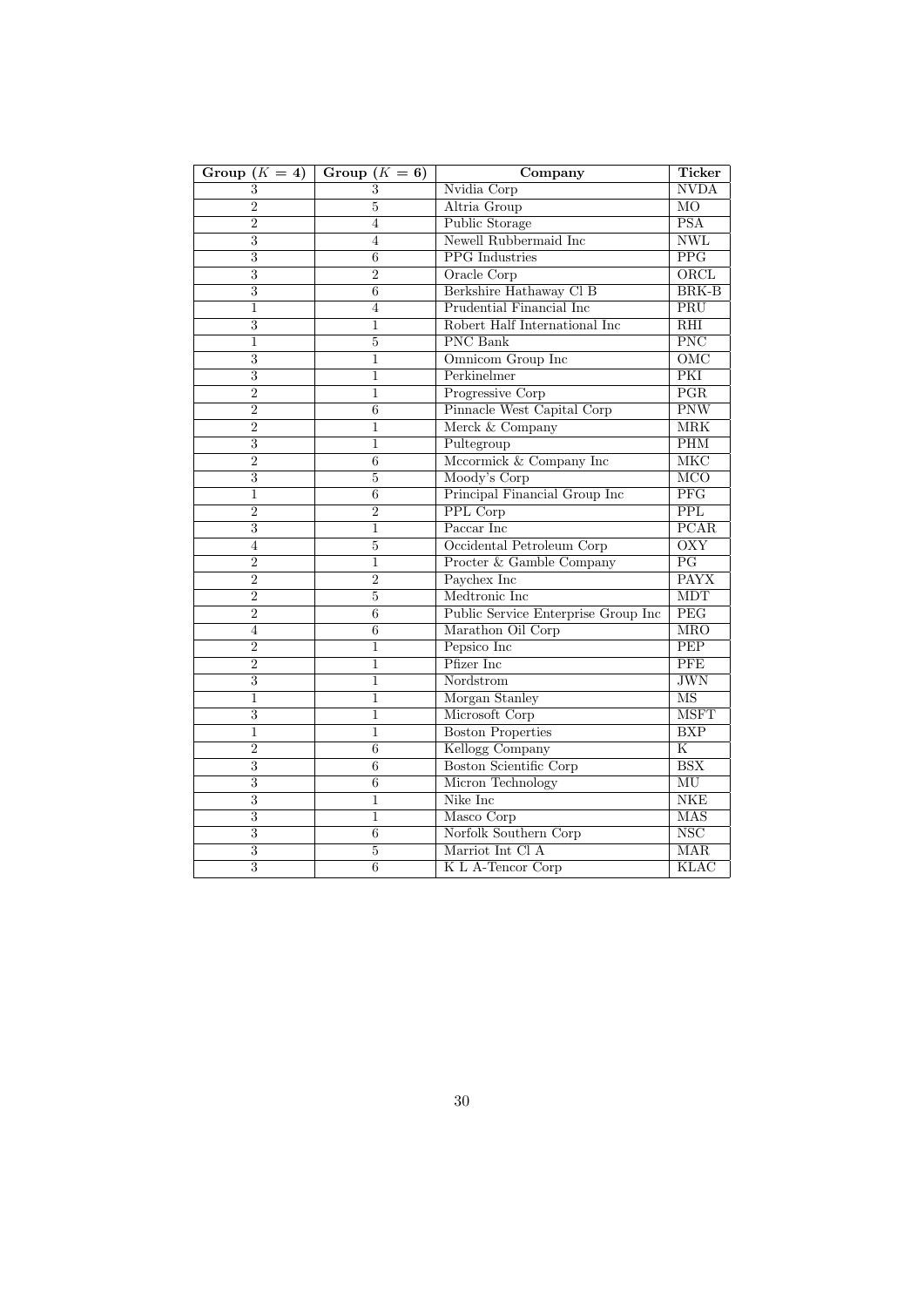| Group $(K = 4)$           | Group $(K = 6)$  | Company                             | <b>Ticker</b>             |
|---------------------------|------------------|-------------------------------------|---------------------------|
| 1                         | 1                | Keycorp                             | <b>KEY</b>                |
| $\overline{2}$            | $\overline{5}$   | Cigna Corp                          | $\overline{\text{CI}}$    |
| $\overline{2}$            | $\overline{3}$   | Conagra Brands Inc                  | $\overline{\text{CAG}}$   |
| $\overline{2}$            | $\overline{6}$   | NiSource Inc                        | $\overline{\text{NI}}$    |
| $\overline{2}$            | $\mathbf{1}$     | Kimberly-Clark Corp                 | <b>KMB</b>                |
| $\overline{2}$            | $\mathbf{1}$     | Nextera Energy                      | NEE                       |
| $\overline{2}$            | 1                | McDonald's Corp                     | $\overline{\text{MCD}}$   |
| 4                         | 1                | National-Oilwell                    | <b>NOV</b>                |
| 3                         | $\boldsymbol{6}$ | Mylan NV Ord Shs                    | <b>MYL</b>                |
| $\overline{2}$            | $\overline{3}$   | Coca-Cola Company                   | $\overline{KO}$           |
| $\mathbf{1}$              | $\mathbf{1}$     | Kimco Realty Corp                   | $\overline{\text{KIM}}$   |
| $\overline{2}$            | $\mathbf 1$      | Mckesson Corp                       | MCK                       |
| $\overline{2}$            | 5                | <b>Kroger Company</b>               | <b>KR</b>                 |
| $\overline{2}$            | $\overline{1}$   | Colgate-Palmolive Company           | CL                        |
| $\overline{2}$            | $\boldsymbol{6}$ | Newmont Mining Corp                 | NEM                       |
| 3                         | 6                | <b>Juniper Networks</b>             | <b>JNPR</b>               |
| 3                         | 6                | Kohl's Corp                         | KSS                       |
| $\overline{2}$            | $\mathbf{1}$     | Cardinal Health                     | CAH                       |
| $\mathbf{1}$              | $\mathbf{1}$     | Comerica Inc                        | $\overline{\text{CMA}}$   |
| 3                         | 6                | Leggett $&$ Platt Inc               | LEG                       |
| $\overline{2}$            | $\mathbf{1}$     | Cincinnati Financial                | <b>CINF</b>               |
| $\overline{2}$            | $\mathbf 1$      | Clorox Company                      | CLX                       |
| $\overline{1}$            | $\mathbf{1}$     | JP Morgan Chase & Company           | $\overline{\text{JPM}}$   |
| $\mathbf{1}$              | $\mathbf{1}$     | Capital One Financial Corp          | COF                       |
| 3                         | 1                | Johnson Controls Intl               | $\overline{\text{JCI}}$   |
| 3                         | 1                | Comcast Corp A                      | CMCSA                     |
| 3                         | $\overline{2}$   | Intuit Inc                          | <b>INTU</b>               |
| $\overline{3}$            | $\overline{5}$   | Lennar Corp                         | <b>LEN</b>                |
| $\overline{2}$            | 1                | Chubb Ltd                           | $\overline{CB}$           |
| $\overline{2}$            | $\overline{6}$   | Laboratory Corp of America Holdings | LH                        |
| 3                         | 1                | Cummins Inc                         | $\overline{\text{CMI}}$   |
| $\overline{2}$            | $\overline{4}$   | Cms Energy Corp                     | $\overline{\mathrm{CMS}}$ |
| 3                         | 1                | Illinois Tool Works Inc             | <b>ITW</b>                |
| 3                         | $\overline{4}$   | <b>International Paper Company</b>  | $\overline{IP}$           |
| 3                         | $\mathbf{1}$     | Lowe's Companies                    | LOW                       |
| $\overline{2}$            | $\overline{2}$   | Johnson & Johnson                   | JNJ                       |
| $\overline{2}$            | $\boldsymbol{6}$ | Eli Lilly and Company               | LLY                       |
| $\overline{\overline{3}}$ | $\overline{6}$   | Interpublic Group of Companies      | $\overline{\text{IPG}}$   |
| $\overline{2}$            | $\overline{5}$   | Campbell Soup Company               | $\overline{CPB}$          |
| 1                         | $\,6$            | Lincoln National Corp               | <b>LNC</b>                |
| $\overline{2}$            | $\boldsymbol{6}$ | Costco Wholesale                    | COST                      |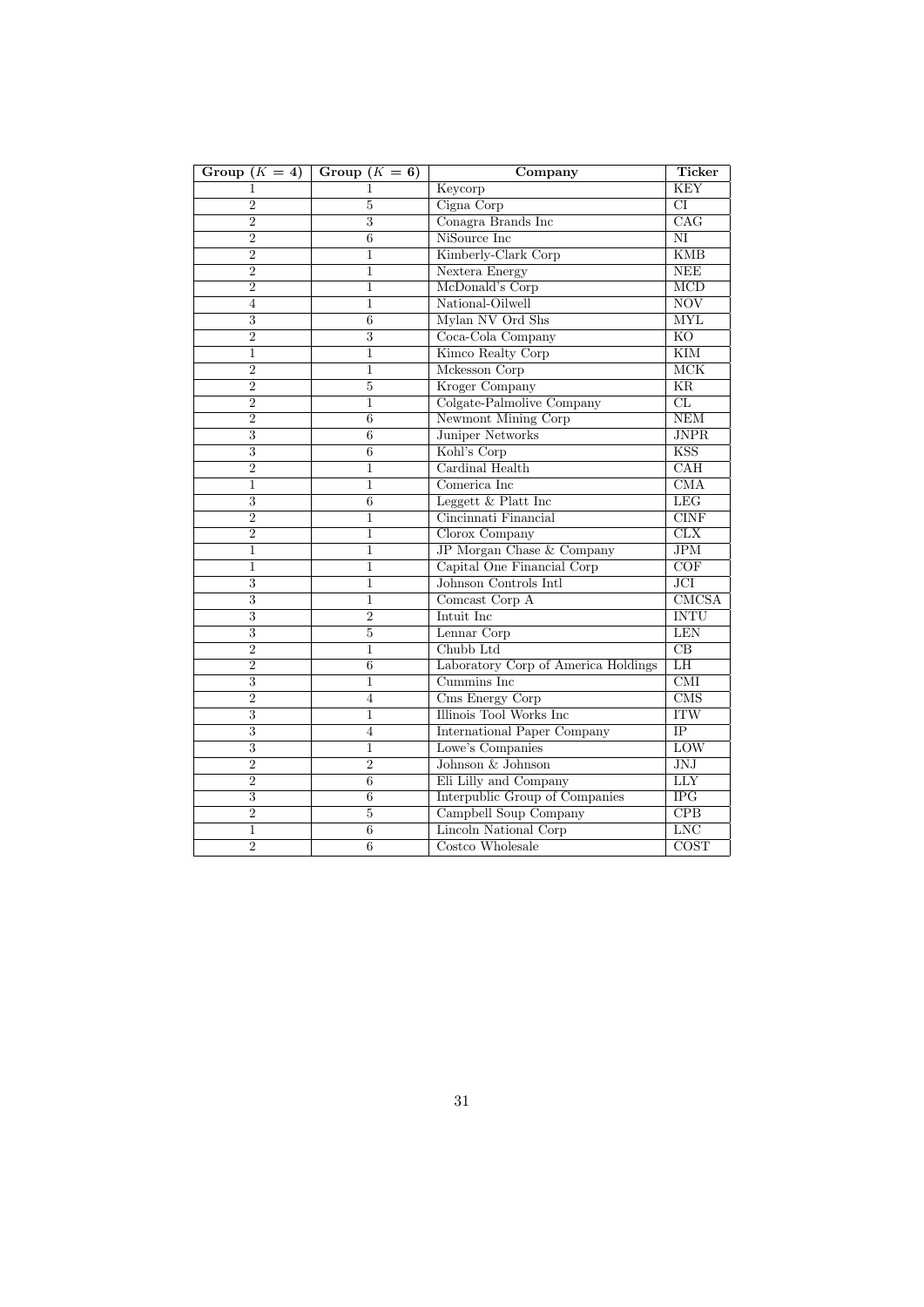| Group $(K = 4)$ | Group $(K = 6)$ | Company                                 | <b>Ticker</b>             |
|-----------------|-----------------|-----------------------------------------|---------------------------|
| 3               | 6               | Southwest Airlines Company              | LUV                       |
| $\overline{3}$  | $\mathbf{1}$    | Caterpillar Inc                         | CAT                       |
| $\overline{3}$  | $\mathbf{1}$    | Cintas Corp                             | <b>CTAS</b>               |
| $\overline{4}$  | $\overline{2}$  | Conocophillips                          | COP                       |
| $\overline{2}$  | $\mathbf{1}$    | Centerpoint Energy Inc                  | CNP                       |
| $\overline{3}$  | $\overline{6}$  | Cisco Systems Inc                       | $\overline{\text{CSCO}}$  |
| $\overline{3}$  | $\overline{4}$  | CSX Corp                                | $\overline{\text{CSX}}$   |
| $\overline{3}$  | 1               | Carnival Corp                           | $\overline{\text{CCL}}$   |
| $\overline{3}$  | $\overline{1}$  | Citrix Systems Inc                      | <b>CTXS</b>               |
| $\overline{2}$  | $\overline{5}$  | Centurylink                             | CTL                       |
| $\overline{2}$  | $\mathbf{1}$    | CVS Corp                                | <b>CVS</b>                |
| $\overline{2}$  | $\mathbf{1}$    | Chevron Corp                            | $\overline{\text{CVX}}$   |
| $\overline{3}$  | 6               | Eastman Chemical Company                | $\overline{\mathrm{EMN}}$ |
| $\overline{3}$  | $\overline{3}$  | Deere & Company                         | $\overline{DE}$           |
| $\overline{2}$  | $\mathbf{1}$    | Quest Diagnostics Inc                   | $\overline{\text{DGX}}$   |
| $\overline{2}$  | $\overline{5}$  | Dominion Resources                      | $\overline{\mathbf{D}}$   |
| $\overline{3}$  | 4               | Estee Lauder Companies                  | EL                        |
| 3               | 6               | Emerson Electric Company                | $\overline{\text{EMR}}$   |
| $\mathbf{1}$    | $\overline{4}$  | Equity Residential                      | EQR                       |
| $\overline{3}$  | $\overline{5}$  | D.R. Horton                             | $\overline{DHI}$          |
| $\overline{3}$  | $\overline{3}$  | International Flavors & Fragrances      | <b>IFF</b>                |
| $\overline{4}$  | $\overline{6}$  | Eog Resources                           | EOG                       |
| $\overline{2}$  | $\overline{6}$  | <b>International Business Machines</b>  | <b>IBM</b>                |
| 3               | $\mathbf{1}$    | Danaher Corp                            | $DHR$                     |
| $\overline{3}$  | $6\overline{6}$ | Walt Disney Company                     | $DIS$                     |
| $\overline{3}$  | 1               | Dover Corp                              | $\overline{DOV}$          |
| $\overline{2}$  | 6               | Edison International                    | EIX                       |
| $\overline{2}$  | $\overline{4}$  | Dte Energy Company                      | <b>DTE</b>                |
| $\overline{3}$  | $\overline{3}$  | Equifax Inc                             | <b>EFX</b>                |
| $\overline{2}$  | $\overline{4}$  | Humana Inc                              | <b>HUM</b>                |
| $\overline{3}$  | 5               | Darden Restaurants                      | <b>DRI</b>                |
| $\mathbf{1}$    | $\mathbf{1}$    | $E^*$ Trade Finl Corp                   | <b>ETFC</b>               |
| $\overline{2}$  | $\overline{6}$  | Duke Energy Corp                        | DUK                       |
| $\overline{2}$  | $\mathbf{1}$    | Fisery Inc.                             | <b>FISV</b>               |
| $\overline{2}$  | 1               | Entergy Corp                            | ETR                       |
| $\overline{2}$  | $\mathbf{1}$    | Ecolab Inc                              | ECL                       |
| $\overline{2}$  | $\overline{1}$  | Consolidated Edison Company of New York | ED                        |
| $\mathbf{1}$    | $\mathbf{1}$    | Fifth Third Bncp                        | <b>FITB</b>               |
| $\overline{3}$  | $\overline{6}$  | General Dynamics Corp                   | $\overline{GD}$           |
| $\overline{3}$  | $\mathbf{1}$    | Electronic Arts Inc                     | $E$ A                     |
| $\overline{3}$  | $\mathbf{1}$    | Ebay Inc                                | <b>EBAY</b>               |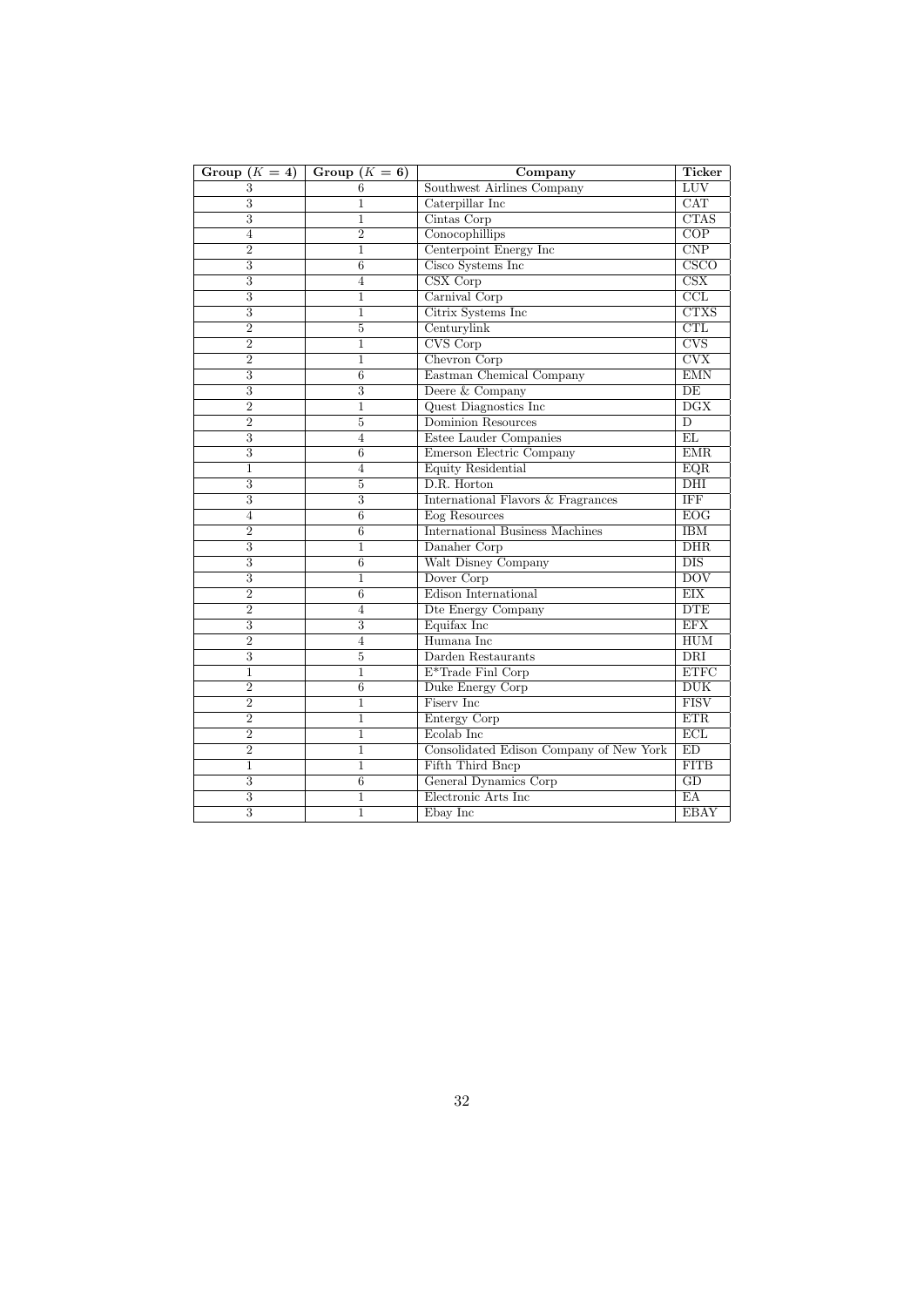| Group $(K = 4)$ | Group $(K = 6)$ | Company                           | <b>Ticker</b>          |
|-----------------|-----------------|-----------------------------------|------------------------|
| $\overline{2}$  | 6               | Exelon Corp                       | <b>EXC</b>             |
| $\overline{4}$  | 1               | Devon Energy Corp                 | <b>DVN</b>             |
| $\overline{2}$  | 6               | Hershey Foods Corp                | <b>HSY</b>             |
| $\overline{2}$  | 6               | Gilead Sciences Inc               | <b>GILD</b>            |
| $\overline{2}$  | $\overline{1}$  | <b>General Mills</b>              | GIS                    |
| 3               | 6               | Ford Motor Company                | F                      |
| 3               | 1               | Corning Inc                       | <b>GLW</b>             |
| $\overline{3}$  | $\overline{5}$  | $HP$ Inc                          | <b>HPQ</b>             |
| $\overline{2}$  | 1               | H&R Block                         | HRB                    |
| 3               | 6               | Alphabet Cl A                     | $\overline{GOOGL}$     |
| $\overline{4}$  | 6               | Freeport-Mcmoran Inc              | FCX                    |
| 3               | 3               | W.W. Grainger                     | <b>GWW</b>             |
| 3               | $\overline{1}$  | $Gap$ Inc                         | <b>GPS</b>             |
| $\overline{3}$  | $\overline{1}$  | <b>Genuine Parts Company</b>      | GPC                    |
| 3               | 1               | Fedex Corp                        | <b>FDX</b>             |
| $\overline{4}$  | 5               | Halliburton Company               | <b>HAL</b>             |
| $\overline{1}$  | $\overline{6}$  | Goldman Sachs Group               | $\overline{\text{GS}}$ |
| $\overline{2}$  | 1               | Firstenergy Corp                  | FE                     |
| 3               | $\overline{2}$  | Harley-Davidson Inc               | HOG                    |
| $\overline{3}$  | $\overline{1}$  | Hasbro Inc                        | HAS                    |
| 3               | 6               | Home Depot                        | HD                     |
| $\overline{1}$  | $\overline{4}$  | Huntington Beshs                  | <b>HBAN</b>            |
| $\overline{3}$  | $\overline{6}$  | Apple Inc                         | <b>AAPL</b>            |
| $\overline{4}$  | $\overline{1}$  | <b>Hess Corp</b>                  | <b>HES</b>             |
| $\overline{1}$  | 6               | Hartford Financial Services Group | <b>HIG</b>             |
| $\overline{2}$  | 1               | Amerisourcebergen Corp            | ABC                    |
| $\overline{2}$  | 5               | Abbott Laboratories               | ABT                    |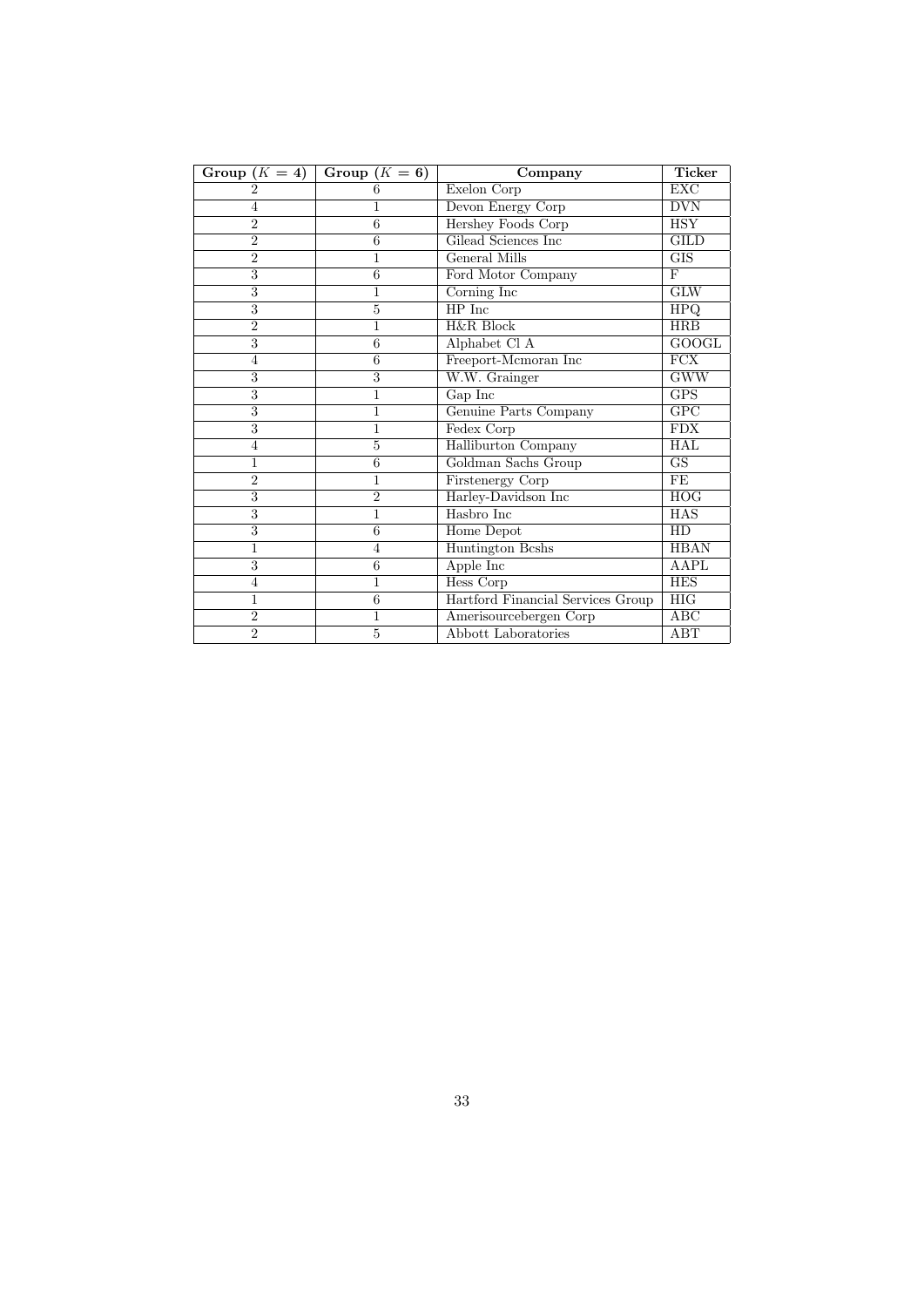| Group $(K = 4)$ | Group $(K = 7)$ | Company                                 | Ticker                     |
|-----------------|-----------------|-----------------------------------------|----------------------------|
| 1               | $\overline{2}$  | <b>Agilent Technologies</b>             | A                          |
| 1               | $\overline{2}$  | Apple Inc                               | <b>AAPL</b>                |
| 1               | $\overline{2}$  | <b>Abbott Laboratories</b>              | $\overline{ABT}$           |
| $\overline{3}$  | $\mathbf{1}$    | Automatic Data Procs                    | <b>ADP</b>                 |
| $\overline{1}$  | $\overline{2}$  | Autodesk Inc                            | $\overline{\mathrm{ADSK}}$ |
| $\overline{3}$  | $\mathbf{1}$    | American International Group            | $\overline{\rm{AIG}}$      |
| $\overline{3}$  | 1               | Allstate Corp                           | $\overline{\mathrm{ALL}}$  |
| $\overline{3}$  | $\mathbf{1}$    | Ameriprise Financial Services           | $\overline{\text{AMP}}$    |
| $\overline{2}$  | $\overline{3}$  | Amazon.com Inc                          | <b>AMZN</b>                |
| $\overline{1}$  | $\overline{2}$  | <b>Boeing Company</b>                   | $\overline{BA}$            |
| $\mathbf{1}$    | $\overline{2}$  | Franklin Resources                      | <b>BEN</b>                 |
| $\overline{3}$  | $\mathbf{1}$    | Bank of New York Mellon Corp            | $\overline{\rm BK}$        |
| $\mathbf{1}$    | $\overline{2}$  | <b>Ball Corp</b>                        | BLL                        |
| $\mathbf{1}$    | $\overline{2}$  | Bristol-Myers Squibb Company            | $\overline{\rm BMY}$       |
| $\overline{4}$  | 4               | Cardinal Health                         | CAH                        |
| 1               | $\overline{2}$  | Caterpillar Inc                         | $\overline{\text{CAT}}$    |
| 1               | $\overline{2}$  | Cigna Corp                              | $\overline{\text{CI}}$     |
| $\overline{3}$  | $\mathbf{1}$    | Cincinnati Financial                    | CINF                       |
| $\overline{2}$  | $\overline{5}$  | Colgate-Palmolive Company               | CL                         |
| $\overline{3}$  | 1               | Comerica Inc                            | $\overline{\text{CMA}}$    |
| $\overline{3}$  | 1               | Comcast Corp A                          | CMCSA                      |
| $\overline{2}$  | 5               | Cummins Inc.                            | $\overline{\text{CMI}}$    |
| $\overline{3}$  | $\mathbf{1}$    | Centerpoint Energy Inc                  | CNP                        |
| $\overline{3}$  | $\mathbf{1}$    | Capital One Financial Corp              | COF                        |
| 4               | 6               | Costco Wholesale                        | $\overline{\text{COST}}$   |
| 3               | 1               | CSX Corp                                | CSX                        |
| $\overline{1}$  | $\overline{2}$  | Cintas Corp                             | CTAS                       |
| $\overline{3}$  | $\mathbf{1}$    | Centurylink                             | CTL                        |
| $\mathbf{1}$    | $\overline{2}$  | Citrix Systems Inc                      | <b>CTXS</b>                |
| $\overline{2}$  | $\overline{5}$  | CVS Corp                                | CVS                        |
| $\overline{3}$  | $\mathbf 1$     | <b>Dominion Resources</b>               | $\overline{D}$             |
| $\overline{1}$  | $\overline{2}$  | Deere & Company                         | $\overline{DE}$            |
| $\mathbf{1}$    | $\overline{2}$  | Danaher Corp                            | DHR                        |
| $\mathbf{1}$    | $\overline{2}$  | Walt Disney Company                     | $DIS$                      |
| $\overline{2}$  | $\overline{5}$  | Darden Restaurants                      | $\overline{\rm DRI}$       |
| $\overline{3}$  | $\overline{1}$  | Duke Energy Corp                        | DUK                        |
| 3               | $\mathbf{1}$    | Devon Energy Corp                       | <b>DVN</b>                 |
| 1               | $\overline{2}$  | Electronic Arts Inc                     | $E$ A                      |
| $\overline{3}$  | 1               | Ebay Inc                                | <b>EBAY</b>                |
| 1               | $\overline{2}$  | Ecolab Inc                              | $\overline{ECL}$           |
| $\overline{3}$  | $\overline{1}$  | Consolidated Edison Company of New York | ED                         |

## Clustering results of financial ratio dataset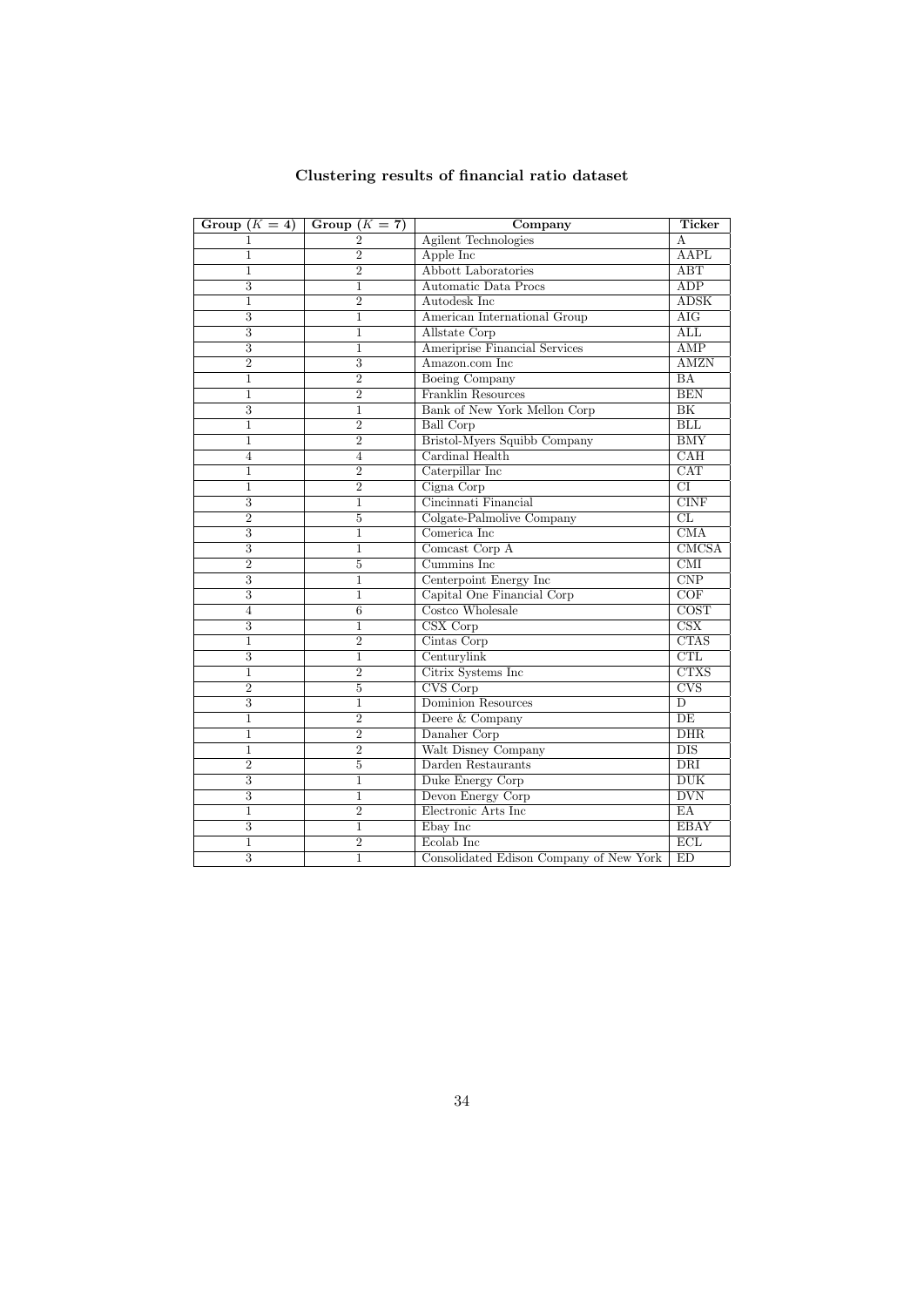| Group $(K = 4)$           | Group $(K = 7)$           | Company                             | Ticker                    |
|---------------------------|---------------------------|-------------------------------------|---------------------------|
| 3                         | 1                         | Edison International                | EIX                       |
| $\overline{2}$            | $\overline{5}$            | Estee Lauder Companies              | EL                        |
| $\mathbf{1}$              | $\overline{2}$            | Eastman Chemical Company            | EMN                       |
| $\mathbf{1}$              | $\overline{2}$            | Emerson Electric Company            | EMR                       |
| $\mathbf{1}$              | $\overline{2}$            | Fisery Inc                          | <b>FISV</b>               |
| 3                         | 1                         | Fifth Third Bncp                    | <b>FITB</b>               |
| $\overline{1}$            | $\overline{2}$            | General Dynamics Corp               | GD                        |
| $\mathbf 1$               | $\overline{2}$            | Gilead Sciences Inc                 | $\overline{\text{GILD}}$  |
| 1                         | $\overline{2}$            | Alphabet Cl A                       | <b>GOOGL</b>              |
| $\overline{2}$            | 7                         | Gap Inc                             | $\overline{\text{GPS}}$   |
| $\overline{2}$            | 5                         | W.W. Grainger                       | GWW                       |
| $\mathbf 1$               | $\overline{2}$            | Halliburton Company                 | <b>HAL</b>                |
| $\mathbf 1$               | $\overline{2}$            | Hasbro Inc                          | <b>HAS</b>                |
| $\overline{2}$            | $\overline{7}$            | Home Depot                          | $\overline{HD}$           |
| $\mathbf{1}$              | $\overline{2}$            | Harley-Davidson Inc                 | HOG                       |
| $\overline{2}$            | $\overline{5}$            | HP Inc                              | <b>HPQ</b>                |
| $\overline{2}$            | 5                         | <b>Hershey Foods Corp</b>           | <b>HSY</b>                |
| $\overline{2}$            | $\overline{3}$            | Humana Inc                          | HUM                       |
| $\mathbf{1}$              | $\overline{2}$            | <b>International Paper Company</b>  | $\overline{IP}$           |
| $\mathbf{1}$              | $\overline{2}$            | Interpublic Group of Companies      | $\overline{\text{IPG}}$   |
| $\mathbf{1}$              | $\overline{2}$            | Johnson Controls Intl               | $\overline{JCI}$          |
| 1                         | $\overline{2}$            | Kellogg Company                     | $\overline{\mathbf{K}}$   |
| $\mathbf{1}$              | $\overline{2}$            | K L A-Tencor Corp                   | KLAC                      |
| $\mathbf{1}$              | $\overline{2}$            | Coca-Cola Company                   | <b>KO</b>                 |
| 1                         | $\overline{5}$            | Leggett $&$ Platt Inc               | <b>LEG</b>                |
| $\mathbf 1$               | $\overline{2}$            | Laboratory Corp of America Holdings | LH                        |
| 3                         | $\mathbf 1$               | <b>Lincoln National Corp</b>        | <b>LNC</b>                |
| $\mathbf{1}$              | $\mathbf{1}$              | Marriot Int Cl A                    | <b>MAR</b>                |
| $\overline{2}$            | $\overline{\overline{3}}$ | McDonald's Corp                     | $\overline{\mathrm{MCD}}$ |
| $\mathbf{1}$              | $\overline{2}$            | Moody's Corp                        | $\overline{\text{MCO}}$   |
| $\mathbf 1$               | $\overline{2}$            | 3M Company                          | <b>MMM</b>                |
| $\overline{0}$            | 1                         | Altria Group                        | M <sub>O</sub>            |
| $\mathbf{1}$              | $\overline{2}$            | Morgan Stanley                      | <b>MS</b>                 |
| $\mathbf 1$               | $\overline{2}$            | Microsoft Corp                      | <b>MSFT</b>               |
| 3                         | 1                         | Micron Technology                   | MU                        |
| $\mathbf{1}$              | $\overline{2}$            | Mylan NV Ord Shs                    | <b>MYL</b>                |
| $\mathbf{1}$              | $\overline{2}$            | Nextera Energy                      | <b>NEE</b>                |
| 3                         | 1                         | Nike Inc                            | NKE                       |
| $\overline{\overline{3}}$ | 1                         | Northern Trust Corp                 | <b>NTRS</b>               |
| $\overline{2}$            | $\overline{5}$            | Nucor Corp                          | <b>NUE</b>                |
| $\overline{3}$            | $\mathbf{1}$              | Nvidia Corp                         | <b>NVDA</b>               |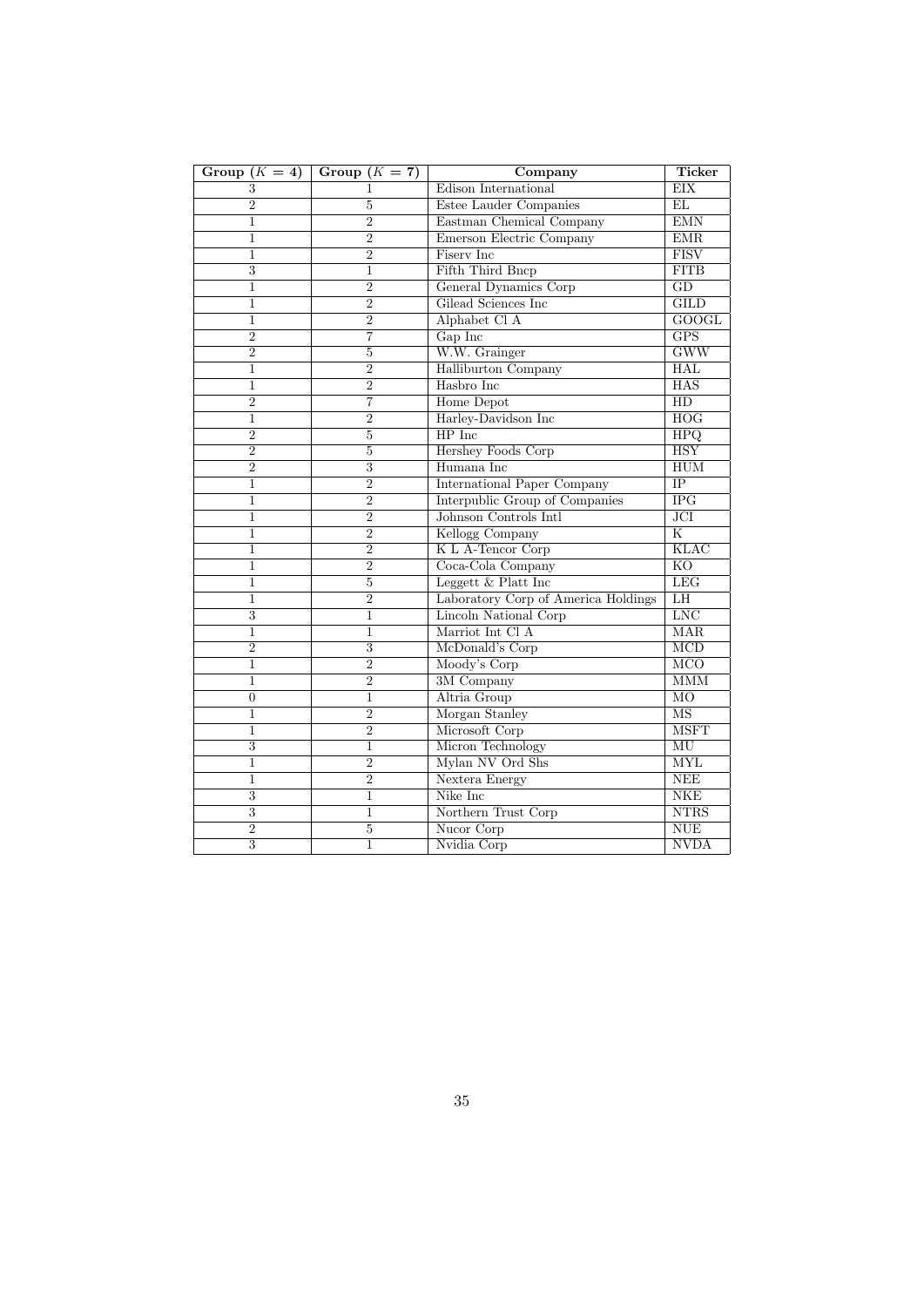| Group $(K = 4)$ | Group $(K = 7)$ | Company                             | <b>Ticker</b>           |
|-----------------|-----------------|-------------------------------------|-------------------------|
| 2               | 5               | Newell Rubbermaid Inc               | <b>NWL</b>              |
| 1               | $\overline{2}$  | Occidental Petroleum Corp           | <b>OXY</b>              |
| 1               | $\overline{2}$  | Paccar Inc                          | PCAR                    |
| $\overline{3}$  | 1               | Public Service Enterprise Group Inc | PEG                     |
| 1               | $\overline{2}$  | Pepsico Inc                         | <b>PEP</b>              |
| 3               | $\mathbf{1}$    | Principal Financial Group Inc       | PFG                     |
| 1               | $\overline{2}$  | Procter & Gamble Company            | PG                      |
| 3               | 1               | Progressive Corp                    | PGR                     |
| 1               | $\overline{2}$  | Parker-Hannifin Corp                | $\overline{PH}$         |
| 1               | $\overline{2}$  | Pultegroup                          | PHM                     |
| 1               | $\overline{2}$  | <b>PNC</b> Bank                     | <b>PNC</b>              |
| 1               | $\overline{2}$  | <b>PPG</b> Industries               | <b>PPG</b>              |
| 3               | 1               | PPL Corp                            | <b>PPL</b>              |
| $\mathbf 1$     | $\overline{2}$  | <b>Prudential Financial Inc</b>     | PRU                     |
| $\overline{3}$  | $\overline{1}$  | Sealed Air Corp                     | <b>SEE</b>              |
| 3               | 1               | Simon Property Group                | SPG                     |
| 1               | $\overline{2}$  | <b>State Street Corp</b>            | <b>STT</b>              |
| $\overline{3}$  | $\overline{1}$  | <b>Stryker Corp</b>                 | <b>SYK</b>              |
| $\overline{3}$  | $\mathbf{1}$    | Molson Coors Brewing Company        | <b>TAP</b>              |
| 1               | $\overline{2}$  | Target Corp                         | <b>TGT</b>              |
| 3               | 1               | <b>Tyson Foods</b>                  | <b>TSN</b>              |
| $\overline{2}$  | 7               | Texas Instruments                   | <b>TXN</b>              |
| $\overline{2}$  | 3               | Unitedhealth Group Inc              | <b>UNH</b>              |
| $\mathbf 1$     | $\overline{2}$  | United Parcel Service               | <b>UPS</b>              |
| $\overline{2}$  | 5               | Vornado Realty Trust                | $\overline{\text{VNO}}$ |
| $\overline{2}$  | 5               | Verisign Inc                        | <b>VRSN</b>             |
| 3               | 1               | Verizon Communications Inc          | VZ                      |
| 3               | 1               | Whirlpool Corp                      | <b>WHR</b>              |
| $\mathbf 1$     | $\overline{2}$  | Wal-Mart Stores                     | <b>WMT</b>              |
| 1               | $\overline{5}$  | <b>XCEL Energy Inc</b>              | <b>XEL</b>              |
| $\overline{2}$  | $\overline{3}$  | Xerox Corp                          | <b>XRX</b>              |
| 3               | $\overline{1}$  | Zions Bancorp                       | ZION                    |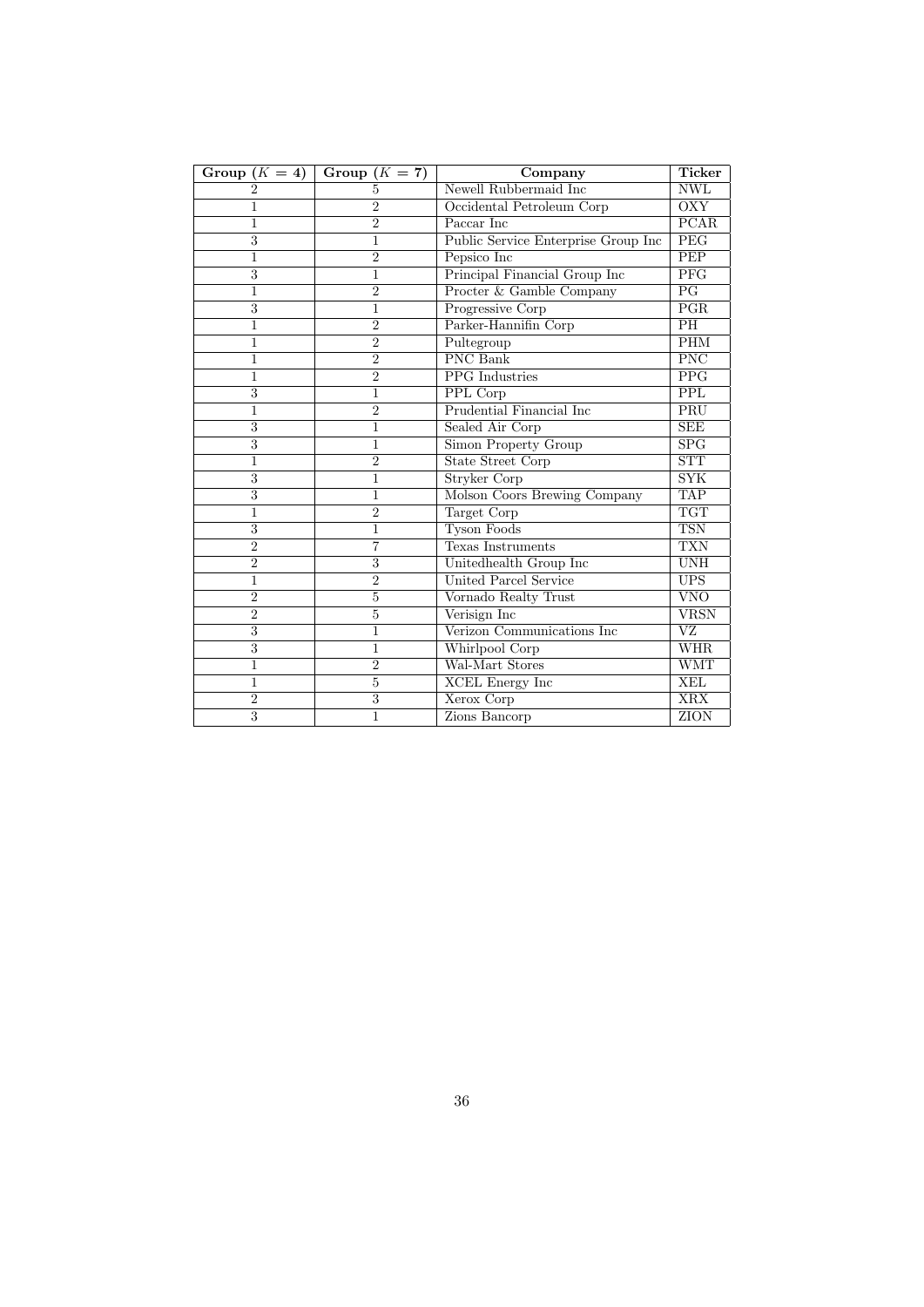## References

- [1] US business cycle expansions and contractions. The National Bureau of Economic Research, Sep 2010. Accessed on 5-8-2020. https://www.nber.org/cycles.html.
- [2] Amazon.com, inc. (AMZN) analyst ratings, estimates, forecasts. Yahoo! Finance, May 2020. Accessed on 5-8-2020. https://tinyurl.com/y7aq28ya.
- [3] Cardinal health, inc. (CAH) analyst ratings, estimates, forecasts. Yahoo! Finance, May 2020. Accessed on 5-8-2020. https://tinyurl.com/y8453zm4.
- [4] Costco wholesale corporation (COST) analyst ratings, estimates, forecasts. *Yahoo! Finance*, May 2020. Accessed on 5-8-2020. https://tinyurl.com/y8rtge2w.
- [5] Kimberly Amadeo. Behind the us shale oil boom and bust. The Balance, May 2020. Accessed on 5-8-2020. https://tinyurl.com/yacrn9uh.
- [6] David Arthur and Sergei Vassilvitskii. k-means++: The advantages of careful seeding. Technical report, Stanford, 2006.
- [7] Jerilyn J Castillo and Peter J McAniff. The Practitioner's Guide to Investment Banking, Mergers & Acquisitions, Corporate Finance. Circinus Business Press, 2007.
- [8] Tara Clarke. 2008 stock market crash causes and aftermath. Money Morning, Nov 2016. Accessed on 5-8-2020. https://tinyurl.com/hus94yu.
- [9] Charles Elkan. Using the triangle inequality to accelerate k-means. In Proceedings of the 20th international conference on machine learning (ICML-03), pages 147–153, 2003.
- [10] Simone Farinelli, Manuel Ferreira, Damiano Rossello, Markus Thoeny, and Luisa Tibiletti. Beyond sharpe ratio: Optimal asset allocation using different performance ratios. Journal of Banking & Finance, 32(10):2057–2063, 2008.
- [11] Edward W Forgy. Cluster analysis of multivariate data: efficiency versus interpretability of classifications. biometrics, 21:768–769, 1965.
- [12] Swetha Gopinath. 2016 brings more pain to U.S. shale companies as crude sinks. Thomson Reuters, Jan 2016. Accessed on 5-8-2020. https://tinyurl.com/ya3l6tfc.
- [13] Benjamin Graham and Jason Zweig. The Intelligent Investor: The Definitive Book on Value Investing (Fourth Edition). Harper, 2006.
- [14] Charles W Hodges, Walton RL Taylor, and James A Yoder. Stocks, bonds, the sharpe ratio, and the investment horizon. Financial Analysts Journal, 53(6):74–80, 1997.
- [15] Stuart Lloyd. Least squares quantization in pcm. IEEE transactions on information theory, 28(2):129–137, 1982.
- [16] James MacQueen et al. Some methods for classification and analysis of multivariate observations. In Proceedings of the fifth Berkeley symposium on mathematical statistics and probability, volume 1, pages 281–297. Oakland, CA, USA, 1967.
- [17] Harry Markowitz. Portfolio selection. The Journal of Finance, Vol. 7, Issue 1., 1952.